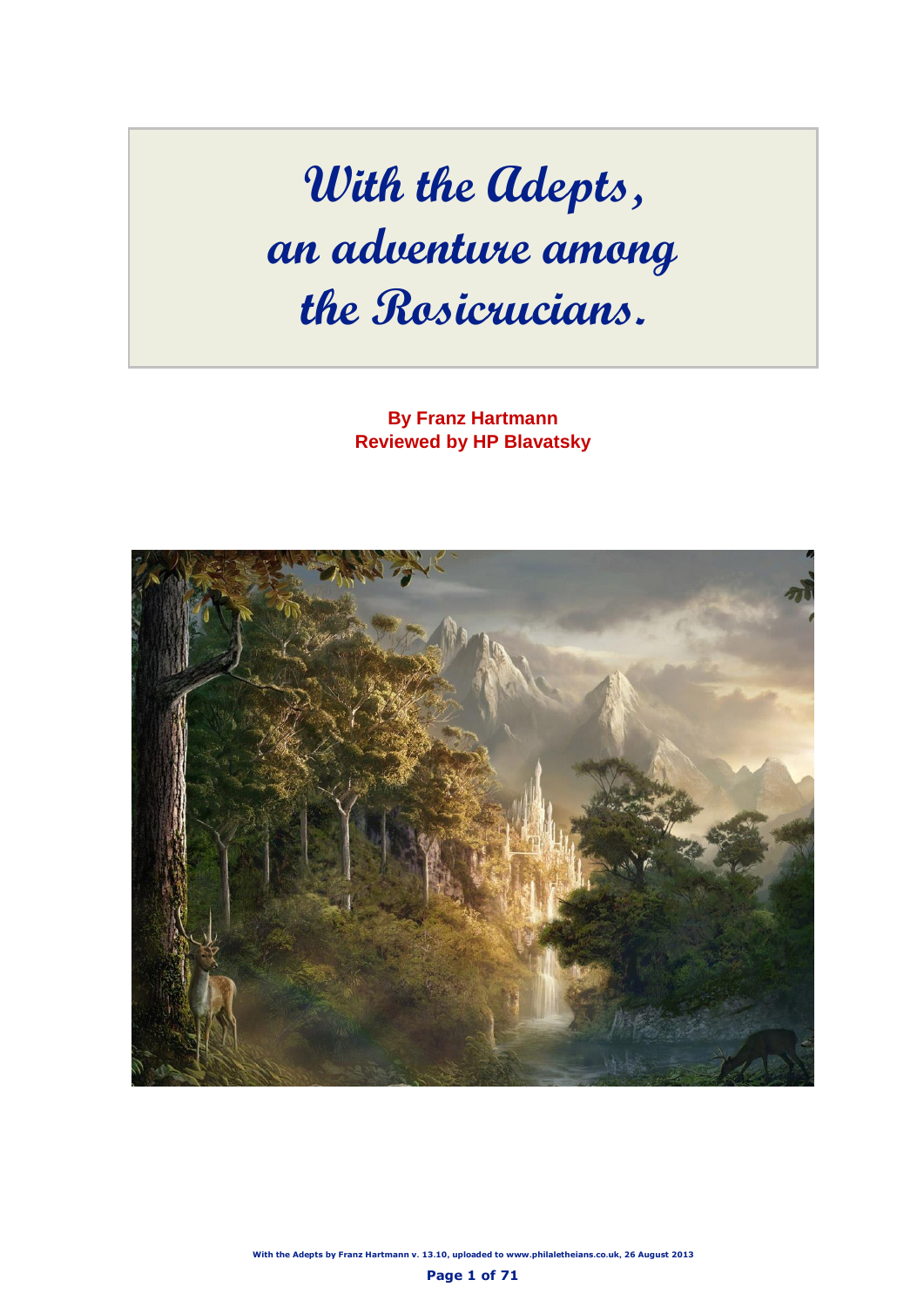#### **MYSTIC VERSE AND INSIGHTS SERIES AN ADVENTURE AMONG THE ROSICRUCIANS**

# **Contents**

**[An adventure among the Rosicrucians](#page-2-0)**

| Review by Madame Blavatsky                           | 3  |
|------------------------------------------------------|----|
| With the Adepts, an adventure among the Rosicrucians |    |
| Preface by the Author                                | 8  |
| 1. The Excursion                                     | 8  |
| 2. The Monastery                                     | 15 |
| 3. Unexpected Revelations                            | 24 |
| 4. The Refectory                                     | 33 |
| 5. Recollections of Past Lives                       | 39 |
| 6. The Alchemical Laboratory                         | 44 |
| 7. The Higher Self                                   | 56 |
| 8. Black Magic                                       | 64 |
| 9. The End                                           | 68 |
| Appendix A Rosicrucian Institution in Switzerland    | 70 |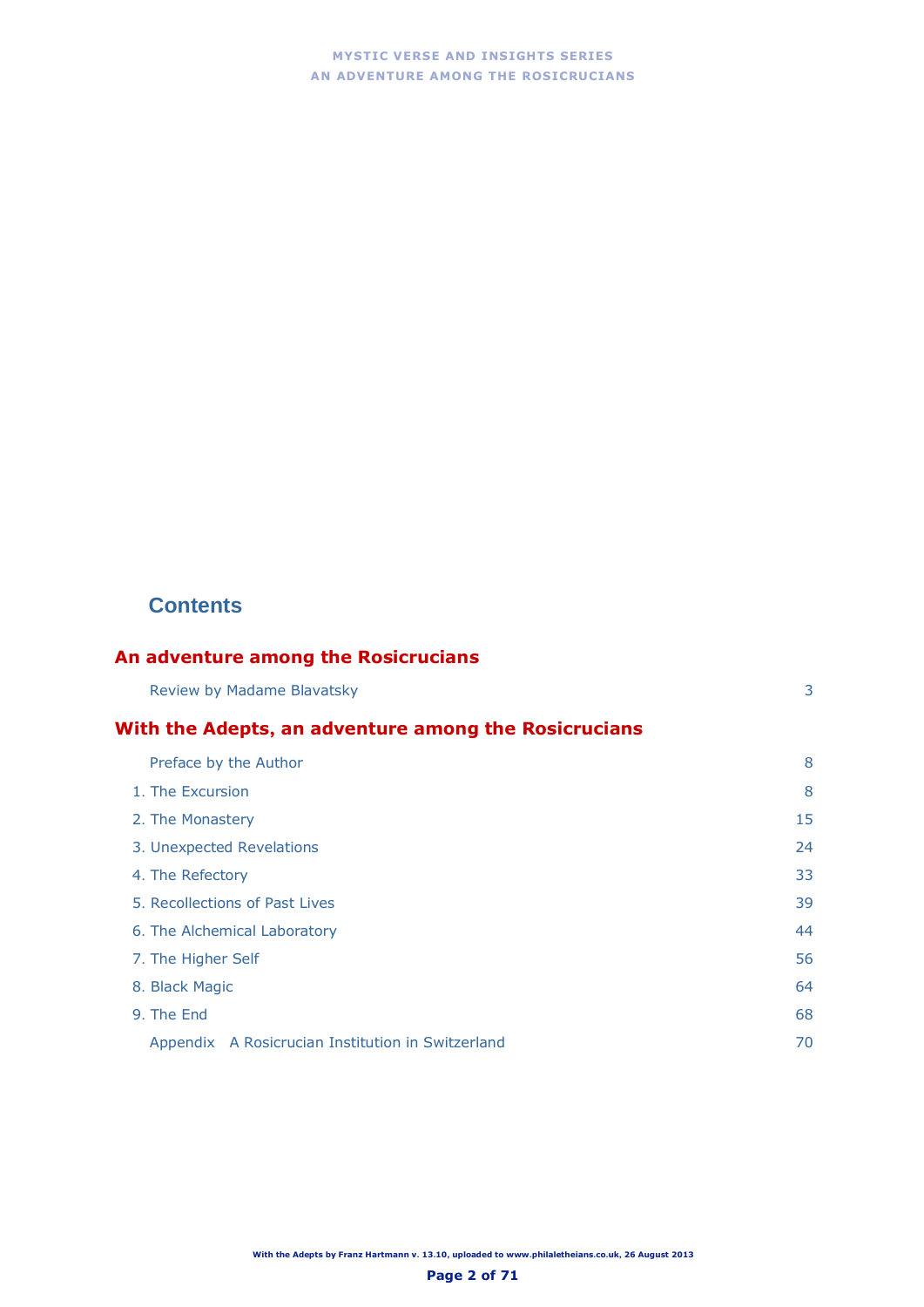# <span id="page-2-0"></span>**An adventure among the Rosicrucians <sup>1</sup>**

<span id="page-2-1"></span>**By a Student of Occultism** 2

#### **Review by Madame Blavatsky**

First published in *Lucifer*, Vol. I, No. 2, October 1887, *pp*. 145-48. Republished in *Blavatsky Collected Writings*, (AN ADVENTURE AMONG THE ROSICRUCIANS) VIII *pp*. 130-36.

A strange and original little story, charmingly fantastic, but full of poetic feeling and, what is more, of deep philosophical and occult truths, for those who can perceive the ground-work it is built upon. A fresh Eclogue of Virgil in its first part, descriptive of Alpine scenery in the Tyrol, where the author "dreamt" his adventure, with "shining glaciers glistening like vast mirrors in the light of the rising sun," deep ravines with rushing streams dancing between the cliffs, blue lakes slumbering among the meadows, and daisy-sprinkled valleys resting in the shadow of old pine forests.

Gradually as the hero of the "Adventure" ascended higher and higher, he began losing the sense of the world of the real, to pass unconsciously into the land of waking dreams.

In these solitudes there is nothing to remind one of the existence of man, except occasionally the sawed-off trunk of a tree, showing the destructive influence of human activity. In some old, rotten, and hollow trunks rain-water has collected, sparkling in the sun like little mirrors, such as may be used by water-nymphs, and around their edges mushrooms are growing, which our imagination transforms into chairs, tables, and baldachinos for elves and fairies. . . . sound could now be heard, except occasionally the note of a titmouse and the cry of a hawk who rose in long-drawn spiral motion high up into the air. . . .

Throwing himself upon the moss, he begins watching the play of the water until it becomes "alive with forms of the most singular shape," with super-mundane beings dancing in the spray, "shaking their heads in the sunshine and throwing off showers of liquid silver from their waving locks.". . .

Their laughter sounded like that of the Falls of *Minnehaha*, and from the crevices of the rocks peeped the ugly faces of gnomes and kobolds, watching slyly the fairies.

Then the dreamer asks himself a variety of questions of the most perplexing nature, except, perhaps, to the materialist, who cuts every psychological problem as Alexander cleft the Gordian knot. . . .

"What is the reason that we imagine such things?" he inquires.

-

**<sup>1</sup>** Boston: Occult Publishing Co., 1887

**<sup>2</sup>** [This stands for Dr. Franz Hartmann (1838–1912), a remarkable German physician, philosopher and mystic, who was one of the most productive workers in the early days of the Theosophical Movement, and a personal friend of H.P.B. He was a great student of Paracelsus, and of mediaeval occultism in general. See for further data the Bio-Bibliographical Index, s.v. HARTMANN. — *Boris de Zirkoff*.] Full text of the latter, under the title "De Zirkoff on Franz Hartmann," in our Theosophy and Theosophists Series. — ED. PHIL.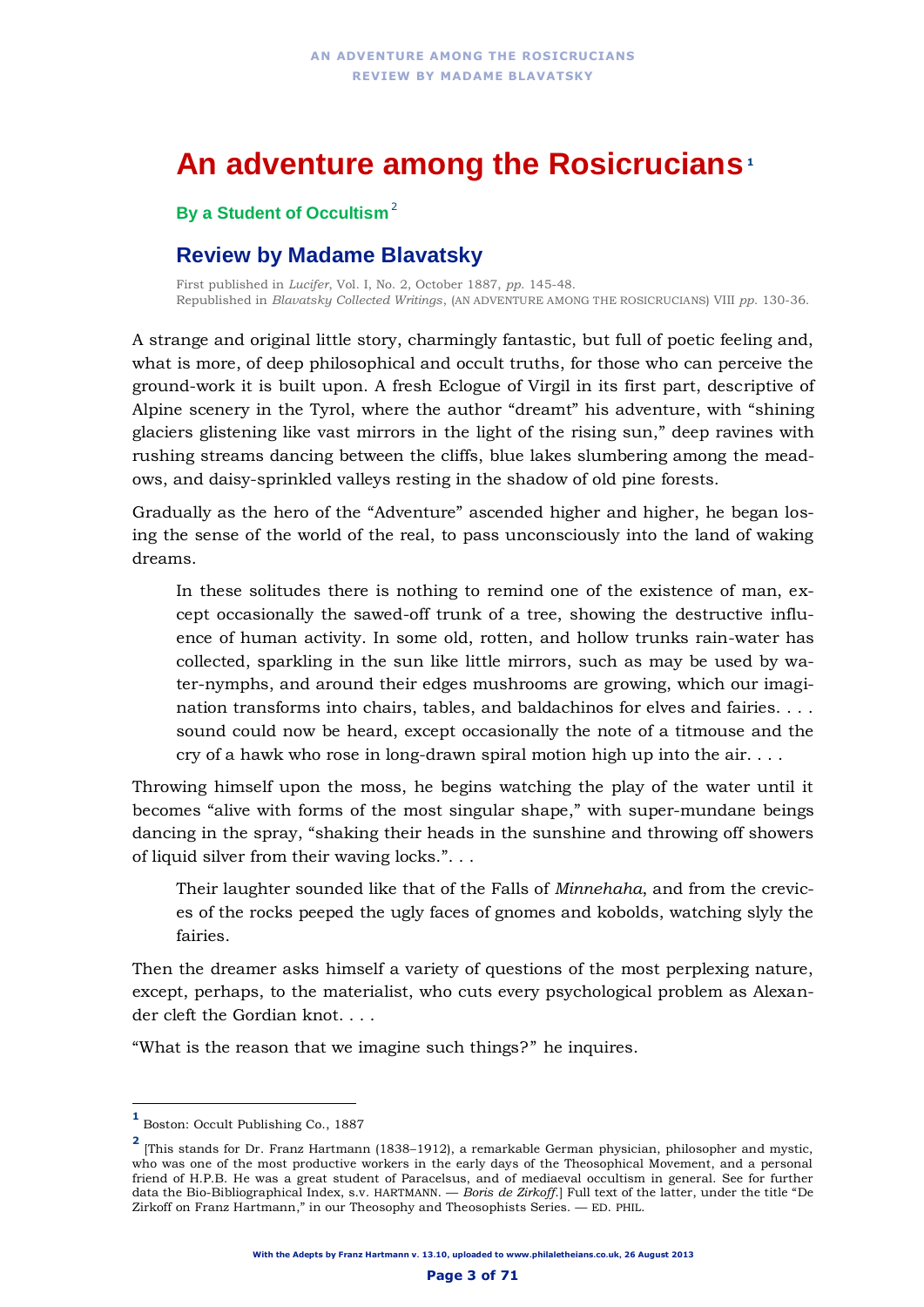Why do we endow "dead" things with human consciousness and with sensation? . . . Is our consciousness merely a product of the organic activity of our physical body, or is it a function of the universal life . . . within the body? Is our personal consciousness dependent for its existence on the existence of the physical body, and does it die with it; or is there a spiritual consciousness, belonging to a higher, immortal, and invisible self of man, temporarily connected with the organism, but which may exist independently of the latter? If such is the case, if our physical organism is merely an instrument through which our consciousness acts, then this instrument is *not* our real self. If this is true, then our real self is there where our consciousness exists, and may exist independently of the latter. . . . Can there be any *dead* matter in the Universe? Is not even a stone held together by the "cohesion" of its particles, and attracted to the earth by "gravitation"? But what else is this "cohesion" and "gravitation" but *energy*, and what is "energy" but the *soul*, an anterior principle called *force*, which produces an outward manifestation called *matter?* . . . All things possess life, all things possess soul, and there may be soul-beings . . . invisible to our physical senses, but which may be perceived by our soul.

The arch-druid of modern Hylo-Idealism, Dr. Lewins, failing to appear to rudely shake our philosopher out of his unscientific thoughts, a dwarf appears in his stead. The creature, however, does not warn the dreamer, as that *too*-learned *Idealist* would. He does not tell him that he transcends "the limits of the anatomy of his conscious Ego," since "*psychosis* is now diagnosed by *medico*-*psychological symptomatology as vesiculo*-*neurosis in activity*," **3** and — as quoth the raven — "merely this, and nothing more." But being a *cretin*, he laughingly invites him to his "Master."

The hero follows, and finds he is brought to a "theosophical monastery," in a hidden valley of the most gorgeous description. Therein he meets, to his surprise, with adepts of both sexes; for, as he learns later:

What has intelligence to do with the sex of the body? Where the sexual instincts end, there ends the influence of the sex.

Meanwhile, he is brought into the presence of a male adept of majestic appearance, who welcomes and informs him that he is among "The Brothers of the Golden and Rosy Cross." He is invited to remain with them for some time, and see how they live. His permanent residence with them is, however, objected to. The reasons given for it are as follows:

There are still too many of the lower and animal elements adhering to your constitution. . . . They could not resist long the destructive influence of the pure and spiritual air of this place; and, as you have not yet a sufficient amount of truly spiritual elements in your organism to render it firm and strong, you would, by remaining here, soon become weak and waste away, like a person in consumption; you would become miserable instead of being happy, and you would die.

-

**<sup>3</sup>** *What is Religion? <sup>A</sup> Vindication of Free Thought*. By C.N. [Constance Naden], annotated by Robert Lewins, M.D. See his Appendices, *p*. 35, *et seq*.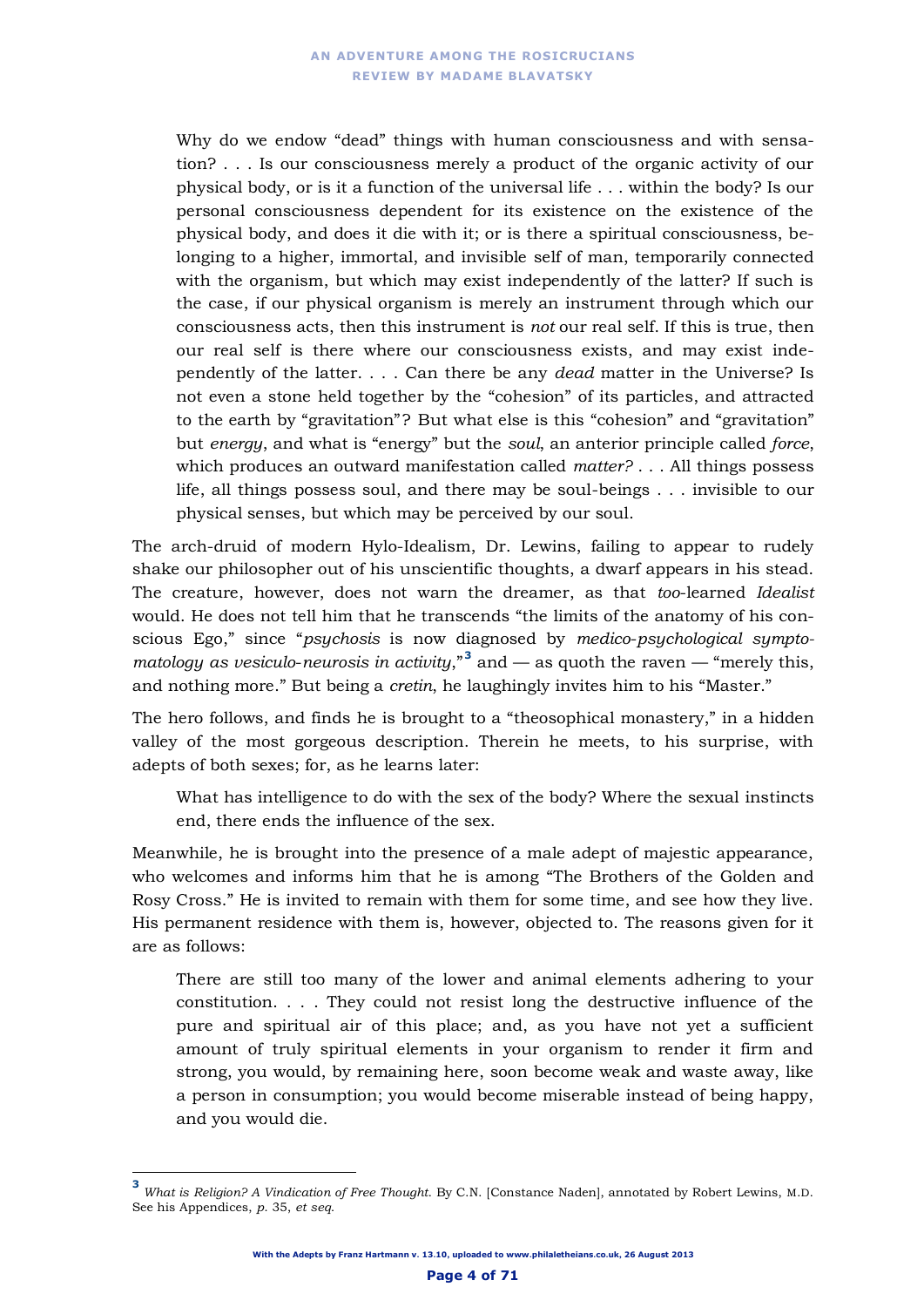Then follows a philosophical conversation on WILL, in which the latter, in individual man, is said to become the stronger if it only uses the universal Will-Power in Nature, *itself remaining passive in the* LAW. This sentence has to be well understood, lest it should lead the reader into the error of accepting pure *mediumistic passivity* as the best thing for spiritual and occult development. A phenomenon is produced on a passing cloud, into which apparent life is infused by the Master's hand, stretched towards it; this is again explained by showing that LIFE is universal and identical with WILL. Other phenomena still more wonderful follow; and they are all explained as being produced through natural laws, in which science will not believe. The thoughts of the student are read and answered as though his mind were an opened book. A lovely garden, full of exotic plants and luxurious palm-trees, into which he is taken, striking him as something unnatural in the Tyrolean Alps; so much luxury, moreover, seeming to him to disagree with the ascetic views just expressed by the adept, he is told forthwith, in answer to his unexpressed thoughts, that the garden had been erected to make his visit an agreeable one; and that it was an *illusion*. "All these trees and plants . . . require no gardeners, . . . they cost us nothing but an effort of our imagination" — he learns.

"Surely," he said, "this rose cannot be an illusion . . . or an effect of my imagination?"

"No," answered the adept . . . "but it is a product of the imagination of Nature, whose processes can be guided by the will of the adept. The whole world . . . is nothing else but a world of the imagination of the *Universal Mind*, which is the *Creator* of forms."

To exemplify the teaching, a Magnolia Tree in full blossom sixty feet high, standing at a distance, is made to look less and less dense. The green foliage fades into grey, becomes "more and more shadowy and transparent," until "it seemed to be merely the ghost of a tree, and finally disappeared entirely from view."

Thus [continued the adept] you see that tree stood in the sphere of my mind as it stood in yours. We are all living within the sphere of each other's mind. . . . The Adept creates his own images; the ordinary mortal lives in the products of the imagination of others, or the imagination of nature. We live in the paradise of our own soul but the spheres of our souls are not narrow. They have expanded far beyond the limits of the visible bodies, and will continue to expand until they become one with the universal Soul. . . .

The power of the imagination is yet too little known to mankind, else they would better beware of what they think. If a man thinks a good or an evil thought, that thought calls into existence a corresponding form or power which may assume density and become living . . . and live long after the physical body of the man who created it has died. It will accompany his soul after death, because *the creations are attracted to their creator*.

Scattered hither and thither, through this little volume are pearls of wisdom. For that which is rendered in the shape of dialogue and monologue is the fruit gathered by the author during a long research in old forgotten and mouldy MSS. of the Rosicrucians, or mediaeval alchemists, and in the worm-eaten *infolio* of unrecognized, yet great adepts of every age.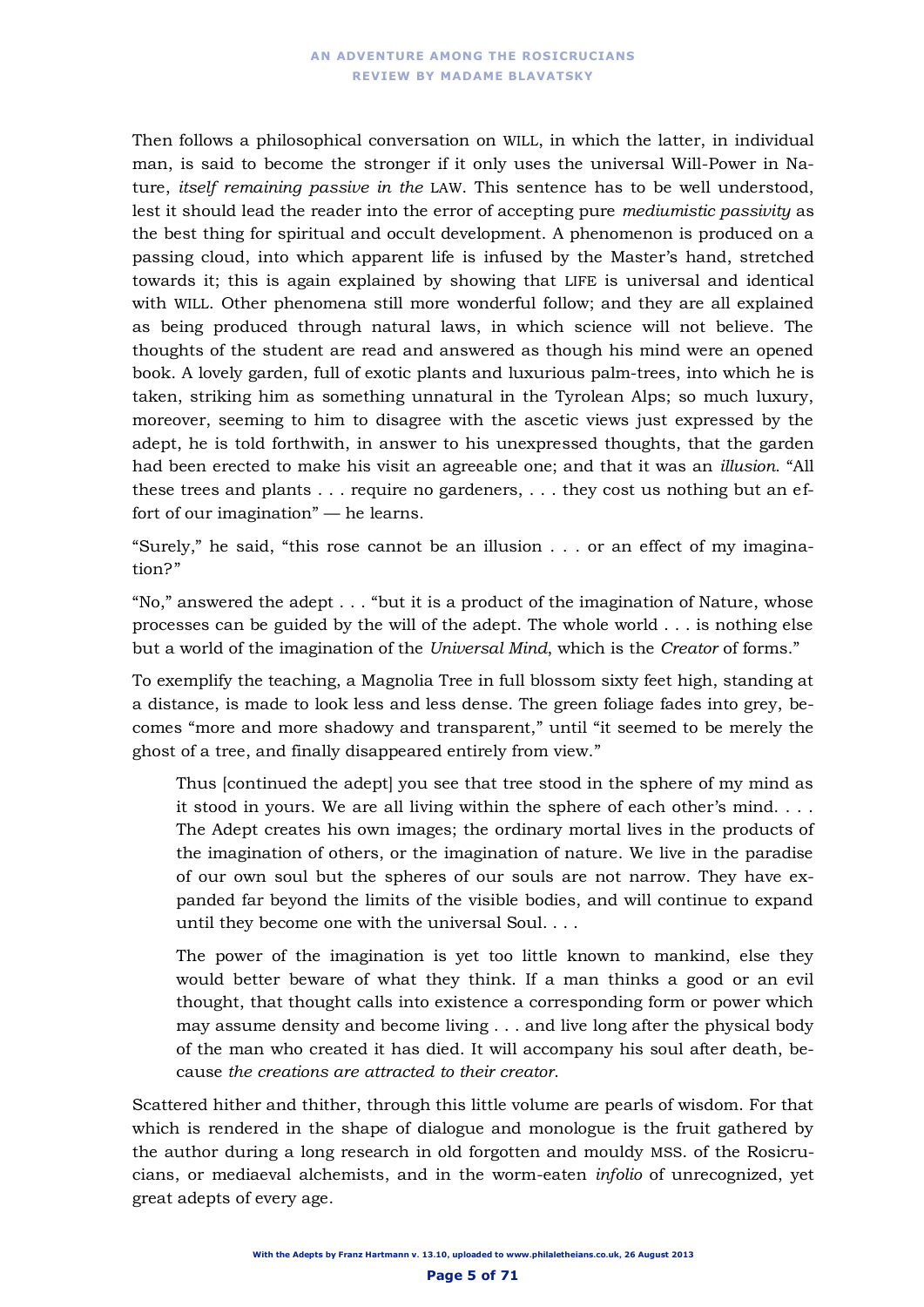Thus when the author approaches the subject of theosophical retreats or communities — a dream cherished by many a theosophist — he is answered by the "Adept" that "*the true ascetic is he who lives in the world*, *surrounded by its temptations*; he in whose soul the animal elements are still active, craving for the gratification of their desires and possessing the means for such gratification, but *who by the superior power of his will conquers his animal self*. Having attained that state he may retire from the world. . . . He expects no future reward in heaven; for what could heaven offer him except happiness which he already possesses? He desires no other good, but to create good for the world.". . . Saith the Adept.

If you could establish theosophical monasteries, where intellectual and spiritual development would go hand-in-hand, where a new science could be taught, based upon a true knowledge of the fundamental laws of the universe, and where at the same time man would be taught how to obtain a mastery over himself, you would confer the greatest possible benefit upon the world. Such a convent would afford immense advantage for the advancement of intellectual research. . . . These convents would become centres of intelligence. . . .

Then, reading the student's thoughts:

You mistake [he added], it is not the want of money which prevents us to execute the idea. It is the impossibility to find the proper kind of people to inhabit the convent after it is established. Indeed, we would be poor Alchemists if we could not produce gold in any desirable quantity . . . but gold is a curse to mankind, and we do not wish to increase the curse. . . . Distribute gold among men, and you will only create craving for more; give them gold, and you will transform them into devils. No, it is not gold that we need; it is men who thirst after wisdom. *There are thousands who desire knowledge*, *but few who desire wisdom*. . . . Even many of your would-be Occultists . . . have taken up their investigations merely for the purpose of gratifying idle curiosity, while others desire to pry into the secrets of nature, to obtain knowledge which they desire to employ for the attainment of selfish ends. Give us men or women who desire nothing else but the truth, and we will take care of their needs. . . .

And then having given a startlingly true picture of modern civilisation, and explained the occult side of certain things pertaining to knowledge, the Adept led on the student to his laboratory, where he left him for a few minutes alone. Then another adept, looking like a monk, joined him, and drew his attention to some powders, by the fumigations of which the Elementals, or "Spirits of Nature" could be made to appear. This provoked the student's curiosity. Sure of his invulnerability in the matter of tests and temptations, he begged to be allowed to see these creatures. . . .

Suddenly the room looked dim, and the walls of the laboratory disappeared. He felt he was in the water, light as a feather, dancing on the waves, with the full moon pouring torrents of light upon the ocean, and the beautiful Isle of Ceylon appearing in the distance. The melodious sound of female voices made him espy near to where he was three beautiful female beings. The Queen of the Undines, the most lovely of the three  $-$  for these were the longed-for Elementals  $-$  entices the unwary student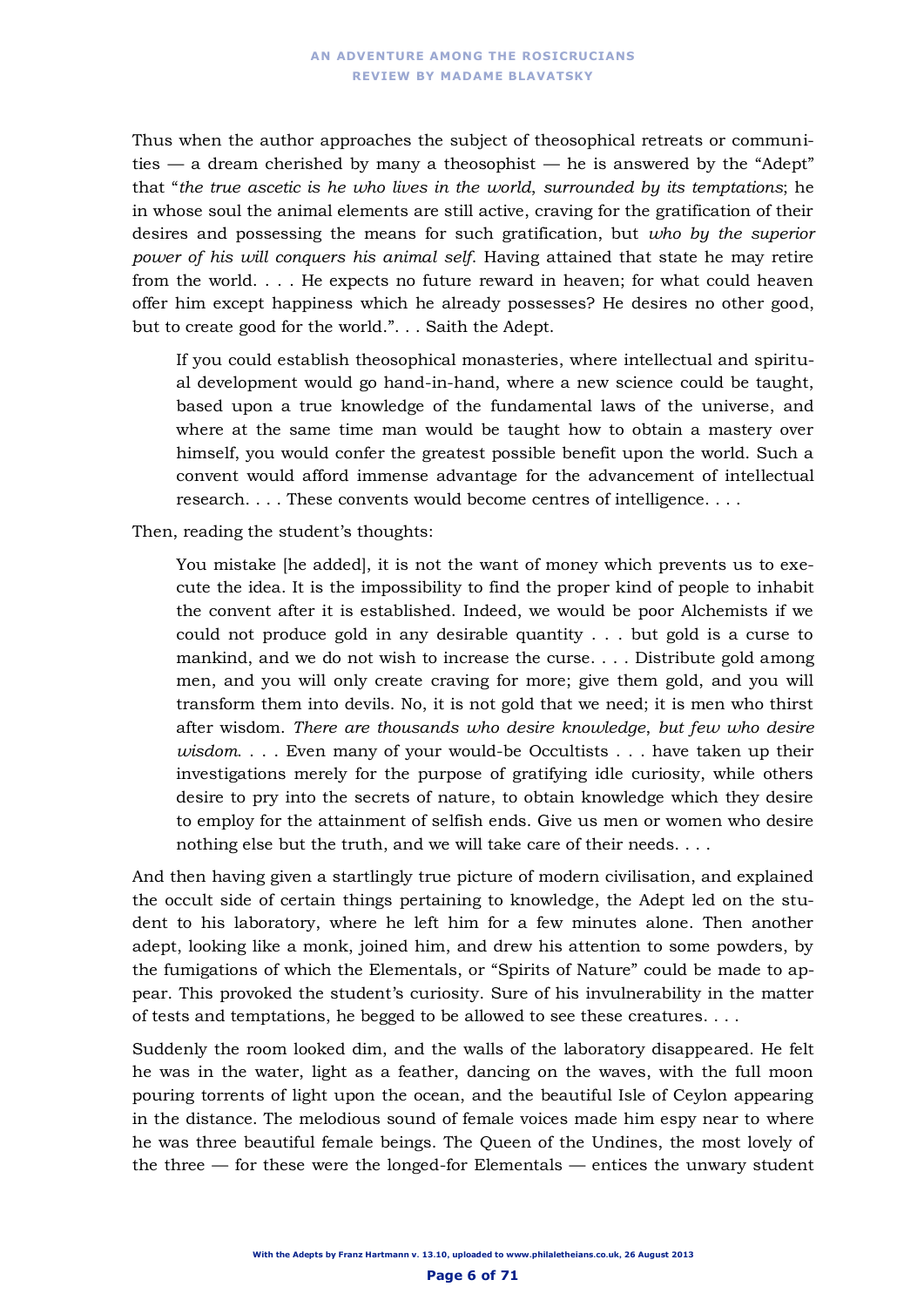to her submarine palace. He follows her, and, forgetting theosophical convents, Adepts and Occultism, succumbs to the temptation. . . .

Was it but a dream? It would so appear. For he awakes on the mossy plot where he had lain to rest in the morning, and from whence he had followed the dwarf. But how comes it that he finds in his button-hole the exotic lily given to him by the adept lady, and in his pocket the piece of gold transmuted in his presence by the "Master"? He rushes home, and finds on the table of his hotel-room a promised work on *The Secret Symbols of the Rosicrucians*, and on its fly-leaf a few words in pencil. They ran thus:

*Friend*, *I regret* . . . *I cannot invite you to visit us again for the present*. *He who desires to remain in the peaceful valley must know how to resist all sensual attractions*, *even those of the Water Queen*. *Study* . . . *bring the circle into the square*, *mortify the metals* . . . *When you have succeeded we shall meet again* . . . *I shall be with you when you need me*.

The work ends with the quotation from Paul's *Second Epistle to the Corinthians*, where the man caught up into Paradise (whether in the body or out of the body  $\dots$ ) God knoweth) "*heard unspeakable words*, *which it is not lawful for a man to utter*."

The "adventure" is more than worth perusal.

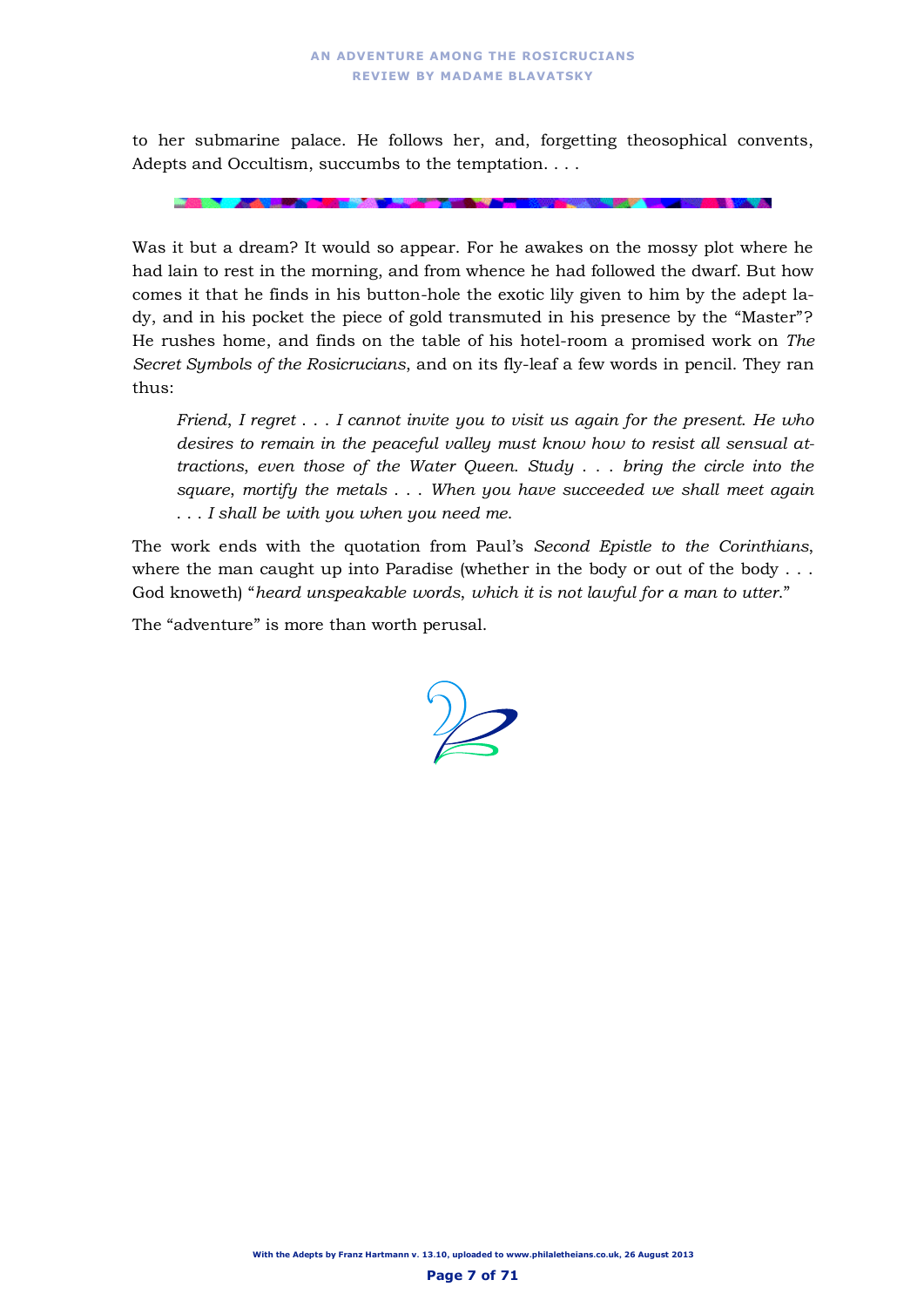# <span id="page-7-0"></span>**With the Adepts, an adventure among the Rosicrucians**

#### **By Dr. Franz Hartmann**

New and Revised Edition, London: William Rider & Son, 1910.

# <span id="page-7-1"></span>**Preface by the Author**

The following account of a psychic experience has been gathered from notes handed to me by a friend, a writer of considerable repute. Whether the adventures told therein are to be regarded as a dream, or an actual experience on the astral plane, I must leave to the reader to judge.

#### <span id="page-7-2"></span>**1. The Excursion**

I am penning these lines in a little village in the Alpine mountains, in Southern Bavaria, and only a short distance from the Austrian frontier. The impressions I received yesterday are still fresh in my mind; the experiences which caused them were as real to me as any other experience caused by the events of every-day life; nevertheless, they were of such an extraordinary character that I cannot persuade myself that they were more than a dream.

Having finished the long and tedious labour of investigating the history of the Rosicrucians, and studying old worm-eaten books, mouldy manuscripts hardly legible from age, passing days and parts of night in convent libraries and antiquarian shops, collecting and copying everything that seemed to be of any value for my object in view, and having at last finished my task, I made up my mind to grant to myself a few holidays, and to spend them among the sublime scenery of the Tyrolian Alps.

The mountains were not yet free from snow, although the spring had advanced; but I was anxious to escape the turmoil and noise of the city, to breathe once more the pure and exhilarating air of the mountain heights, to see the shining glaciers glistening like vast mirrors in the light of the rising sun, and to share the feeling of the poet Byron when he wrote the following verses:

He who ascends to mountain-tops, shall find

The loftiest peaks most wrapp'd in clouds and snow;

He who surpasses or subdues mankind,

Must look down on the hate of those below.

Though high above the sun of glory glow,

And far beneath the earth and ocean spread,

Round him are icy rocks, and loudly blow

Contending tempests on his naked head,

And thus reward the toils which to these summits led.**<sup>4</sup>**

-

**<sup>4</sup>** [*Childe Harold's Pilgrimage*, Canto the Third, 82-90.]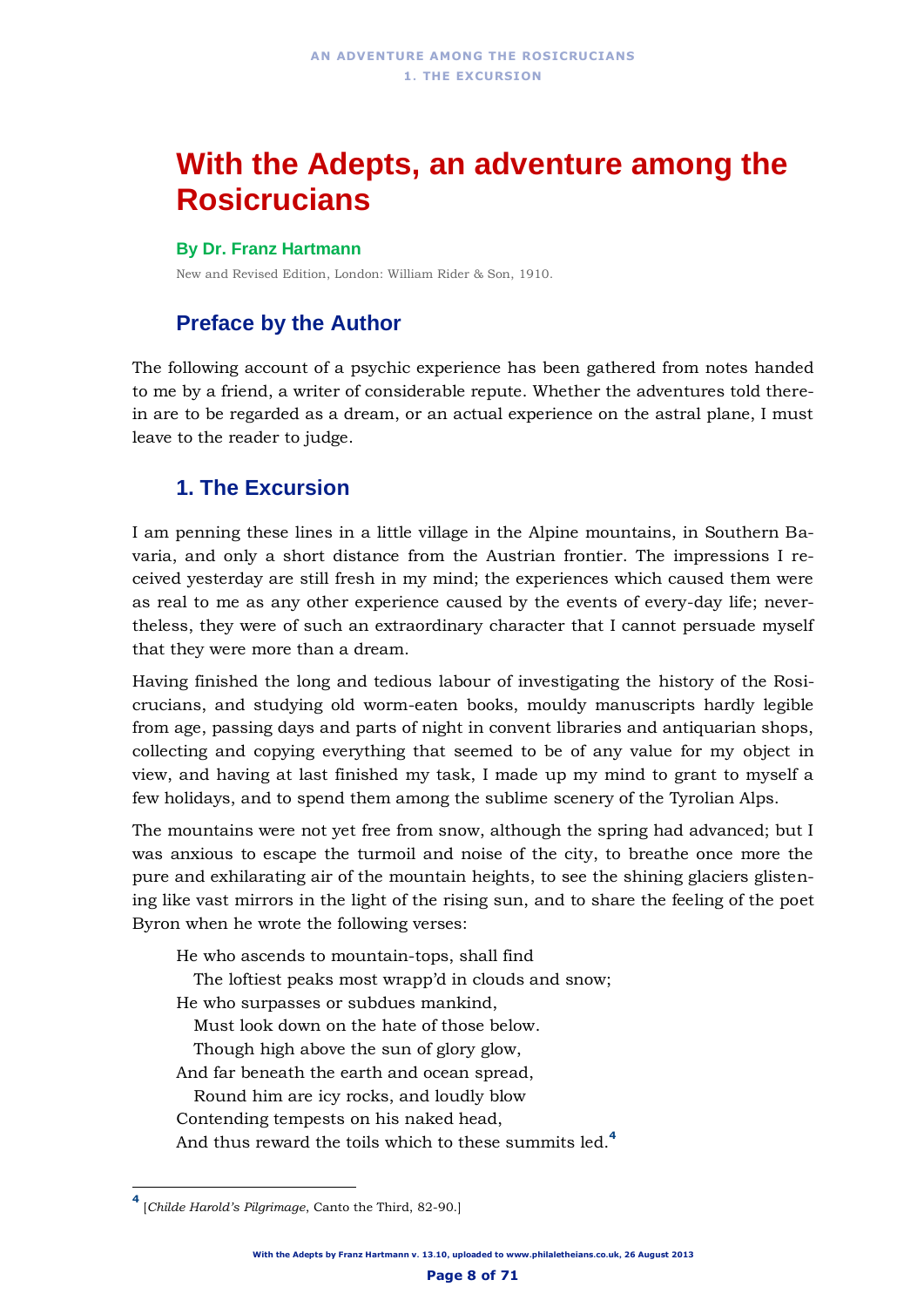Boarding the train, I soon arrived at the foot of the hills. Thence I wandered on foot, highly enjoying the change from the smoky atmosphere of the crowded streets to the fresh air of the country, pregnant with the odour of the pines and the daisies, the latter of which were appearing in places from which the snow was gone. The road led up through the valley of the river, and, as I advanced, the valley grew narrower and the sides of the mountain steeper. Here and there were clusters of farmhouses, and some rustic cottages clinging to the projecting rocks of the mountains as if seeking protection against the storms which often blow through these valleys. The sun was sinking down below the western horizon, and gilded the snowy peaks of the mountains and the brazen cross on the top of the spire of the little village church, from which tolled the curfew, or, as it is here called, the *Ave Maria*, when I arrived at the place selected as a starting-point for my excursions into the mountains.

Finding a hospitable reception in the village inn, I soon retired to rest, and awoke early in the morning, having been aroused from my sleep by the tinkling of little bells hanging around the necks of the goats which were sent out to their pasturage. I arose and stepped to the window. The shadows of night were fleeing before the approach of the coming sun; the dawn had begun, and before me in sublime array stood the grand old peaks of the mountains, reminding me of Edwin Arnold's description of the view to be had from the windows of Prince Siddartha's palace, Vishramvan. There the grand mountains stood:

Ranged in white ranks against the blue — untrod Infinite, wonderful — whose uplands vast, And lifted universe of crest and crag, Shoulder and shelf, green slope and icy horn, Riven**<sup>5</sup>** ravine and splintered precipice, Led climbing thought higher and higher, until It seemed to stand in heaven and speak with gods.**<sup>6</sup>**

Soon I was on the way, and wandered farther up through the valley along the riverbed; but the river was here merely a small stream, rushing and dancing wildly over the rocks, while farther down, where it had grown big, it flowed in tranquil majesty through the plains. The valley through which I wandered seemed to cut through long ranges of mountains, and other valleys opened into this. Some of these valleys were known to me, for I had roamed through them and explored their mysterious recesses, caves, and forests some twenty years ago; but there was one mysterious valley which had not yet been explored by me, and which led towards a high, bifurcated mountain peak, whose summit was said to be inaccessible, and upon which the foot of no mortal had ever trod. Towards this valley I seemed to be attracted by some invisible but irresistible power. I felt as if, in its unexplored depths at the foot of this inaccessible mountain, the secret and undefined longings of my heart were to be satisfied; as if there a mystery was to be revealed to me, whose solution could not be found in books.

-

**<sup>5</sup>** [Split apart.]

**<sup>6</sup>** [Book the Second.]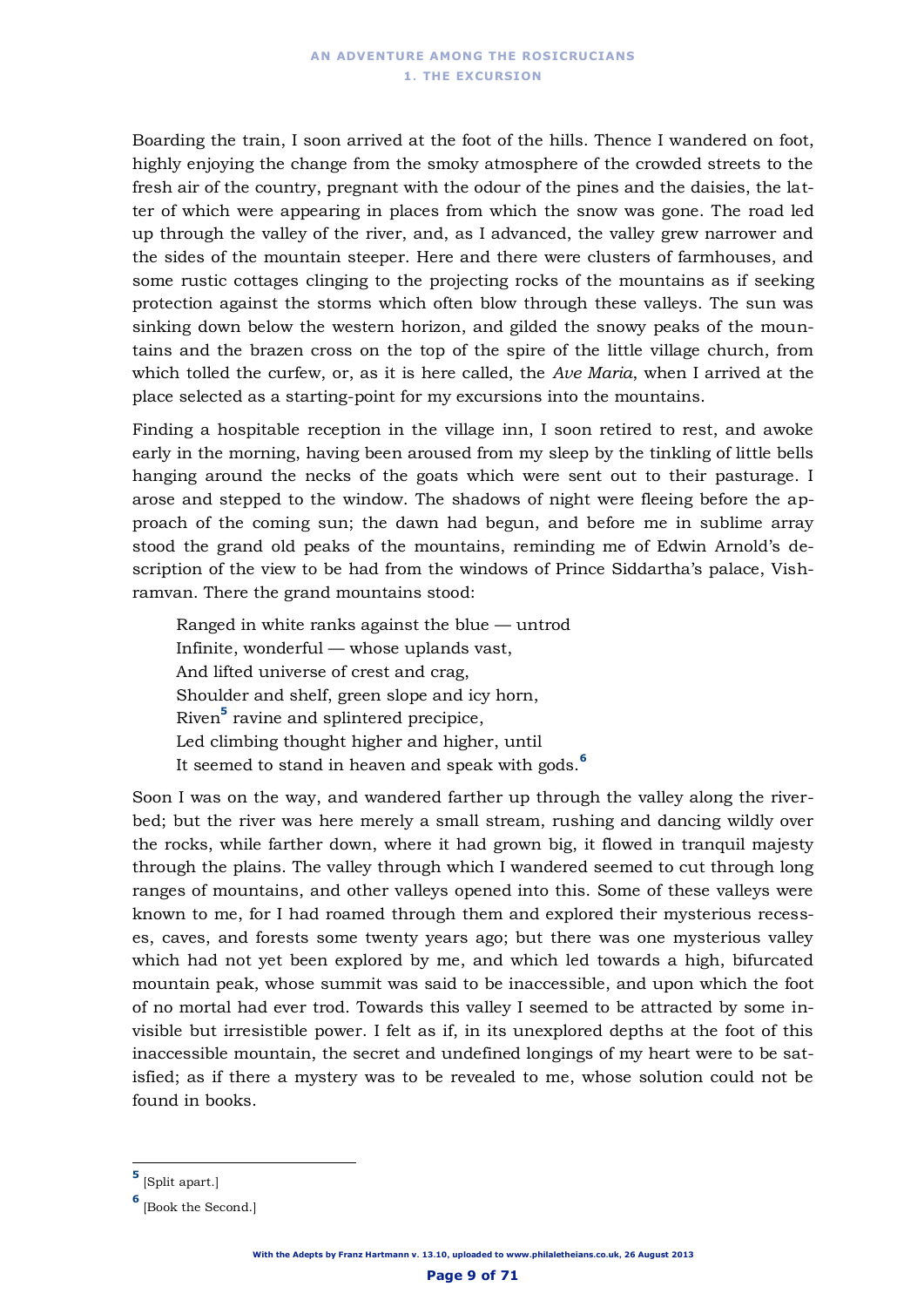The sun had not yet risen above the horizon, and the dark woods to the right and left were of a uniform colour. As I entered the narrow, mysterious valley, the path rose gradually, leading through a dark forest along the side of a mountain. Slowly and almost imperceptibly it ascended; at first it was near the rushing stream, but as I progressed the roar of the torrent sounded more and more distant; the foaming stream itself seemed to sink farther down. At last the forest became thinner, and the dark woods were now far below me; but before me and above the intervening trees rose the naked cliffs of the inaccessible mountain. Still the path led up higher. Soon the distant noise of a waterfall was heard, and I approached again the bed of the mountain stream, which, however, now seemed to be a mass of rocks, split into pieces by some giant power, lying about in wild confusion, while the white foam of the water danced between the cliffs.

Here and there were little islands of soil covered with green vegetation. They stood like isolated tables in the midst of the wilderness; for the combined action of water and air had decomposed and eaten away a great part of their foundations, and they looked like plates of soil resting upon small pedestals; hard as they are, their final tumble is merely a question of time, for their foundations are slowly crumbling away.

My path took me upwards, sometimes nearing the river-bed, sometimes receding from it, leading sometimes over steep rocks, and again descending to the bottom of ravines formed by the melting snows. Thus I entered deep into the mysterious valley, when the first signs of sunrise appeared upon the cliffs above my head. One of these towering peaks was crowned with a halo of light, while beyond it the full sunlight streamed into the valley below. A mild breeze swept through the tops of the trees, and the foliage of the birch-trees, with which the pine forest was sprinkled, trembled in the morning air. No sound could now be heard, except occasionally the note of a titmouse, and more rarely the cry of a hawk which rose in long-drawn, spiral motions high up into the air to begin its work of the day.

Now the ash-grey walls and cliffs began to assume a pale silvery hue, while in the rents and crags of the rock the dark blue shade seemed to resist the influence of the light. Looking backwards, I saw how the valley widened, and, far down, the stream could be seen as it wandered towards the plains. Obtaining more room as it advanced, it spread, and formed ponds and tanks and little lakes among the meadows. On the opposite side of the valley rose the tops of high mountains far into the sky, and between the interstices of the summits, still more summits arose. The foot of the range was covered with a dark vegetation, but the mountain sides exhibited a great variety of colours, from the almost black appearance of the rocks below to the ethereal white of the farthest peaks, whose delicate hues seemed to blend with the pale blue sky. Here and there the surface was already covered with spots of light from the rising sun, falling through the rents of the rocks and through the branches of trees, foreboding the near arrival of the orb of day. Thus the higher peaks enjoyed the warm light of the sun long before it shone into the valley below; but while it shone in its full brightness upon the mountain tops, the dark shadows in the deep valley became thinner and began to disappear.

At last the solemn moment arrived, and the sun rose in his sublime majesty over the tops of the mountains, becoming visible to all. The shadows fled, and a flood of light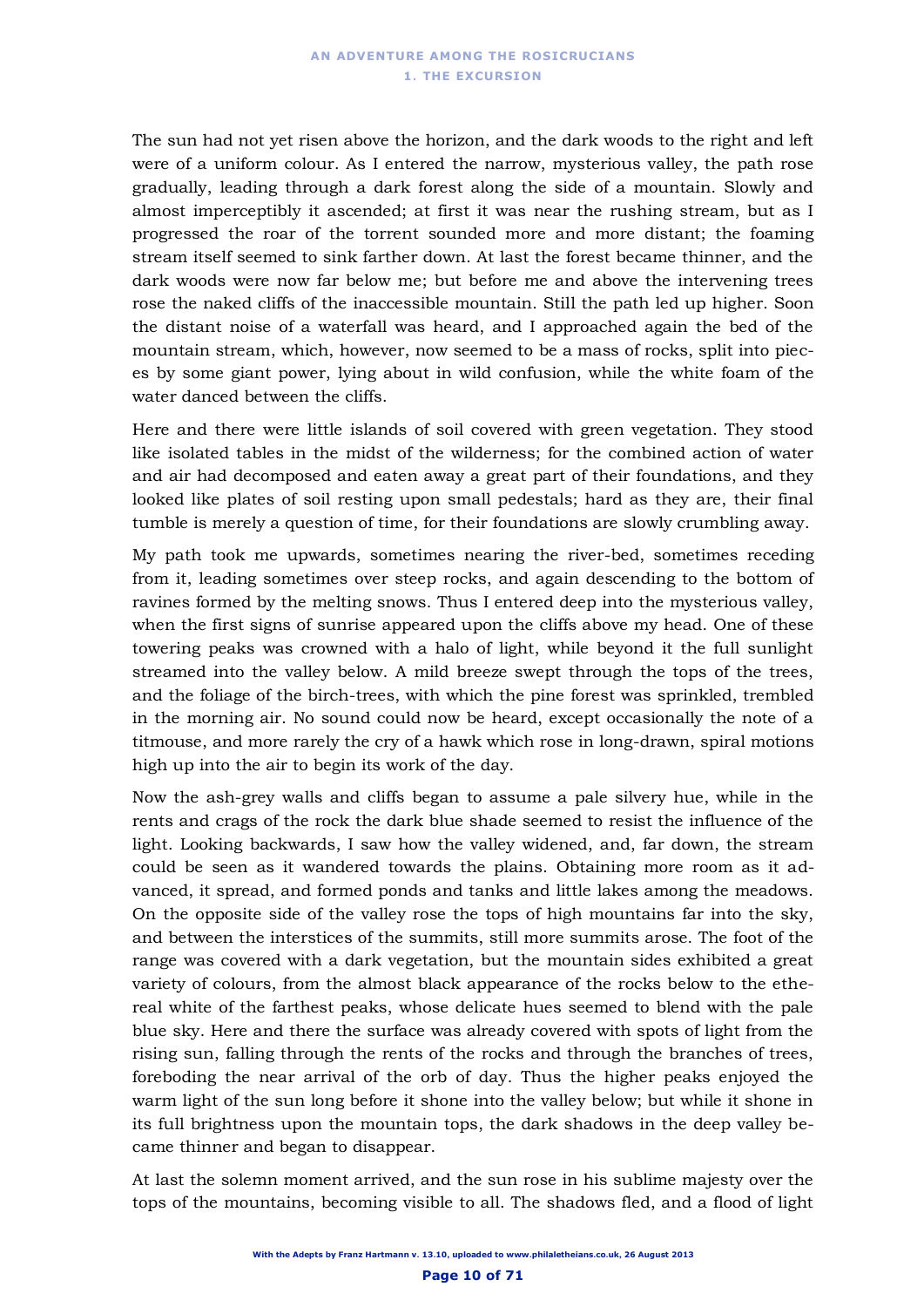penetrated into the valley, lightening up the dark forest of pines and illuminating the caves of the rocks. Shining upon the fields of snow and the glaciers, its light was reflected as in a mirror and produced a blinding effect, but upon the rocky surface it became softened, and gave it the appearance of a thousand various hues.

The road turned round a projecting part of the height, and suddenly I stood in full view of the inaccessible mountain. Between the place where I stood and the base of the mountain there was a well-nigh treeless plain, and the soil was almost without any vegetation. Everywhere the ground was covered with stones and rocks, many of which seemed to have fallen down from the mysterious mountain and to have been broken in the fall. Here and there was a small spot covered with moss or small vegetation, sending fantastically-shaped branches of green upwards along the sides of the inaccessible mountain towards the bare grey walls of the summit, where giant sentinels of a forbidding mien stood eternal and immovable, and seemed to defend their strongholds against the aggressive vegetation, crowding the latter back into the valley. Thus the everlasting combat which had been raging for untold ages still continued; but the front lines of the contending armies changed from year to year. Everlasting, like the eternal truths, stand the bare grey rocks upon the summits; here and there the vegetation invades their kingdom, like illusions approaching the realm of the real; death is victorious; the green spots are buried each year under the descending rocks; but again life is the victor, for those rocks decay, and a new life appears upon their withered faces.

In the limestone formation of the Alpine ranges, the rocks decomposed by wind and rain assume often the most fantastic shapes, which suggest the names which are given to the mountains. Very little power of imagination is required to behold in the shape of the summits of the Wilden Kaiser mountain the figure of the Emperor Barbarossa, with his long red beard, with crown and sceptre, lying in state, unaffected by the cold of the winter or the summer's heat, waiting to be resurrected; or we may see in the shape of the Hochvogel the form of an eagle spreading its wings; in the Widder-horn, the shape of the horns of a ram, &c. At the base of the mountains and in the valleys the soil is covered with small loose rocks and piles of sand, in the midst of which the coltsfoot plant (*Tussilago farfara*) spreads its large green leaves, and the blue bell-shaped flowers of the monkshood (*Aconitum napellus*) wave their heads. In some secluded spots grows the celebrated edelweiss (*Gnaphalium leontopodium*), resembling in size those which grow on the Popocatepetl in Mexico, and on the Cordilleras of South America. There may also be found the mountain gentian, the Alpine rose, the mandrake, *Arnica montana*, the mysterious *Hypericon*, and other curious plants full of healing powers and strange virtues. Wherever a sufficient quantity of soil has accumulated to enable a tree to grow, a larger kind of vegetation appears; but the little crust of earth is not deep enough to afford a solid footing to large trees. They may grow to a certain height, but some day a storm will arise and sweep down the mountain sides, and then the work of destruction begins. Grand old tree-corpses, whose roots have been torn from the soil, are lying about, their barkless, bleached branches like so many skeleton arms stretched up towards heaven, as if they had been calling for help in the hour of their death, but no help had arrived. Smaller growths of dwarf-trees surround them, and cover the ground or feed like parasites upon the substance of the dead.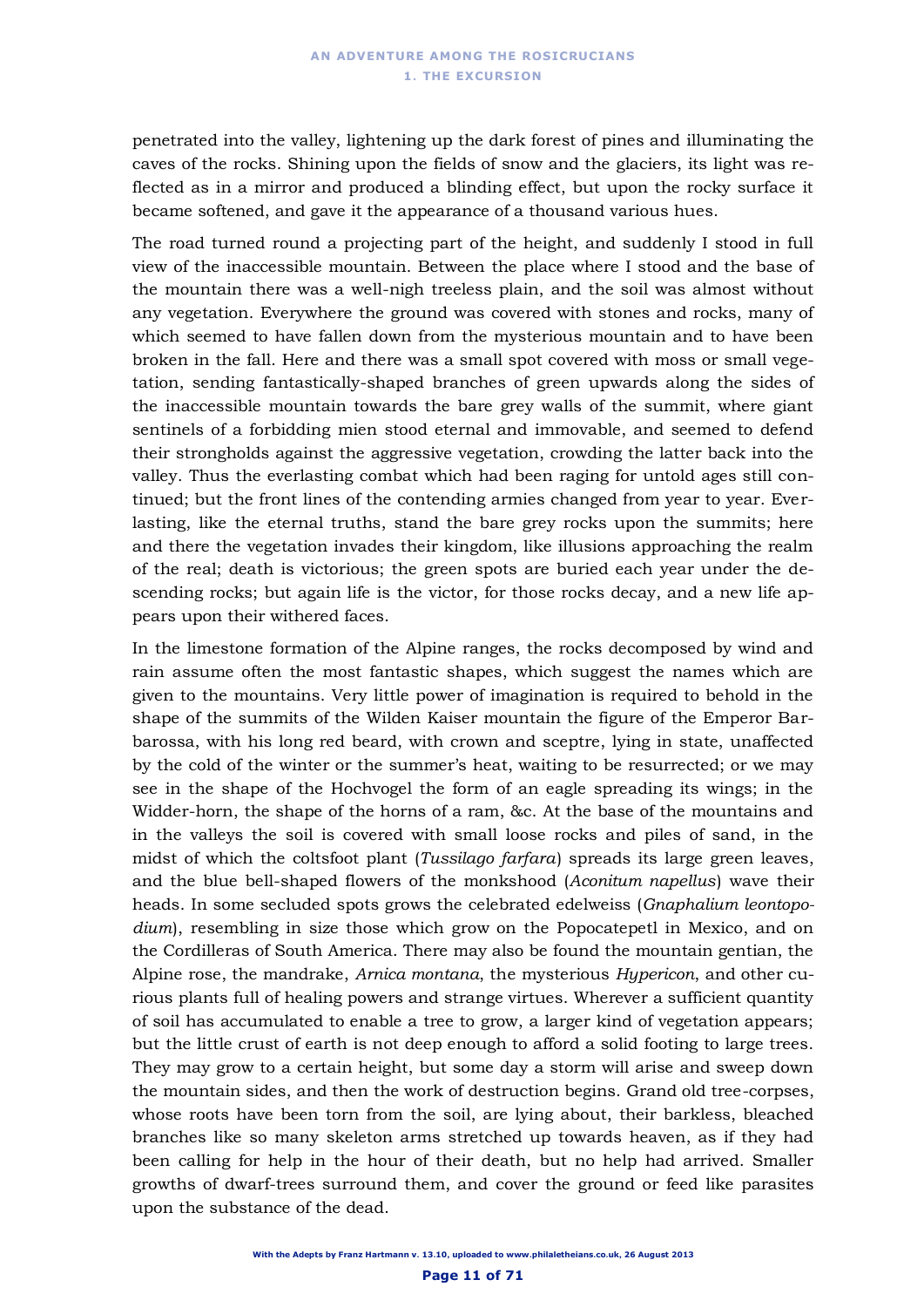The spring had advanced; but among these mountains the seasons are interlaced with each other. The red and yellow leaves painted by autumn were seen among the green foliage of the stunted pines. The moss clinging to the steep precipices shows the reddish colour obtained in the fall, and in many clefts and caverns linger the snow and ice of the past winter; but above the red and green and the pure white snow the grey masses of the summits rise in a succession of pillars and points, with domes and spires and pinnacles, like a city built by the gods; while in the background spreads the grey or blue canopy of heaven. Thin streams of water run down from these heights over the precipices, and as they splash over the projecting rocks they are reduced to vapour before reaching the ground below. The rocks themselves have been hollowed out, forming large caves, and indicating how powerful those little veins of water may become, if swelled by the floods from the melting snows of the summits.

After enjoying for a few minutes the sublimity of this scenery, I continued my way and approached a little stream coming from a waterfall in the distance. I wandered along its border; the water was deep, but so clear that even the smallest pebble could be distinctly seen at the bottom. Sometimes it appeared as motionless as if it were liquid crystal penetrated by the rays of the sun, and again, meeting with obstacles in its way, it foamed in its rocky bed as if in a sudden fit of rage, while in other places it tumbled in little cascades over pretty pebbles and stones, forming miniature cataracts which exhibited manifold colours.

In these solitudes there is nothing to remind one of the existence of man, except occasionally the sawn-off trunk of a tree, showing the destructive influence of human activity. In some old, rotten, and hollow trunks rain-water has collected, sparkling in the sun like little mirrors, such as may be used by water nymphs, and around their edges little mushrooms are growing, which our imagination transforms into chairs, tables, and baldachinos for fairies and elves.

Where I now stood, the ground was covered with moss, and occasionally there was to be seen a great, white thistle, whose sharp-pointed leaves sparkled in the sunlight. At a short distance I saw a small grove of pines, looking like an island in the desert, and to that grove I directed my steps. There I resolved to rest and enjoy the beauty of nature. I laid myself down upon the moss in a place which was overshadowed by a mighty pine. The music of the mountain stream was heard at a distance, and opposite to the place where I rested there was to be seen a waterfall, spreading into a vapour as it fell over the rocks, and in the vapour appeared the colours of the rainbow. The mist fell into a basin formed of rock, and from a rent in this basin, overgrown with moss, the water foamed and rushed, hastening down towards the valley, to become united with the main body of the river.

For a long time I watched the play of the water, and the longer I watched the more did it become alive with forms of the most singular shape. Supermundane beings of great beauty seemed to dance in the spray, shaking their heads in the sunshine and throwing showers of liquid silver from their streaming curls and waving locks. Their laughter sounded like that of the falls of Minnehaha, and from the crevices of the rocks peeped the ugly faces of gnomes and kobolds watching slyly the dance of the fairies. Above the fall the current seemed to hesitate before throwing itself down over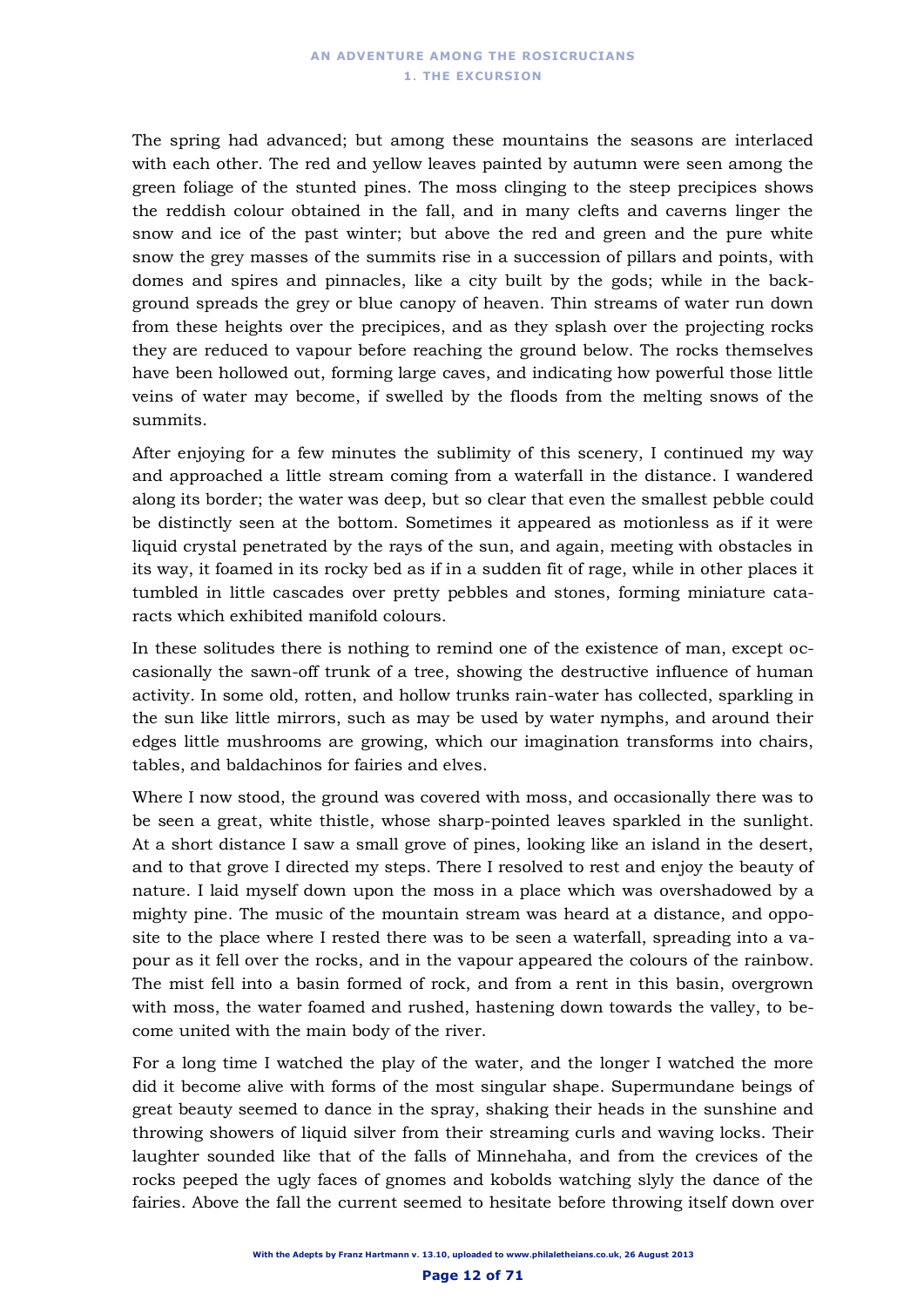the precipice; but below, where it left the basin, it appeared to be irritated by the impediments in its way and impatient to leave its home; while far down in the valley, where it became united to its brother, the river, it sounded as if the latter was welcoming it back to its bosom, and as if both were exulting over their final union in a glad jubilee.

What is the reason that we imagine such things? Why do we endow "dead things" with human consciousness and with sensation? Why are we in our moments of happiness not satisfied to feel that we live in a body, but our consciousness craves to go out of its prison-house and mix with the universal life? Is our consciousness merely a product of the organic activity of our physical body, or is it a function of the universal life, concentrated  $-$  so to say  $-$  in a focus within the physical body? Is our personal consciousness dependent for its existence on the existence of the physical body, and does it die with the latter; or is there a spiritual consciousness, belonging to a higher, immortal, and invisible self of man, which is temporarily connected with the physical organism, but which may exist independent of the latter? If such is the case, if our physical organism is merely an instrument through which our consciousness acts, then this instrument is not our real self. If this is true, then our real self may exist independently of the latter. If we mentally float along the curves of the mountain tops, sinking gradually downwards, rising suddenly upwards, and examining in our imagination the things upon their surface, why do we feel such a sense of exhilaration and joy, as if we were really there, but had left our material body behind, because too heavy to accompany the spirit to the top of the inaccessible mountain? It is true, a part of our life and consciousness must remain with the physical form, to enable it to continue to live during our absence and to attend to the functions of life; but we have read of somnambules**<sup>7</sup>** and persons in an ecstatic condition, whose inner spiritual self, with all its powers of consciousness, sensation, and perception, was absent from their apparently dead forms, and who visited distant places, going and returning with the velocity of thought, and bringing descriptions of such places which were afterwards verified and found to be true.

Why do we find life in all things, even in those which are considered "dead," if we merely put ourselves in a condition in which we can perceive that they are living? Can there be any dead matter in the universe? Is not even a stone held together by the "cohesion" of its particles, and attracted to the earth by "gravitation"? But what else is this "cohesion" and "gravitation" but *energy*, and what is "energy" but the *Soul*, an interior principle called force, which produces an outward manifestation called *matter*; but which must ultimately be identical with force or substance, or by whatever name we may call a thing of which we have no conception. If this view is correct, then all things possess life, all things possess soul, and there may be soulbeings, whose outward forms are not so gross as ours, and who are therefore invisible to our physical senses, but may be perceived by our own soul.

In the silence of nature thoughts grow to be waking dreams, and dreams become visions. I imagined how in this solemn solitude I might remain all the rest of my life, perhaps sharing my habitation with a few congenial friends. I imagined how, united

-

**<sup>7</sup>** [mediums]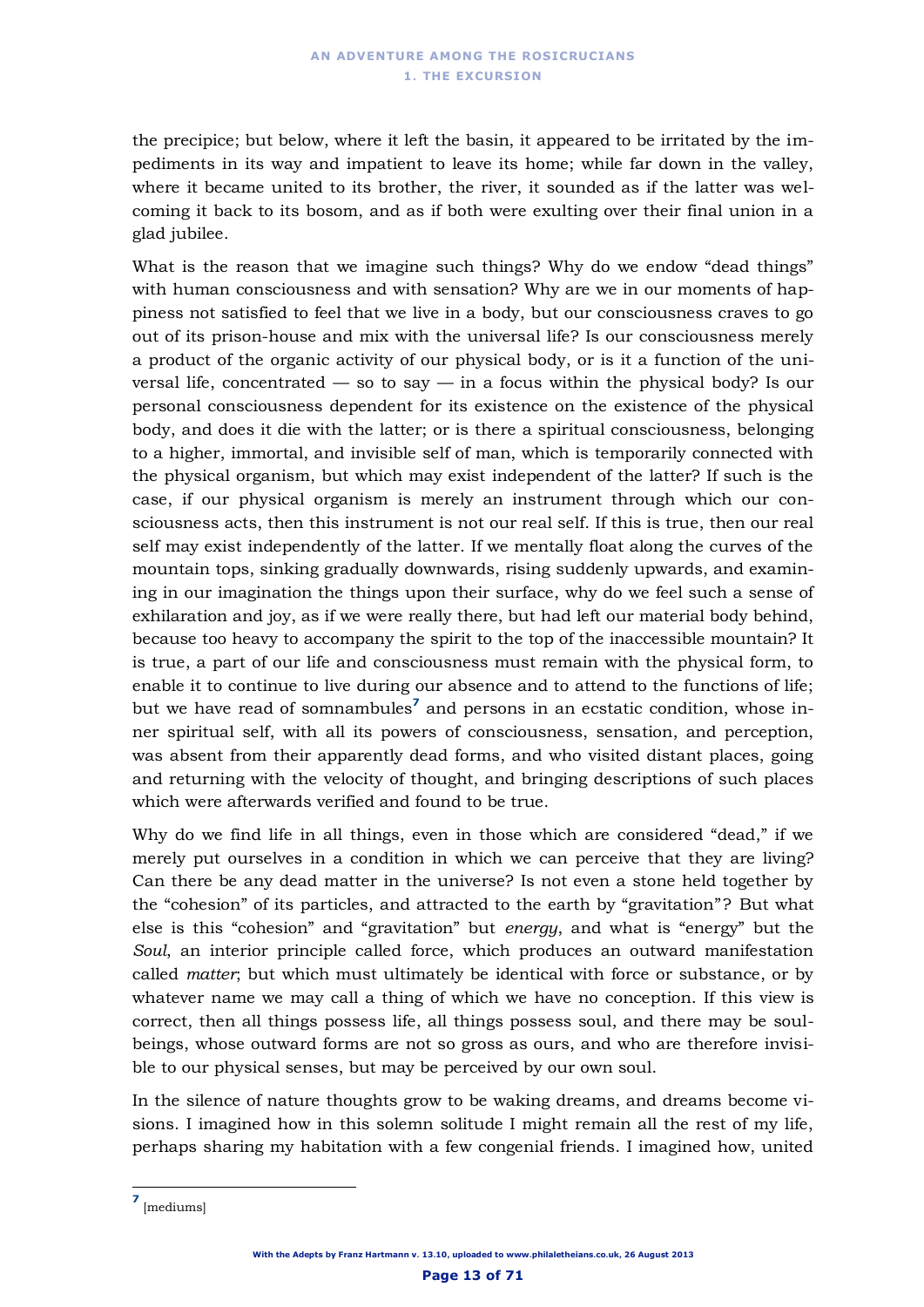by common interests and having identical objects in view, we might be happy and obtain knowledge together. Here, far away from the superficiality and shallowness of common life, a far greater clearness of mental perception, a much deeper concentration of thought, a much higher conception of the truth regarding the mysteries of nature and man might be obtained. How much would our senses be sharpened for the perception of external and internal things! how much would our knowledge of self increase! What should we care about the tomfooleries of what is called "society"; what should we care to know of what is going on in that great insane asylum called "the world"? Here we could live undisturbed within our own selves, unpestered by the necromantic practices of "society," which daily and hourly force us to go out from within our own selves, to appear where we do not desire to be, compel us to act as we do not desire to act, to bow down before the goddess of fashion, whom we despise in our hearts.

Would such a life be useful for us and useful for others? If it is true that the world and we ourselves are made up of ideas, then it is just in such solitudes that the best conditions might be found in which to grasp and remodel ideas. Thoughts and ideas cannot be merely illusions; they must have a real existence, as real and perhaps more lasting than the objective things of this world; for we know that ideas outlive the death of the forms in which they are represented; we know that ideas, like other fruits, are born and become mature, and whenever an idea is mature it appears on the mental horizon of the world, and is often grasped at the same time by some receptive minds. A man who is able to grasp and remodel exalted ideas, and give them material expression, may do much more for the benefit of the world by living alone and in solitude, than by living among the world where his work is continually impeded by affairs of minor importance. The ideas which he shapes will not die with his body. They will be thrown upon the great mirror, the Astral Light, and be preserved in the memory of the world, to be grasped and utilised by others.

What is that being we call *man*, after all? What is this living animal organism of flesh, blood, and bones, nerves and mind, which lives for a while and then dies, and which the great majority of people esteem so highly, as if it were their own immortal self, and for the comfort of which they often sacrifice their self-respect, their dignity, honour, and virtue? Is it anything else than an animal in whom an intellectual activity of a higher order than in other animals predominates? Can this mental activity be the product of the mechanical, chemical, and physiological activity of gross matter? If not, what is the cause of this activity, and can this cause exist independently of the form? What is a man without any intelligence? If intelligence, as it necessarily must be, is an attribute of the spirit, what is a man without any spirit and without spiritual intelligence?

While I was meditating about this question a stupid laughter sounded close by my side. I had been so much engaged with my own thoughts that I had not noticed the approach of the stranger; but looking up I saw close by my side one of those halfidiotic human beings whom they call cretins, and who are often found in the mountainous countries of Switzerland and Savoy. I was somewhat surprised and startled, and not a little annoyed at the unwelcome interruption, and I asked him rather abruptly, "What do you want?"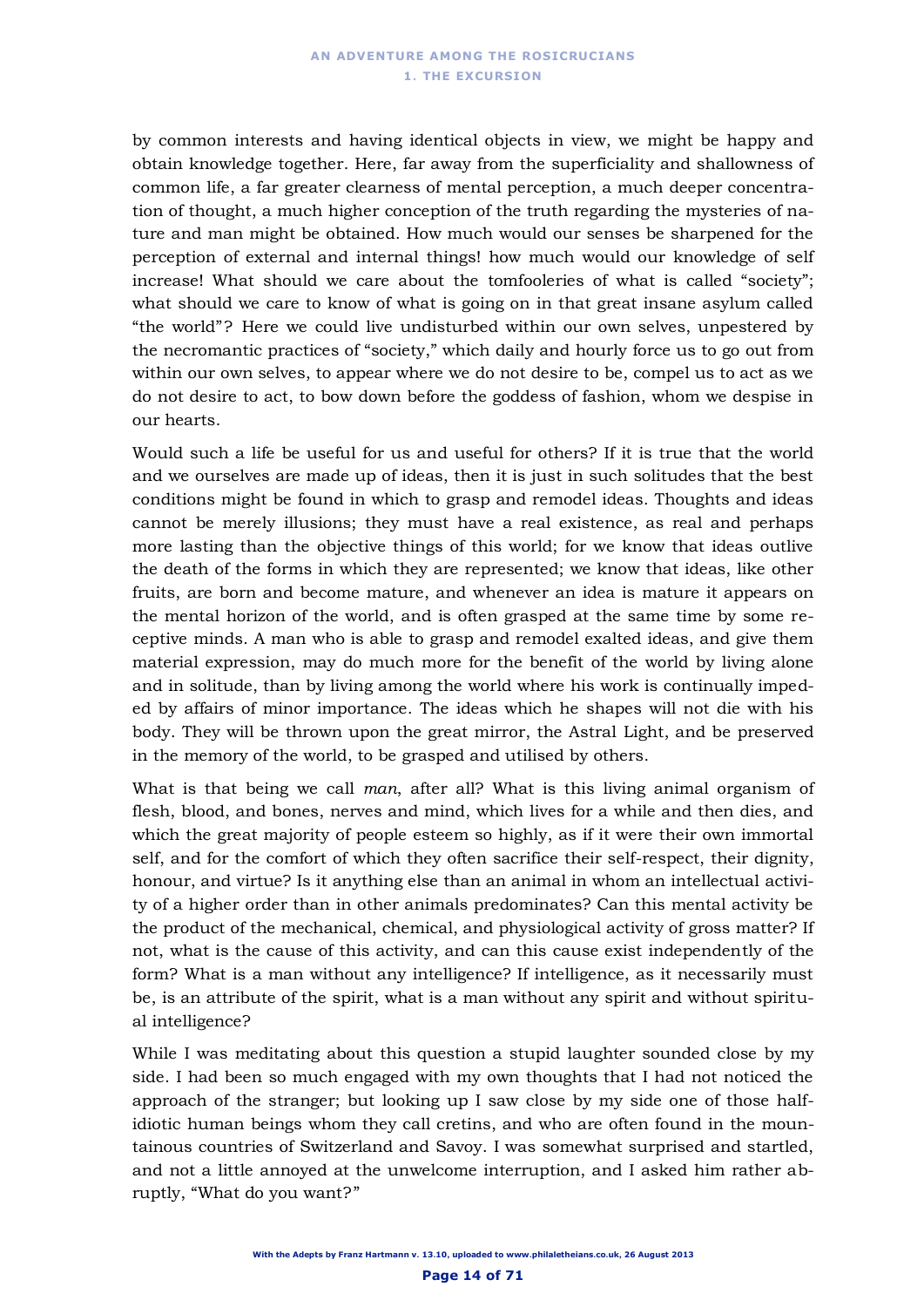A broad grin passed over the face of the dwarf, for such he certainly was, as he answered, "Master says I should guide you to his house." I was somewhat astonished by his reply, but remembering that the dwarf was an idiot, and that no intelligent answer was to be expected from him, I asked, "Who is your master?" His answer was, "Imperator"; and as he spoke that word a spark of intelligence seemed to shine in his eyes, and the tone of his voice seemed to indicate that this Imperator, whoever he might be, was undoubtedly somebody to whom the cretin rendered implicit obedience. I attempted to ask the dwarf more questions, and to find out who his Imperator was, or where he lived, but all my efforts to obtain information from one who was evidently an idiot were unavailing, and he merely grinned and repeated the words which he had already said before. I therefore at last made up my mind to go with him and see how the adventure would end.

The cretin walked ahead and I followed him; he led me towards the base of the inaccessible mountain. While we were walking on, and the idiot often turned back to see whether I was following him, I had a good opportunity to study his dress and features. He was not over three feet high, and evidently a hunchback. His clothing consisted of a brown gown, to which a hood was attached, which made him appear like a small Capuchin monk of the order of St. Augustine. An immense big head and a comparatively large body rested upon very thin and small legs, while his feet seemed again to be extraordinarily large. Perhaps on account of his small size and the healthy colour of his face, he appeared to be almost a child; but this opinion was contradicted by a grey beard of considerable length which adorned his face. In his hand he carried a staff made of a dead limb of a tree, which he had evidently picked up on his way.

## <span id="page-14-0"></span>**2. The Monastery**

I followed my weird companion, and soon we regained the path running along the bed of the creek, which flowed tranquilly over a bottom covered with white pebbles, and the shallowness of the water seemed to indicate that we were not far from its source. As we approached the mysterious mountain the stone walls appeared to rise perpendicularly before us, and there was no place visible where any other being but a bird could have ascended; but as we came still nearer, I noticed a rent or break in the side of the wall, opening like a cave or a tunnel. This tunnel we entered, and, as we proceeded, I saw that it penetrated the giant wall and led into another valley beyond. We arrived at the other end of the tunnel, and an exclamation of joy and surprise escaped my lips as I beheld the beautiful sight which presented itself to my view.

Before me was a valley surrounded by mountains of evidently inaccessible height, and this valley nature and art seemed to have combined to endow with an almost superterrestrial beauty. Like a vast ocean bay it opened before my sight, closing in the distance with a kind of natural amphitheatre. It was covered with short grass and planted with maple trees, and on all sides there were forests and groves, small lakes and lovely creeks. Immediately in front of me, but still at a considerable distance, rose the vault of a sublime mountain peak high into the blue ether of space,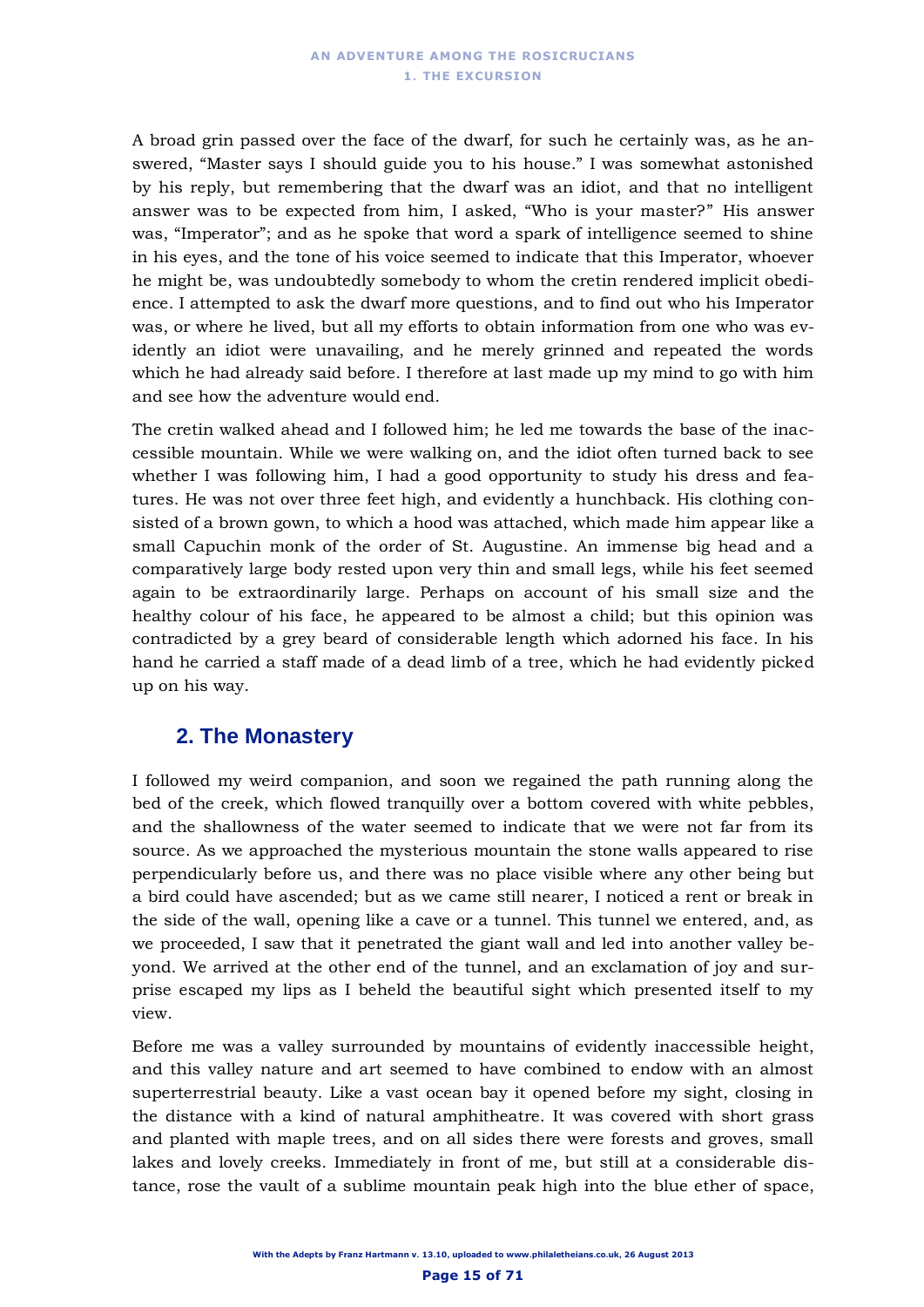presenting a cavity with overhanging rocks, looking like the hollow space under a gigantic wave, which had been petrified by some magic spell. The sides of the mountain sank sheer towards a lower declivity, and then again rose abruptly to an imposing height.

In the presence of so much sublimity I became dumfounded. My companion seemed to comprehend my feeling; for he, too, stood still and laughed, as if he were pleased to see how full of admiration I was. The stillness which surrounded us would have been complete if it had not been for the noise of a cataract, at a distance to the left, falling over a steep precipice and appearing like a string of fluid silver backed by the dark grey rock. The monotonous rush of that fall in contradistinction to the surrounding stillness seemed to me like the rush of the river of time in the realm of eternity; another world than the one to which I had been accustomed seemed to have descended upon me; the air seemed more pure, the light more ethereal, the grass more green than on the other side of the tunnel; here seemed to be the valley of peace, the paradise of happiness and content.

Looking towards the high peak in the distance, I noticed what seemed to be a palace, a fortress, or a monastery of some kind, and as I came nearer, I saw it was a massive building of stone. Its high walls rose above the tops of the surrounding trees, and a dome, as if of a temple, crowned the top of the building. Its exterior appearance indicated the solidity of the walls. It was built in rectangular form, but its architecture was not of a regular style; it presented many projecting windows, turrets, balconies, and verandas.

On the other side of the valley nature was not less sublime and inspiring. Grey giant cliffs, standing out prominently against the steel-blue background of the sky, rose up to an extraordinary height. Below the highest peaks long strips of white clouds had settled around the mountain, and seemed to separate the top of the latter from its main body. The part below the cloud was partly covered by the shadow and partly illuminated by a pale ghostly light, producing a glamour. There, where the masses of clouds rested against the bulk of the mountain, it seemed to me that I was looking into a world of destruction. It was as if the entrails of the mountain had been torn up, and the uniformity of the desolate jumble of rocks was only interrupted by a few remnants of snow situated in the caverns and on the crags of the mountain.

As we advanced we came into a broad avenue leading to the building, and I beheld a man of noble and imposing appearance approaching. He was clad in a yellow robe, his head covered with black flowing hair, and he walked with an elastic step. When the cretin saw this man he hurried towards him, prostrated himself before him, and suddenly vanished, like an image of a dream.

I was struck with astonishment by this extraordinary occurrence, but I had no time to reflect, for the stranger approached me and bid me welcome. He appeared to be a man of about thirty-five years of age, of tall and commanding stature; and his mild and benevolent look, full of spiritual energy, seemed to penetrate my whole being and to read my innermost thoughts. "Surely," I thought, "this man is an Adept!"

"Yes," answered the stranger, as if he had been reading my thought, "you have fallen into the hands of the Adepts, of whom you have thought so much and whose ac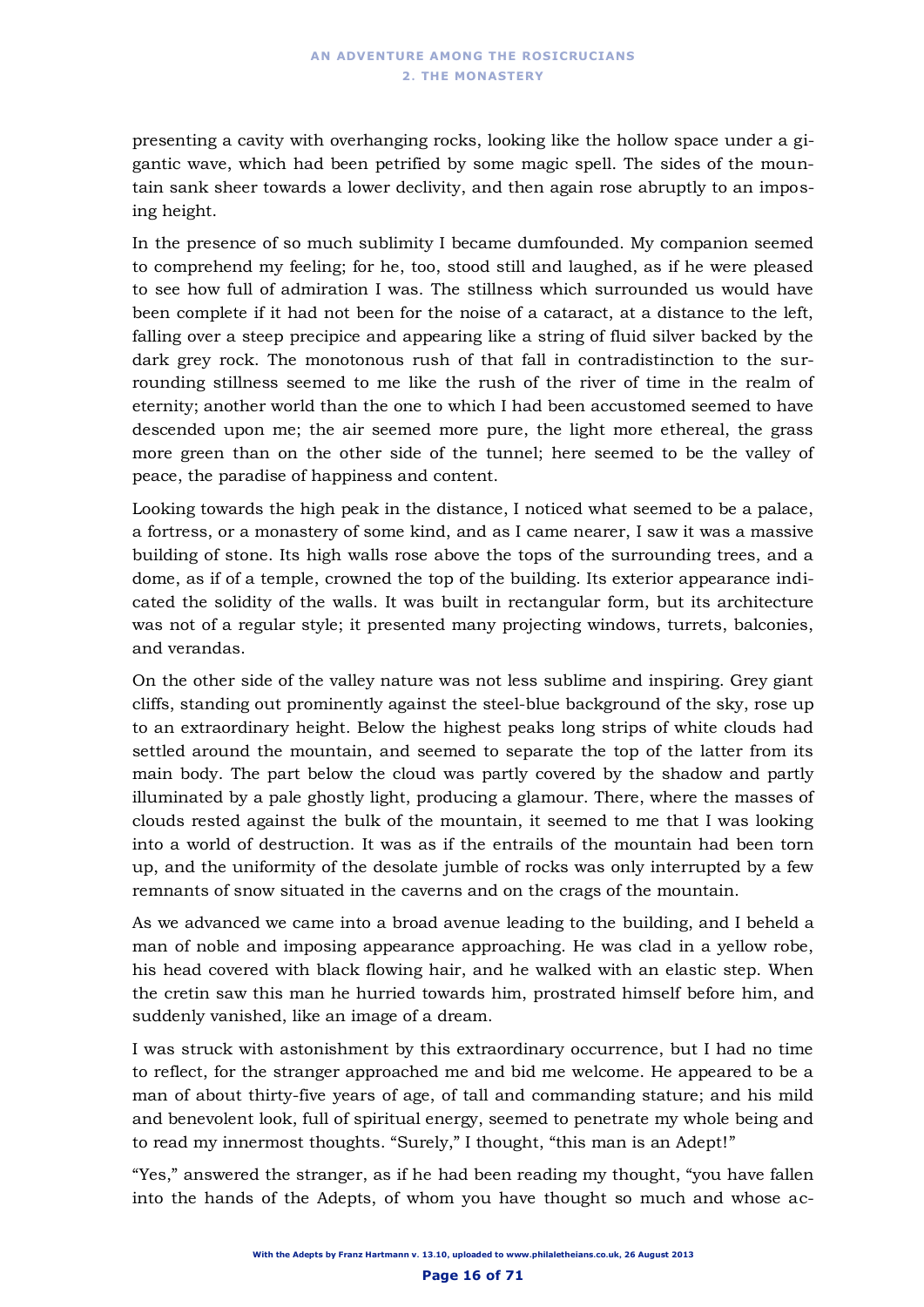quaintance you often desired to make, and I will introduce you into our temple and make you acquainted with some of our *Brothers of the Golden and Rosy Cross*."

I scanned his face, and now it seemed to me as if this man were not a stranger to me. There was something so familiar about him, as if I had known him for years, and yet I could not find a place for him in my memory. In vain I tortured my brain to find out when or where I had met this man, or at least some other one resembling him in appearance. But again the Imperator of this "Rosicrucian Society," for such he proved to be, answered my unspoken thought by saying: "You are right; we are not strangers, for I have often been in your presence and stood by your side, although you did not see me. I have directed the flow of ideas which streamed into your brain, while you elaborated them and put them down in writing. Moreover, this place has often been visited by you while your animal body was sleeping, and you have conversed with me and with the brothers; but when your soul returned to its house of flesh and blood, it could not impress the memory of the brain with the recollection of the events through which you had passed, and you could remember none of your transcendental experiences when you awoke. The memory of the animal form retains only the impressions which are made upon it by the avenues of the external senses; the memory of the spirit awakens when we are in the spiritual state."

I told the Imperator that I considered this day the happiest one in my life, and only regretted that I should not be permitted to remain here for ever, as I felt that I was not yet worthy to remain in the society of beings so far exalted above my own state.

"We shall not permit you to go away very soon," answered the Master. "You will have ample time to see how we live. But as to your permanently remaining here, this is at present an impossibility. You have other duties to perform, and, moreover, there are still too many of the lower and animal elements adhering to your constitution and forming a part of yourself. They could not resist long the destructive influence of the pure and spiritual air of this place; and as you have not yet a sufficient amount of truly spiritual elements in your organism to render it firm and strong, you would, by remaining here, soon become weak and waste away like a person in a state of consumption; you would become miserable instead of being happy. You would die."

"Master," I said, "then I can at least hope to learn, while I am here, the mystery of those great spiritual powers which you possess; by which you are said to be able to transform one thing into another, and transmute base metals into gold?"

"There is nothing mysterious or wonderful about it, my friend," said the Imperator. "Such things are not more wonderful than the ordinary phenomena of nature which we see every day. They are only mysterious to those whose own prejudices and misconceptions hinder them from seeing the truth and knowing the power the spirit possesses to subjugate matter by means of the soul. We need not be surprised about them any more than about seeing the moon revolve around the earth, or watching the growth of a tree. It is all merely the effect of that one primordial power which is called the Will, and which called the world into existence. It manifests itself in various ways as mechanical force or as a spiritual power; but it is always the same divine power of Will, acting through the instrumentality of the organism of man, who directs it by his intelligence."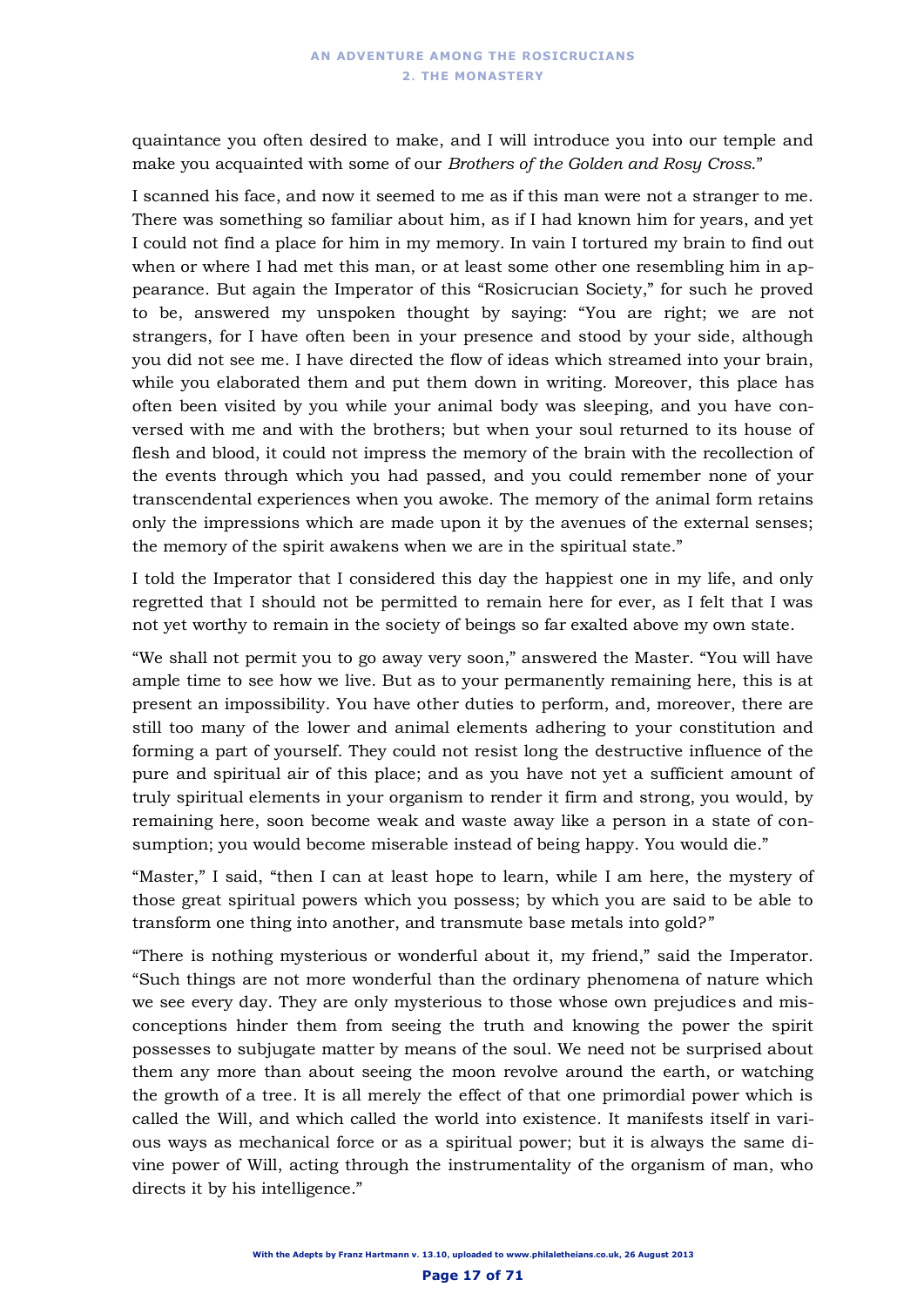"Then," I said, "the principal requirement would be to learn how to strengthen the Will?"

"Not so," said the Imperator. "The Will is the law, the universal power holding together the worlds in space and causing the revolutions of planets; it pervades and penetrates everything, and does not require your strengthening it, for it is already strong enough to accomplish everything. You are only an instrument through which this spiritual power may act and manifest itself, if you do not attempt to oppose it."

"Then," I said, "how can we accomplish anything at all? If we can do nothing through the power of our own will, we may as well never attempt to do anything."

"We can accomplish nothing useful," answered the Master, "by attempting to employ any separate will of our own; but we may employ our Reason and Intelligence to guide and conduct the already existing universal Will-power in Nature which constitutes the life of all things, and thus we may accomplish in a few moments certain things which it would require unconscious nature much longer periods of time to accomplish without our aid. The miller who employs the water of a river to set his mill in motion does not create water, nor does he attempt to make the river run upwards towards its source; he merely leads the stream into certain channels and uses the already existing current in an intelligent manner to accomplish his purpose. He knows the law of nature and acts in accordance with it. Being obedient to that law he is able to employ it. Nature obeys those who act in obedience to her laws. In the same manner acts the Adept. He guides the existing spiritual power by his intelligence, and thereby causes it to accomplish certain things in accordance with the law of nature."

"Do you see yonder cloud which has settled below the top of the mountain?" continued the Adept. "It will remain there until some current of air blows it away, or until a change of temperature causes it to rise or to fall. If we disperse it by causing the universal forces of nature to act upon the dense masses, we do not act against the law of nature, but guide it by our intelligence."

While the Master spoke these words, he extended his hands toward the mountain, below whose top the clouds had collected, and immediately it seemed as if life had been infused into the dense mass. It began to whirl and to dance, and finally it rose like a column of smoke up to the top of the mountain, ascending from there high up into the air, giving the mountain the appearance of a volcano. At last it collected again far above the top, in the air, forming a little silvery cloud, through which the sunshine was streaming.

I wondered at this manifestation of life in a cloud; but the Adept, reading my thoughts, said: "Life is universal and everywhere; it is identical with the Will."

During our conversation we had slowly approached the building, and I had now an opportunity to examine its exterior in all its details. It was only two stories high, but the rooms seemed to be lofty. It was built in a quadrangular form, and surrounded by oaks and maple trees, and a large garden or park. Seven steps of white marble led up to the main portal, which was protected by two massive pillars of granite, and over the door appeared in golden letters an inscription, saying: *You, who enter here, leave all evil thoughts behind*.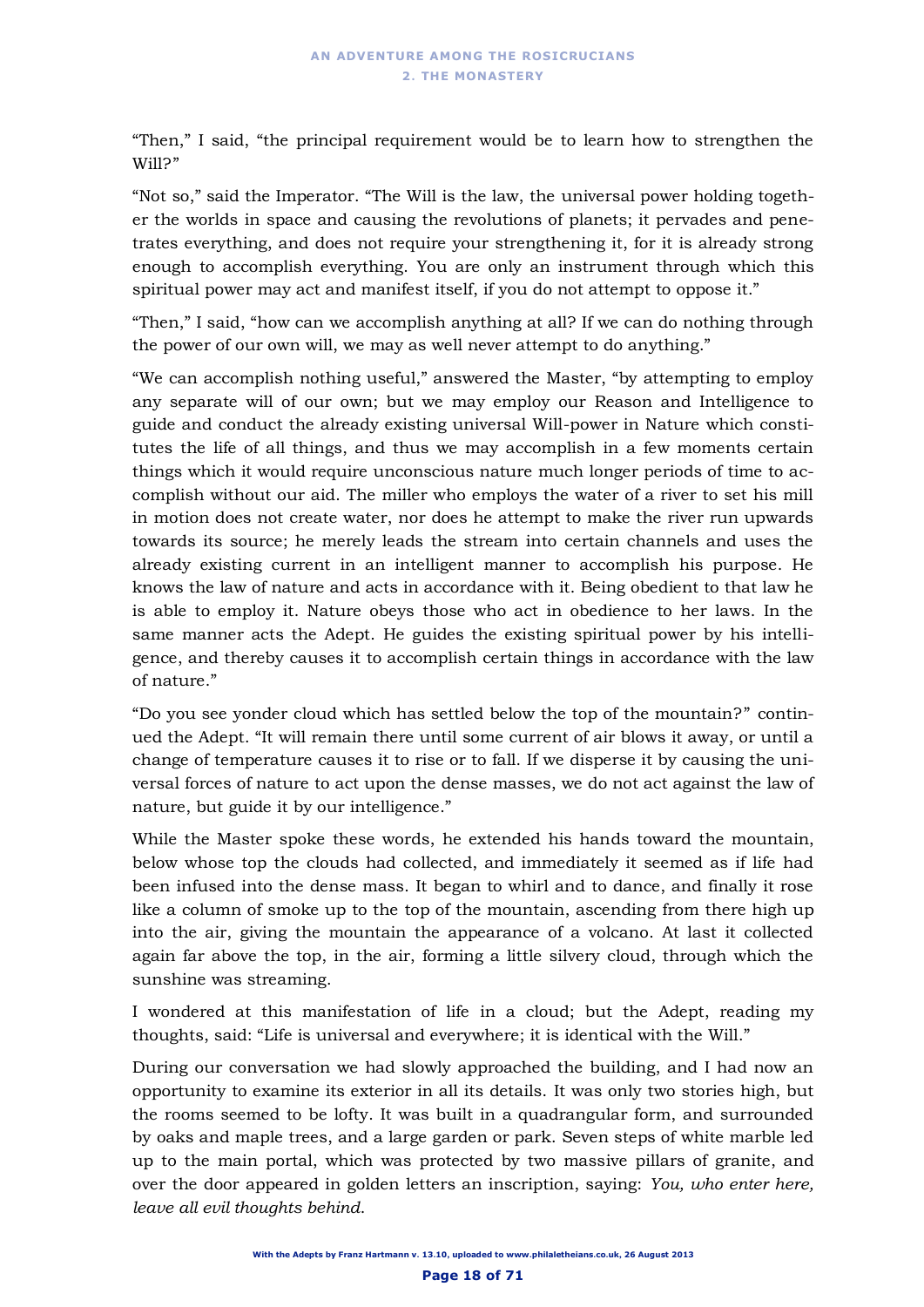We entered through the portal into a large vestibule paved with flagstones. In the midst of this room was a statue of Gautama Buddha on a pedestal, and the walls were ornamented with golden inscriptions representing some of the most important doctrines of the ancient sages. To the right and left, doors opened into long corridors leading to the various apartments of the Brothers; but the door opposite the entrance led into a beautiful garden, where I beheld many plants and trees such as are usually only to be found in tropical climes. The back of this garden was formed by a building of white marble, surrounded by the dome which I had seen from the distance, after entering through the tunnel, and on the top of the dome was a silver dragon resting on a golden globe.

"This," said the Imperator, "is the sanctuary of our temple; in this you cannot enter. If you were to attempt it, the immediate death of your personality would be the consequence; nor would it serve you even if you were able to enter and live, for in that sanctuary everything is dark to all who do not bring with them their own spiritual light, the inextinguishable lamp of divine intelligence, to illuminate the darkness."

We walked into one of the corridors. On our left there were numerous doors leading into the cells or apartments of the Brothers, but to the right was a wall, occasionally opening into the tropical garden, and the interstices between these openings were filled out with beautifully painted landscapes. One of these landscapes represented Indian scenery, with the white snow-covered Himalaya Mountains in the background, while the fore-part of the picture represented what appeared to be a Chinese pagoda, with a small lake and wooded hills at a distance.

"These pictures," the Master explained, "represent the various monasteries or lamaseries of our order. The one before you is situated near a lake in the interior of Tibet, and is occupied by some of the highest Adepts of our order. Each of these pictures shows also a part of the country in which the monastery is placed, so as to give a correct idea of the general character of the locality. But these pictures have an occult quality which will become apparent to you if you concentrate your mind upon some part of the picture."

I did as directed, and concentrated my attention upon the grand portal of the lamasery, and to my astonishment the door opened, and the tall form of an Indian, dressed in shining white robes, with a turban of pale yellow silk upon his head, stepped out of the door. I immediately recognised him to be one of the Tibetan Adepts whom I had seen in my waking dreams. He, too, seemed to recognise me, and smilingly nodded his head, while I bowed reverentially before him. A fine-looking horse was brought forward by some attendant, and he mounted and rode away.

I was speechless from astonishment, but the Imperator smiled and drew me away, quoting a passage of Shakespeare, with a little modification; for he said, "There are many things in Heaven and Earth which are not understood by your philosophers."**<sup>8</sup>**

We passed on to another picture, representing Egyptian scenery, with a convent in the foreground and pyramids at a distance; it was of a more gloomy character than the former, probably on account of the desert places by which it seemed to be sur-

-

**<sup>8</sup>** [Paraphrasing Hamlet to Horatio, Act I, scene v, 166-7.]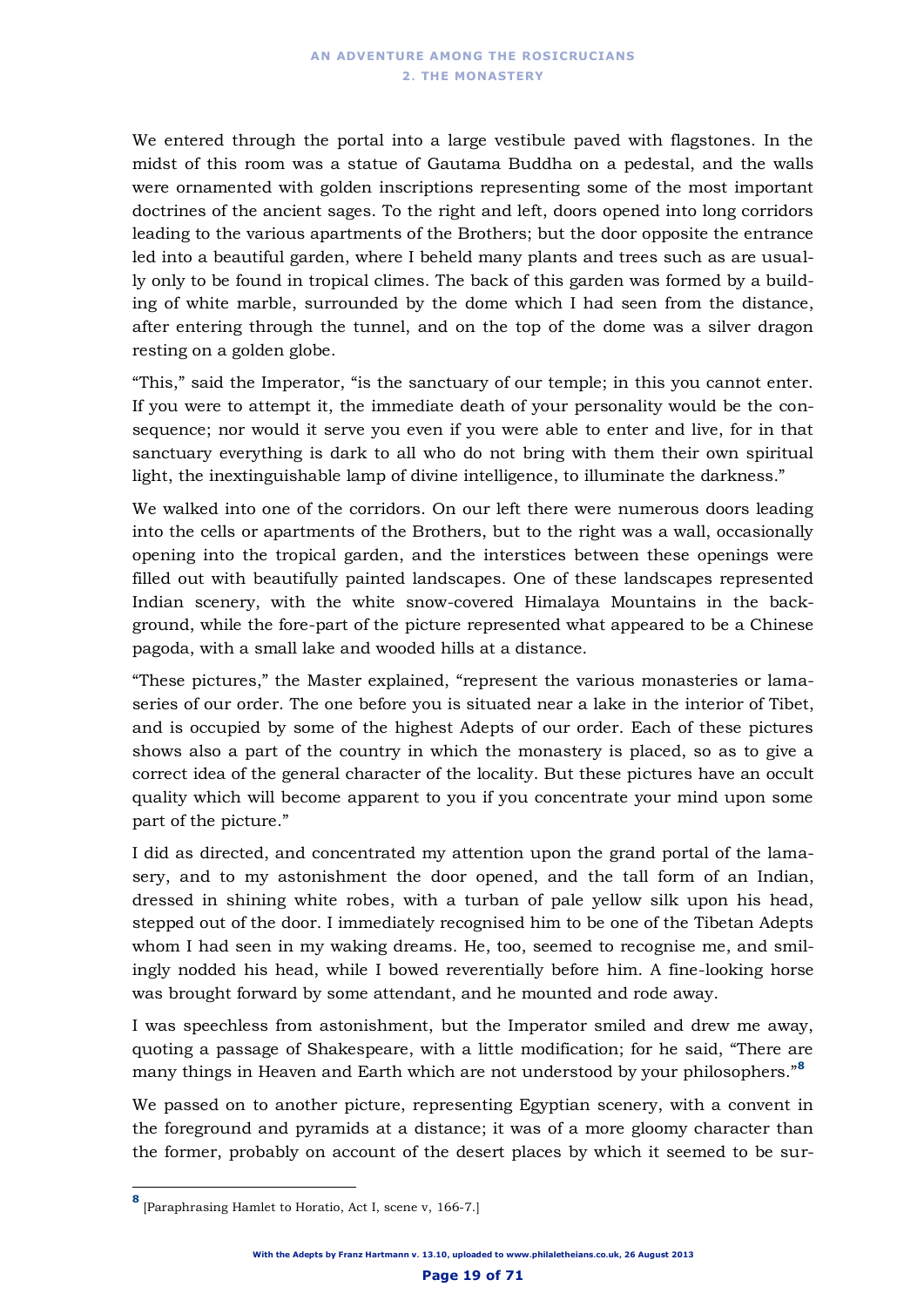rounded. The next picture represented a similar building, situated in a tropical and mountainous country, and the Adept told me it was one situated somewhere in the Cordilleras of South America. Another one showed a Mohammedan temple, with minarets and the *half-moon* upon their tops. I expressed my surprise to see all the various religious systems in the world represented in these Rosicrucian orders; for I had always believed that the Rosicrucians were an eminently Christian order.

The Imperator, again reading my thought, corrected my mistake. "The name 'Rosicrucian Order,' or the 'Order of the Golden and Rosy Cross,'" he said, "is a comparatively modern invention, and was first used by Johann Valentin Andreae, who invented the story of the knight Christian Rosencreuz for the same purpose as Cervantes invented his 'Don Quichote de la Mancha,' namely, for the purpose of ridiculing the would-be Adepts, reformers, and gold-makers of his age, when he wrote his celebrated 'Fama Fraternitatis.' Before his pamphlet appeared, the name Rosicrucian did not mean a person belonging to a certain organised society of that name, but it was a generic name, applied to occultists, adepts, alchemists of a higher order, in possession of some occult knowledge and acquainted with the secret signification of the *Rose* and the *Cross*; symbols which have been adopted by the Christian Church, which were, however, not invented by her, but used by occultists thousands of years before Christianity was known. These symbols do not belong exclusively to the Christian Church. They are as free as the air for any one who can grasp their meaning, but unfortunately very few of your Christians know that meaning; they only worship the external forms, and know nothing about the principles which those forms represent."

"Then," I said, "a spiritually enlightened man may become a member of your order, even if he did not believe in any of the so-called *Christian* dogmas?"

To this the Imperator answered: "No man can become a member of our exalted order whose knowledge is merely based upon dogmas, beliefs, creeds, or opinions which have been taught to him by somebody, or which he has accepted from hearsay or from the reading of books. Such imaginary knowledge is no real knowledge; we can know nothing real except that which we realise within ourselves. That which is usually called knowledge is merely a matter of memory. We may store our memory with innumerable things, and they may be true or false; but even if they are true, opinions do not convey real knowledge. Real knowledge cannot be imparted by one man to another; a man can only be guided to the place where he may obtain it; but he must himself grasp the truth, not merely intellectually with his brain, but also intuitionally with his heart.

"To obtain real knowledge we must feel the truth of a thing, and understand its true nature. To believe in the truth of anything without having real knowledge is merely a superstition. Many of your scientific, philosophical, and theological speculations are based upon superstition and not upon real knowledge or self-consciousness. The science and knowledge of your modern philosophers and theologians rest upon opinions, and are continually in danger of being overthrown by some new discovery which will not amalgamate with their artificial systems. The truth cannot be overthrown; it needs no argumentation, and if it is once perceived by the spiritual power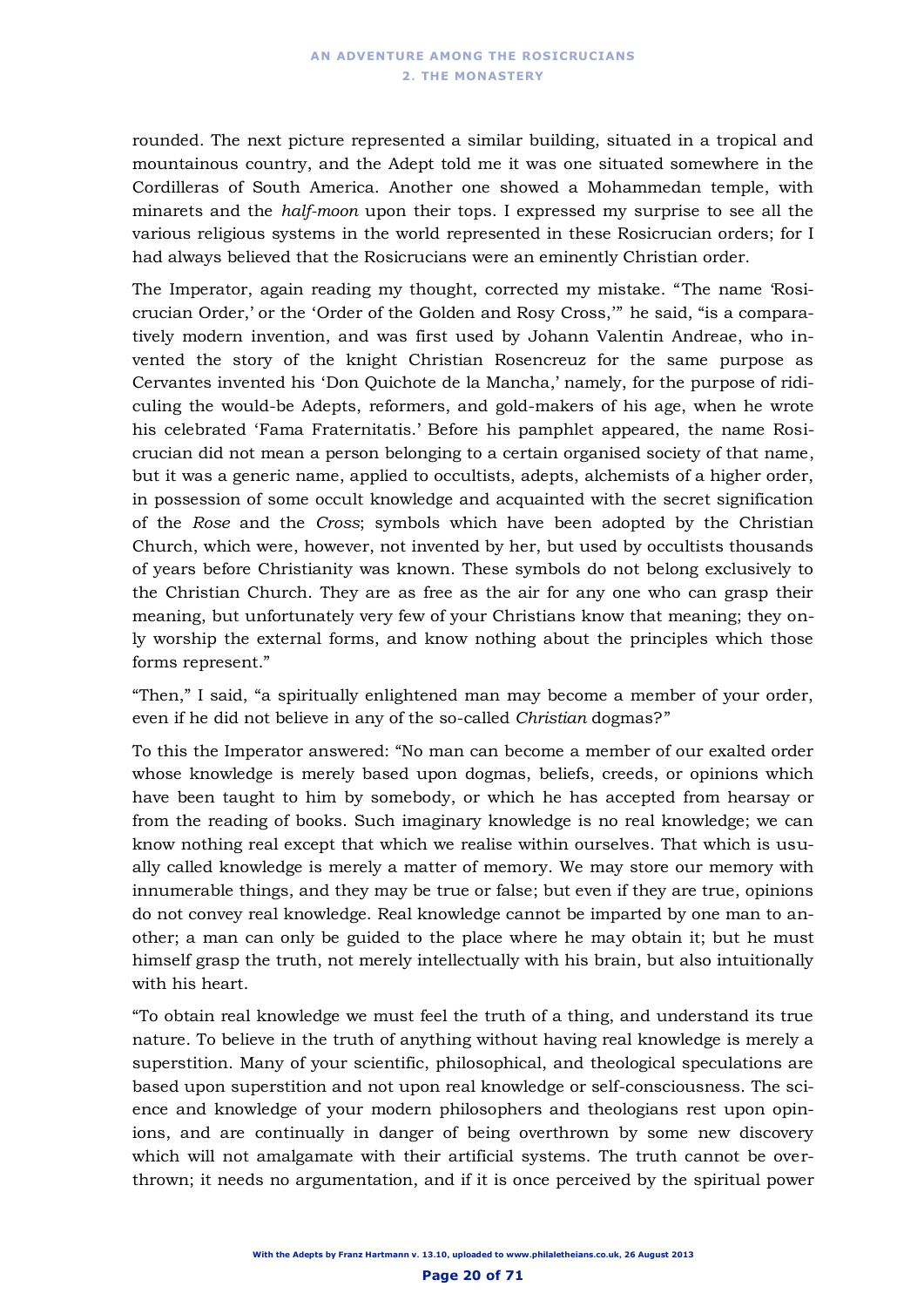of perception and understood by the spiritual intelligence of man, it conveys real knowledge and cannot be disputed away.

"Our order has, therefore, nothing to do with beliefs in creeds or opinions of any kind. We care nothing for them. If we were all sufficiently perfect to recognise all truths by direct perception, we should not need any books or instruments; we should not need to use logic or make any experiments. As it is, we are still men, although far above the intellectual animal which is usually called man. We still use our books and have a library, and study the opinions of thinkers; but we never accept such books or opinions — even if they came from Buddha himself — as our infallible guides, unless they receive the seal from our reason and understanding. We venerate them and make use of them; they serve us, but we do not serve them."

During this conversation we walked into the library, where thousands of books were standing upon a great number of shelves. I noticed many ancient books of which I had heard, but which I had never seen. There were the sibylline books, which are said to have been destroyed by fire; the books of Hermes Trismegistus, of which only one is believed to be in existence; and many others of priceless value for the antiquary or the student of Hermetic philosophy. While I wondered how these Brothers came into possession of such treasures, the Imperator said:

"Well may you be surprised how we came into possession of books which are supposed to exist no more; but the secret of this is, that everything, and consequently every book which ever existed, leaves its imperishable impression in the *Astral Light*, and that by certain occult means these impressions may be reproduced from that universal storehouse, the memory of nature, and be put in a visible, tangible, and material shape. Some of our Brothers are to a great extent engaged in making such reproductions, and thus we have without any financial outlay obtained these treasures, which no amount of money could have procured."

I rejoiced to hear these words, because they confirmed my opinion that life in a solitude was not necessarily a life of uselessness, and that ideas are real things, which may be seen and grasped far more easily in a tranquil place than while we are surrounded by the turmoil and the petty cares of life in "society."

In answer to this thought, the Imperator said: "Our monastery has been founded by spiritually enlightened people who had the same thought which I read in your mind. They therefore selected this spot in a secluded valley, whose existence is known only to a few, and by making use of certain elementary forces of nature, which are as yet unknown to you, they created an illusion which renders this place safe against all unwelcome intruders. Here those in whom the germ of divinity, being latent or dormant in the heart of mortal man, has awakened into life and activity, may find the conditions required for its further development. Here we live in peace, separated from the outer world by a barrier which none can surmount; for even if the existence of our retreat were known, it would be an easy matter for us to create other illusions which would prevent the intrusion of those who attempted to enter it. We are, however, not excluded from that outer world, although we seldom enter it with our physical forms. By the exercise of our clairvoyant and clairaudient powers, we may at any moment know what is going on in that world; and, if we desire to come into personal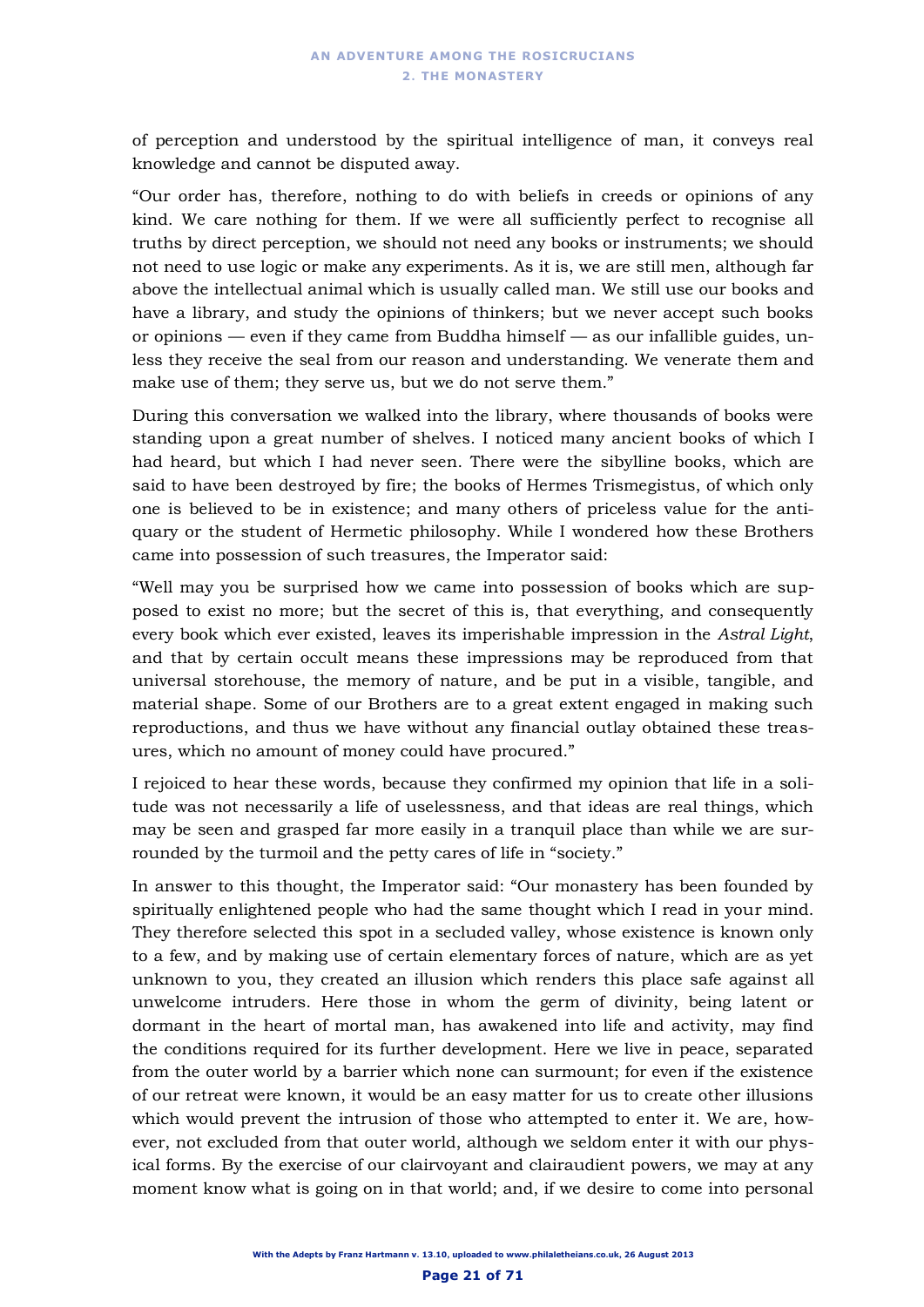contact with it, we leave our physical forms and go out in our *astral bodies*. We visit whomsoever we wish, and witness everything without our presence being perceived. We visit the statesman, the minister, the philosopher, the inventor; we infuse thoughts in their minds which are useful, and they do not know from whence those thoughts come. If their prejudices and predilections are very strong, they may reject those thoughts; but, if they are reasonable people and know how to discriminate, they will follow the silent advice and profit by it."

"In that case," I said, "your order can exercise a tremendous influence in the politics of the world; but why, then, did you not try to abolish some of the greatest evils that afflicted the world in the history of the past? Why did you permit such monsters as Nero and Caligula to exist? Why did you permit the horrors of the Inquisition? Why did you allow the terrors of the French Revolution to take place? Why did you not destroy such villains as Louis XI of France, and others of that class?"

"Alas!" answered the Adept, "there is a certain law of justice, whose action causes evils for individuals, which we are not permitted to oppose, because its working is necessary for the evolution of the race. As the surgeon sometimes has to inflict pain for the purpose of removing a cancerous growth and saving the life of the patient, so it is often necessary to purge the organism of a nation for the purpose of restoring its health. It is said that evils are blessings in disguise, and God may execute His purpose even through instruments full of wickedness and depravity."

"Nevertheless," I interposed, "it seems to me that you might interfere in individual cases to protect people from committing acts of imprudence which will cause them to suffer."

To this he replied: "It is true that we might handle mankind as if they were merely automata, and we could cause them to do what we please, while they would still imagine that they were following their own inclination. But to do so would be against the rules of our order and against the great Law, for the latter decides that each man shall be the creator of his own Karma. We are permitted to advise our followers, but we are not permitted to interfere with their mental freedom."

"Still," I persisted, "there are innocent people who have to suffer for actions not done by themselves; there were martyrs who underwent torture and death for the sake of some great cause. Why did you not save them? Why did you permit Hypatia to be torn to pieces by a fanatical mob, or Jeanne d'Arc to die an ignominious death upon the stake?"

"Such people will have their reward. From the blood of a martyr springs fruit in abundance. Their bodily sufferings are as nothing in comparison with the joy they earn. Nothing is useless, although you narrow-sighted mortals cannot always see the use of a thing. Moreover, it often happens that worthy people are saved in a manner appearing to you miraculous."

A strong desire to become a member of the Rosicrucian Society entered my mind; but I did not dare to express it. The Master, however, reading my mind, continued to say:

"We accept in our circle every one who has the necessary qualifications to enter it, but you will perceive that these qualifications are not in everybody's possession; they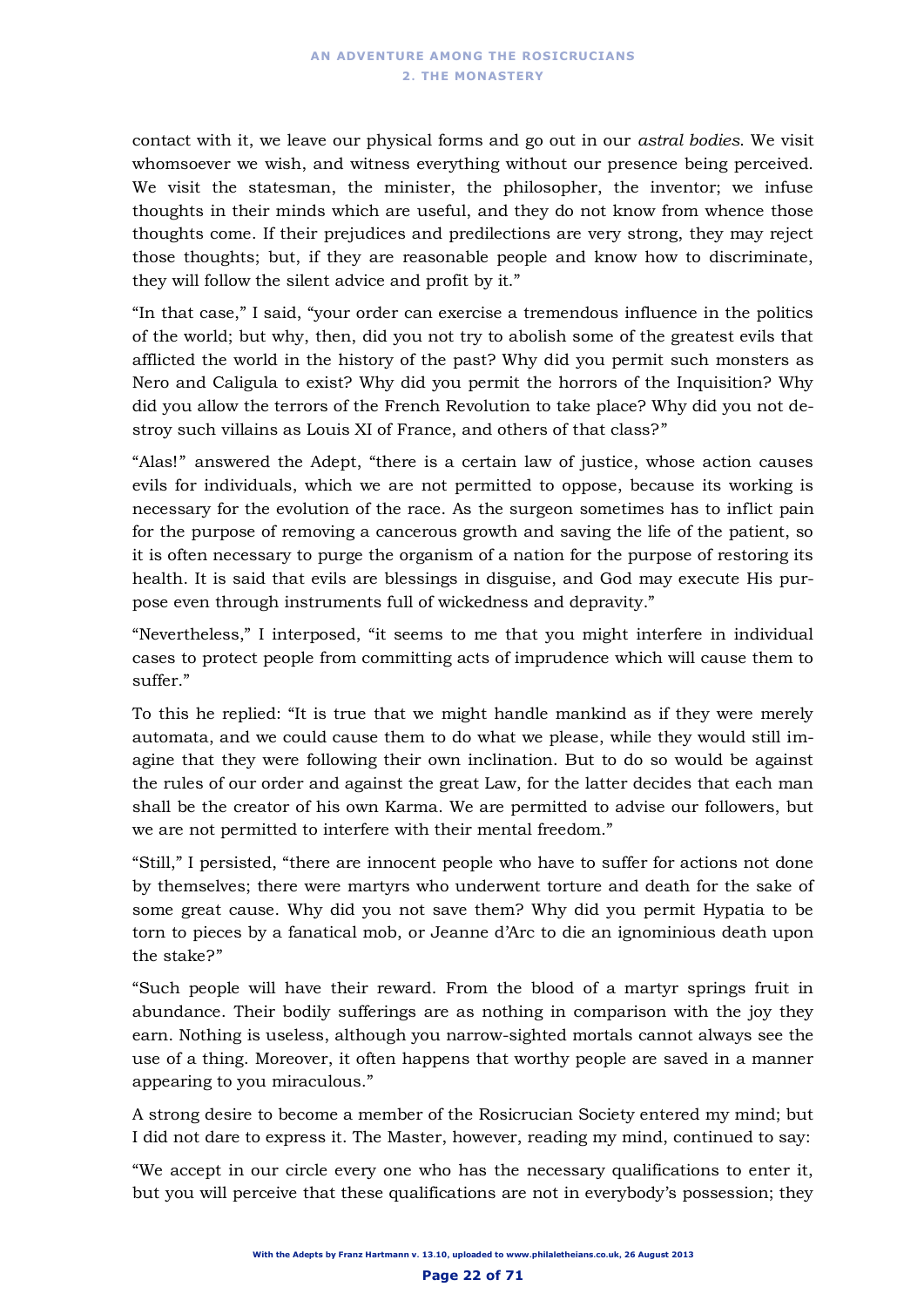cannot be conferred by favour, and it is a well-known saying, even among the lowest grades of occultists, that the Adept cannot be made, but that he must grow to become one."

"Master," I said, "would it not be well for those who desire to develop spiritually, and to become Adepts, to imitate your example and to select some secluded places where they could reside undisturbed and give their time to interior meditation and concentration of thought? I know that there are at present a great many people in various parts of the world, belonging to various nationalities and having various creeds, who have become convinced of the fact that the conditions, under which the majority of men and women of our present civilisation exist and live, are not conducive to the quick attainment of a higher spiritual state. They believe that the objects which people usually strive to attain during their comparatively short life upon this globe, such as the gratification of pride and ambition, the hoarding of money, the enjoyment of sexual love, the obtaining of bodily comfort and pleasure, &c., cannot be the true objects of life; but that our present life is only one of the many phases of our eternal existence, and that terrestrial life is only a means to an end, namely, to afford the conditions by which the divine element, germinally contained in every man, may grow and develop, whereby man may attain a higher life like yours, which is not subject to transformation and death, and is therefore of permanent value."

The Adept, who had patiently listened to my outburst of enthusiasm, smiled and said: "If those people are ripe enough to be able to bear a life of seclusion, let them enter it; but to do so it is above all necessary that they possess real knowledge. As long as men move merely on the plane of beliefs and opinion, each man's opinions and tastes will differ from those of the others to a certain extent, and I am afraid that your proposed harmonial society would prove in the end to be a very inharmonious one.

"I have, however, no doubt that even under such unfavourable auspices considerable advantage might be derived from the establishment of theosophical academies in secluded places. If you had any colleges, seminaries, schools, or societies where the truth could be taught without all the accompanying rubbish of scientific and theological misconceptions and superstitions, which have accumulated through the ages, great progress would undoubtedly be made. As the present civilisation now stands, there are two methods adopted for the education of the people. One is by means of what is called *Science*, the other by means of what is called *Religion*. As far as science is concerned, her deductions and speculations are based upon observation and logic. Her logic may be good enough; but her powers of observation, upon which the fundamentals of her logic rest, are restricted to her very imperfect faculties of sensual perception, and therefore your science is based entirely upon external illusions, and is consequently a superficial and illusive science. Knowledge of the inner life of nature is far more important than the study of external phenomena.

"You must not misunderstand me," he continued, seeing that I did not fully grasp the meaning of his words. "I do not mean to say that your modern science knows nothing about natural laws. She knows what she sees and understands, but knows little or nothing about the invisible spiritual causes which are the fundamental causes of visible effects. She knows a great deal about the little details of existence which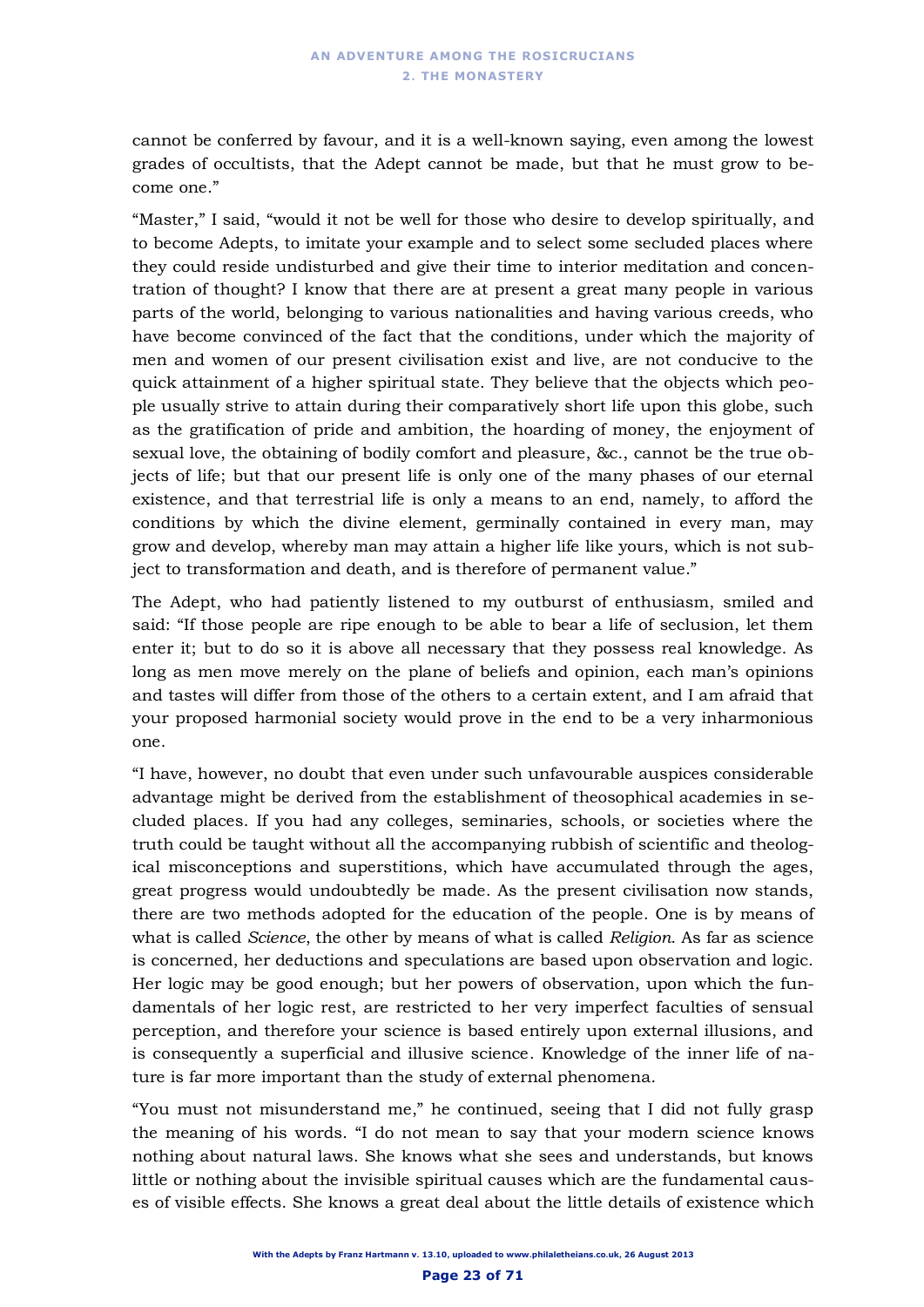are the ultimate effects of the action of universal Life; but she knows nothing about the Tree of Life, the eternal source from which all these transient phenomena spring.

"As far as your modern theology is concerned, it is based upon an entire misconception of terms which were originally intended to signify certain spiritual powers, of which your priests and laymen can have no correct conception because they have not the spiritual powers necessary to conceive of such things. Being narrow-minded, the universal principles and powers which are active within the great workshop of nature have, in their conceptions, become narrowed down to personal and limited beings; the divine universal and infinite power which men call God, has been reduced in the minds of the ignorant to an extra-cosmic deity of some kind, who can be persuaded by mortals to change His will, and who needs substitutes and deputies upon this earth to execute His divine laws. Your religion is not the religion of the living God who executes His own will; it is the religion of a dead and impotent god, who died long ago and left an army of clergymen to rule in his stead.

"Your theology should above all be based upon the power spiritually to perceive the truth. But where can you find a clergyman who has any spiritual perceptions, and who dares to trust to his intuition more than to the dogmas prescribed by his Church? If he dared to have an opinion of his own, and to assert it, he would cease to be a minister of his Church and be considered a heretic. In your "intellectual" age everything is left to intellectual investigation alone; little is done to develop the intuitive power of the heart. The consequence is, that your present generation is like people looking at everything by means of a telescope; they may see, but they do not feel and grasp the truth, and the consequence is an entirely false conception of nature and man."

## <span id="page-23-0"></span>**3. Unexpected Revelations**

The Adept paused, and my mind was invaded by a multitude of questions to which I could find no answer: "What is nature, and what is man? Why am I in this world? Did I exist before, and, if so, where did I come from? What is the object of my existence, and how will it end?"

Again the Adept, reading my thoughts, answered: "Mortal man, as you know him, is an intellectual animal, living a sort of dream-life among dream-pictures which he mistakes for realities. Real man is a celestial being, a soul dwelling temporarily within a material body. Within this organism the spiritual, divine spark finds the proper soil to generate and develop the immortal man, as has been described by Saint Paul, who speaks of that spark of divine consciousness as being sown in corruption and raised in incorruption. This spiritual man is in each person his or her personal God and Redeemer. While a man is unacquainted with the processes going on in his invisible organism, he will have little power to guide and control these processes; he will resemble a plant, which is dependent for its growth on the elements which are unconsciously brought to it by the winds and the rains, or which may accidentally be found in its surroundings; it has neither the power to prevent nor to promote its own growth. But when man obtains a knowledge of the constitution of his own soul, when he becomes conscious of the processes going on in its organism and learns to guide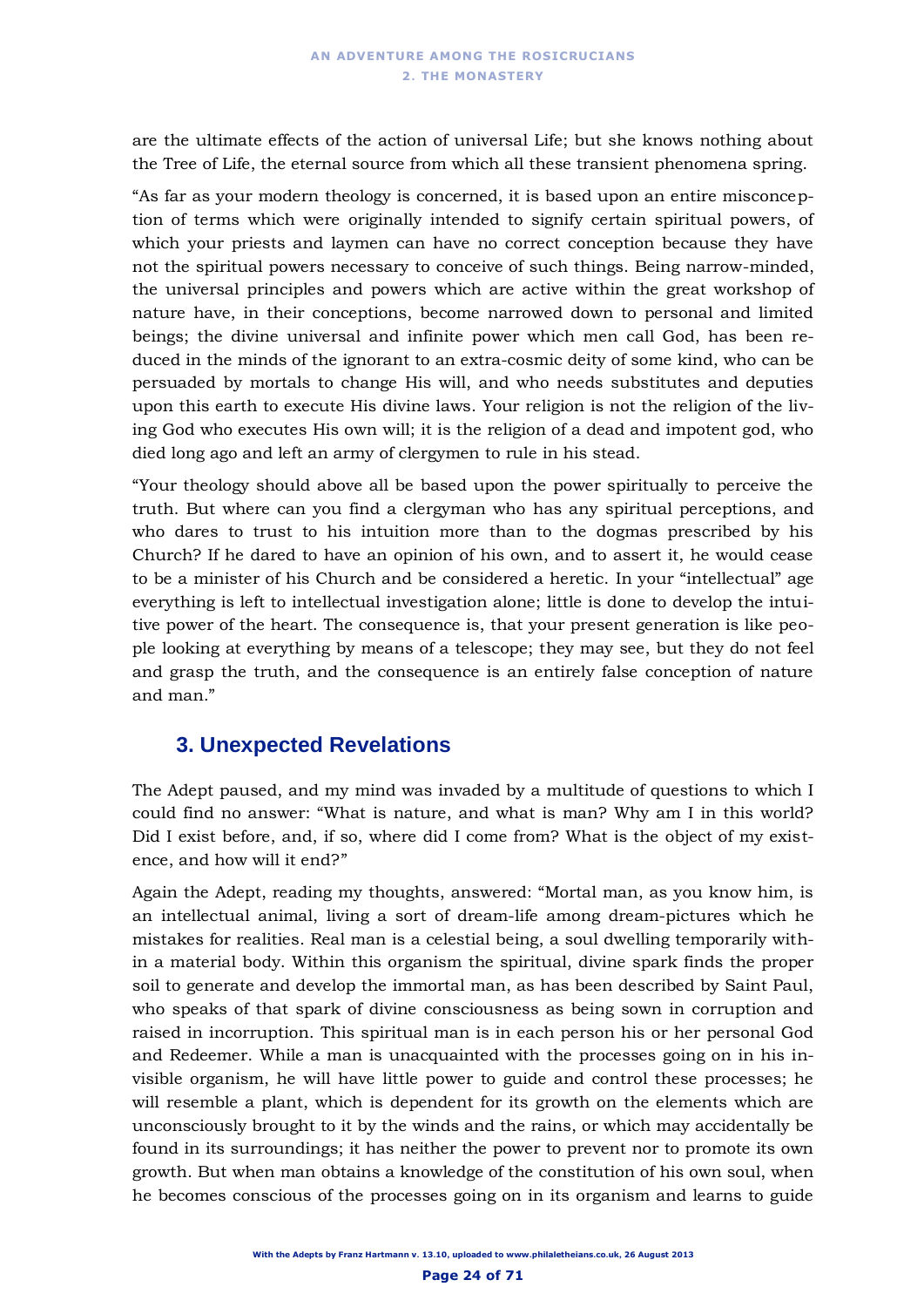and control them, he will be able to command his own growth. He will become free to select or to reject the psychic influences which come within his sphere, he will become his own master and attain  $-$  so to say  $-$  psychic locomotion. He will then be as much superior to a man without such knowledge and power as an animal is superior to a plant; for while an animal may go in search of its food and select or reject what it pleases, the plant is chained to its place and depends entirely on the conditions which that one place affords. The ignorant depends on the conditions prepared for him; the wise can choose his conditions himself."

"And what will be the end and object of this?" I asked.

"The end of it," was the answer, "is that the soul of man enjoys supreme bliss in realising that she herself is everything and that there is nothing beyond her. The object is that mortal man shall become immortal, and a perfect instrument for the manifestation of divine wisdom."

I heard the answer of the Master, but I could not grasp its meaning. What could that "soul" be of which he spoke as being as big as the universe, and could my soul possess any other vehicle or organism than my visible material body?

While I was meditating, the Adept stepped with me to a window where the inaccessible mountain was seen, and pointing it out to me, he said: "Behold there the door by which you entered our stronghold; concentrate your attention upon the way you came, and seek with the eye of your soul to penetrate to the other side of the mountain."

I did so, and suddenly I found myself standing at that other side, upon the place where I had lain down to rest. Before me, upon the ground, was stretched out an apparently lifeless human figure, and to my horror I recognised it as being my own bodily self. At first everything seemed a dream, but then the thought came to me that I must have died. There was my body; and nevertheless I was myself, and saw myself such as I had always been, with all my organs and limbs and even the same clothing which the corpse before me wore. The hat of the corpse was drawn over its eyes, and I attempted to lift it; but I might just as well have tried to lift the inaccessible mountain. There was no physical strength within my arms. I realised that my present body consisted of a state of matter differing from that of the physical plane.

I thought I must have died, and a feeling of disgust came over me, thinking that I had ever inhabited that now lifeless, grossly material form; I was so glad to be free, and had no wish to re-enter it.

But an inner voice seemed to speak to me, saying that the time of my labouring in the mundane sphere had not yet ended, and that I must return. I even felt a sort of pity for that helpless body, and the sympathy caused thereby created a strong attraction. I felt myself drawn towards that body, and was about losing my consciousness when I was called away by hearing the voice of the Master. I started as one who awakes from a dream; the Adept stood by my side, and the vision was gone.

"Know now, my friend!" he said, "the difference between your physical and your psychical or astral organism. The divine soul has many vehicles through which it may act and manifest its powers."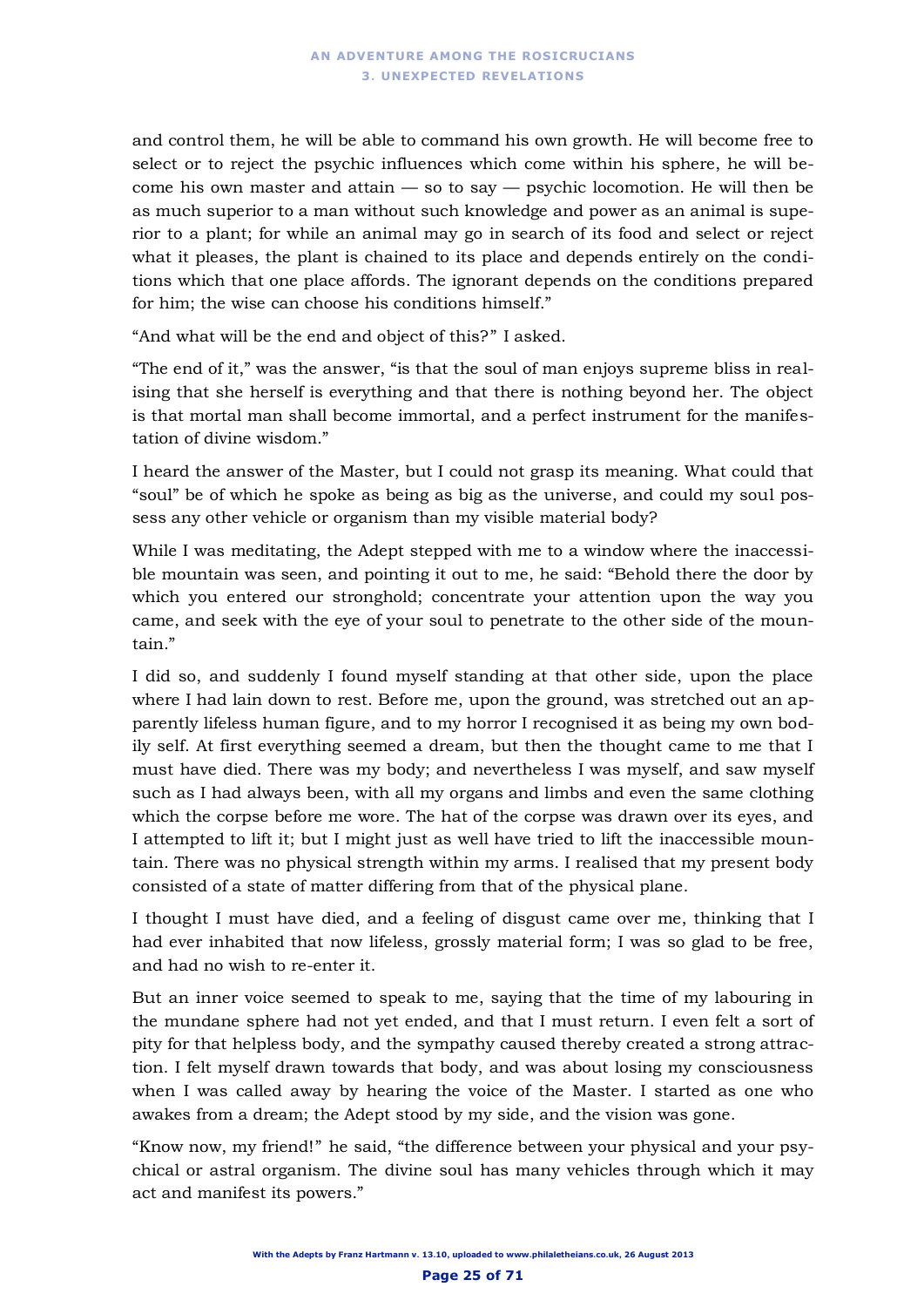"But why," I asked, "are these things not recognised by academical science?"

"On account of self-conceit," answered the Adept. "The scientists, up to a very recent date, used to discard such questions as being unworthy of their consideration, and they preferred annihilation rather than confess that there was something in the wide expanse of nature which they did not already know. The theories advanced by the theologians were not more satisfactory than those of the scientists, for they believed — or professed to believe — that man was a complete being, in a finished state, with perfect freedom of will, and, as a punishment for his subsequent bad behaviour, made a prisoner upon this planet. Furthermore, they were of the opinion that, if a man were leading a pious life, or, after leading a wicked life, obtained pardon for his sins and the favour of God, he would after his death become a celestial being, be ushered into a paradise, and live there for ever in a state of never-ending enjoyment.

"It will be acknowledged now by every independent thinker, that these theories were not very satisfactory to those who desired to know the truth. But there was nothing either to prove or to contradict such assumptions, and, moreover, the multitude did not think; they paid their clergy to do their thinking for them.

"Since the publication of *The Secret Doctrine* the opinions of the scientists and those of the theologians have been equally shaken to their foundations. The old truth which was known to the ancients, but which had been almost entirely forgotten during our modern age of materialism, that man is not a finished being, incapable of any further organic development, but that his body and his mind are continually subject to transformation and change, and that no transformation can take place where no substance exists, because force cannot exist without substance, has become almost universally known. It was demonstrated to the scientists that their science extended only to a very small portion of that mysterious being called Man; that they only knew his outward appearance, his shell, but nothing of the living power acting within that mask which is called the physical body. It was demonstrated to the presumptuous theologians who believed that man's eternal welfare or damnation depended on their blessings or curses, that justice cannot be separated from God, and that man's salvation depends upon his own spiritual evolution. It was made logically comprehensible to the intellect that God in man will continue to live after all the lower and imperfect elements are dissolved, and that therefore a man in whom God did not exist in a state of divinity could not, after the death of his body, jump into a higher state for which lie was not fit, and which he was not able to attain while alive.

"The exposition of the essential constitution of Man, known to the Indian sages, described three hundred years ago by Theophrastus Paracelsus, and again set forth more fully and clearly than ever before by H.P. Blavatsky and other theosophical writers, is calculated to humble the pride of the scientists and the vanity of the priests. When it is once more known and digested, it will prove to the learned how little they know, and it will draw the line for the legitimate activity of the clergyman as an instructor in morals. It proves that man is not already a god, as some had imagined themselves to be. It proves that he may look like an intellectual giant, and still be, spiritually considered, only a dwarf. It demonstrates that the law which governs the growth of organisms on the physical plane is not reversed when it acts upon the corresponding organisms on the psychical plane. It shows that out of nothing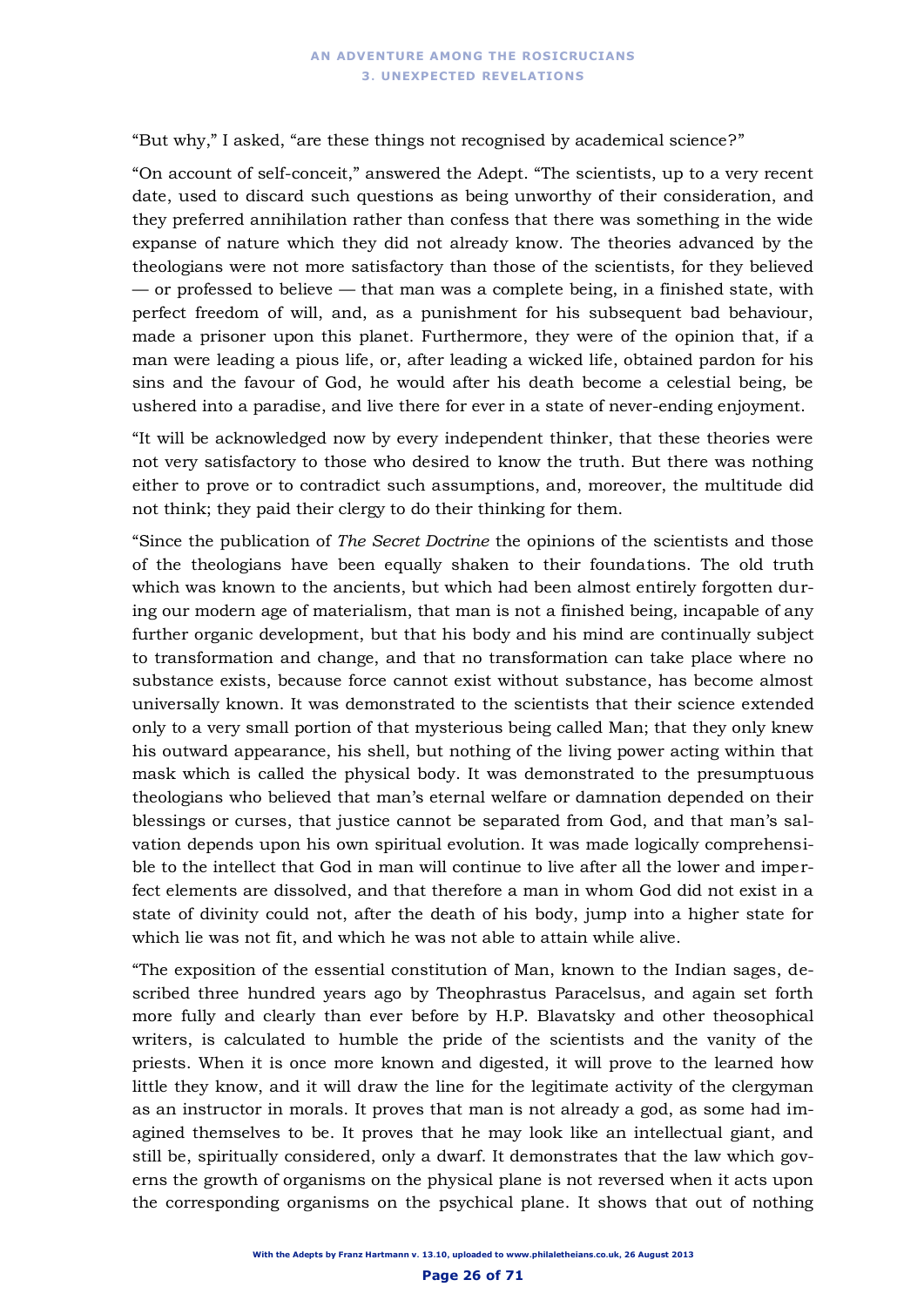nothing can grow; but that wherever there is the germ of something, even if that germ is invisible, something may grow and develop.

"The growth of every germ and of every being, as far as we know it, depends on certain conditions. These conditions may be established either by means of the intellectual activity of the being itself, which has the power to surround itself by such conditions, or they may have been established by external causes, over which the being has no control. A plant or an animal cannot grow unless it receives the food and the stimulus which it requires; the intellect cannot expand unless it is fed with ideas and stimulated by reason to assimilate them; the soul cannot become strong unless she finds in the lower principles the nutriment required for the acquisition of strength, and is stimulated by the light of wisdom to select that which she requires."

Here again the thought occurred to me, how agreeable and profitable it would be to live in such a Rosicrucian convent, where everything was rendered comfortable, no disturbing elements being admitted. To this the Master answered:

"One element necessary for the development of strength is resistance. If we enter one of the vast pine forests of the Alps, or of the Rocky Mountains in the United States, we find ourselves surrounded by towering trees, whose main trunks have very few branches. Upwards they rise like the masts of a ship, covered with a grey bark, naked, and without foliage. Only near the tops, that reach out of the shadows which they throw upon each other, the branches appear and spread up to the highest points, which wave their heads in the sunlight. These trees are all top-heavy; their chiefly or only well-developed parts are their heads, and all the life which they extract from the ground and the air seems to mount to their tops; while the trunks, although increasing in size as the tree grows, are left undeveloped and bare of branches. Thus they may stand and grow from year to year, and reach a mature age; but some day, sooner or later, some dark clouds collect around the snowy peaks and assume a threatening aspect; the gleam of lightnings appears among the swelling masses, the sound of thunder is heard, bolts of liquid light dart from the rents in the clouds, and suddenly the storm sweeps down from the summit into the valley. Then the work of devastation begins. These top-heavy trees, having but little strength in their feet, are mowed down by the wind like so many stems of straw in a field of wheat; there they lie rank after rank, having tumbled over each other in their fall, and their corpses encumber the mountain sides. But at the edge of the timber, and outside of the main body of the forest, looking like outposts or sentinels near the lines of a battle, there are still here and there some solitary pines to whom the storm could do no harm. They have, on account of their isolated positions, been exposed to winds all their lives; they have become used to it and grown strong. They have not been protected and sheltered by their neighbours. They are not top-heavy, for their great strong branches grow out from the trunk a few feet above the soil, continuing up to the tops, and their roots have grown through the crevices of the rocks, holding on to them with an iron grasp. They have met with resistance since the time of their youth, and, by resisting, have gained their strength.

"Thus intellectual man, growing up protected by fashion and friends in a school, college, university, or perhaps within the walls of the convent, finds himself isolated from contrary influences and meets with but little resistance. Crowded together with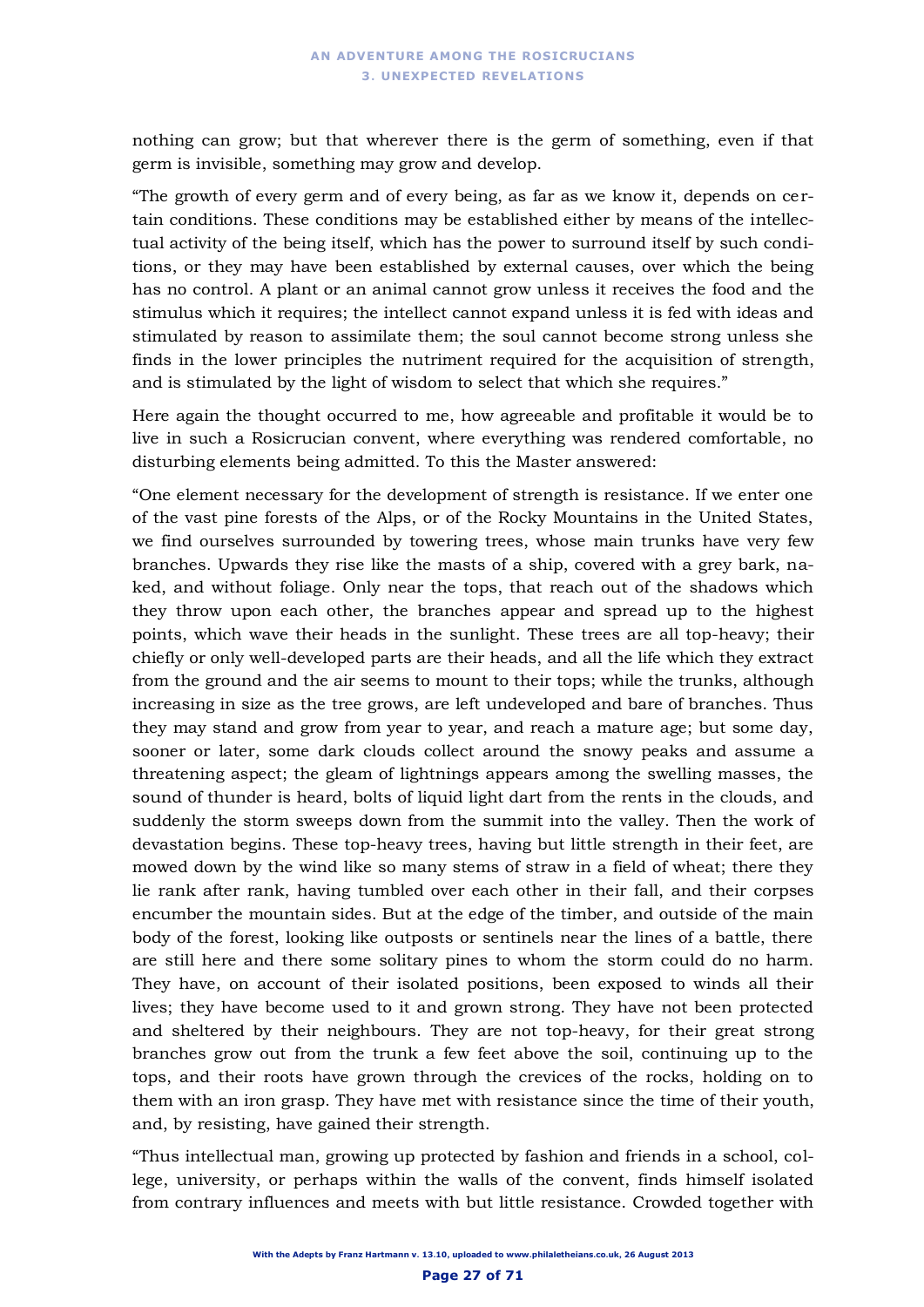those who think like him, he lives and thinks like the others. Over their heads waves the banner of some accepted authority, and upon that banner are inscribed certain dogmas in which they believe without ever daring to doubt their veracity. There they grow, throwing upon each other the shadow of their ignorance, and each prevents the others from seeing the sunlight of truth. There they cram their brains with authorised opinions, learning details of our illusory life which they mistake for the real existence; they become top-heavy, for all the energy which they receive from the universal fountain of life goes to supply the brain; the soul is left without supply; the strength of character, of which the heart is the seat, suffers; the intellect is overfed and the spirit is starved. Thus they may grow up and become proud of their knowledge; but perhaps some day new and strange ideas appear on the mental horizon, a wind begins to blow, and down tumbles the banner upon which their dogmas have been inscribed, and their pride tumbles down with it.

"But not only on the physical and the intellectual plane; in the realm of the emotions, too, the same law prevails. He who desires to develop strength must not be afraid of resistance; he must obtain strength in his feet. He must be prepared to meet the wind of the lower emotions, and not be overthrown when the storms of passion arise. He should force himself to remain in contact with that which is not according to his taste, and even to harmonise with that which appears inimical, for it is really his friend, because it can supply him with strength. He should learn to bear calumny and animosity, envy and opposition; he should learn to endure suffering, and to estimate life at its true value. The contrary influences to which he has been exposed may cause a tempest to rage through his heart; but when he has gained the power to command the tempest to cease and to say to the excited waves: be still! then will the first gleam of the rising sun appear in his heart, and before its warm glow the cold moonlight thrown out by the calculating and reflecting brain will grow pale; a new and still larger world than the external one will appear before his interior vision, in which he will be contented to live, and where he will find an inexhaustible source of happiness, unknown to those who live a life of the senses. Henceforth he will require no more to speculate reflectively about the truth, for he will see it clear in his own heart. Henceforth he will not be required to be exposed to storms, but may seek shelter in a tranquil place; not because he is afraid of the storms, which can do him no harm, but because he wants to employ his energies for the full development of the newly awakened spiritual germ, instead of wasting them uselessly on the outward plane.

"What the disciple ought to seek is to strengthen his character, which constitutes his real individuality; keeping it always in harmony with the law of divine wisdom and love. A man without strength of character is without true individuality, without selfreliance, moved only by the emotions which arise in his mind and which belong to powers foreign to his divine nature.

"Only after the attainment of a certain state of maturity, life in a solitude, isolated from contrary influences, becomes desirable and useful, and those who retire from the world as long as they need the world are attempting to ascend to the kingdom of heaven by beginning at the top of the ladder. Let him who needs the world remain in the world. The greater the temptations are by which he is surrounded, the greater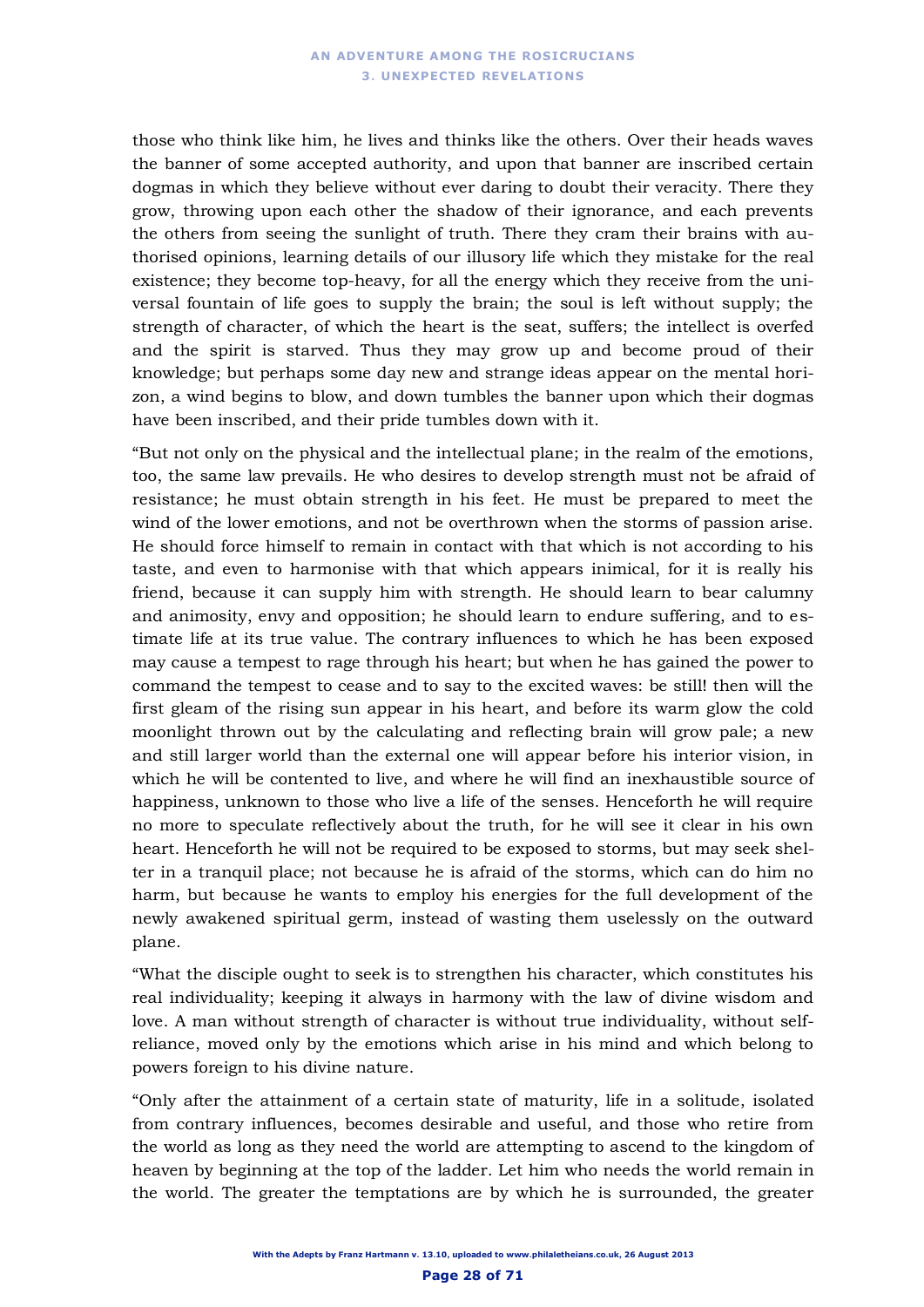will be his strength if he successfully resists. Only he who can control his mind and within his own mental sphere create the conditions which his spirit requires, is independent of all external conditions and free. He who cannot evolve a world within his own soul needs the external world to evolve his soul.

"*Unspiritual* men, therefore, who retire from the world because they are afraid of the world, cannot be considered to be heroes who have renounced the world; they deserve rather to be regarded as cowards who have deserted their ranks at the beginning of the battle with life. Such people sometimes retire into convents for the purpose of having a comfortable life, and in addition to that a ticket to heaven. They imagine they do a service to God by leading a harmless and useless life; for which imaginary service they expect to obtain a reward at the end of life. But the reward which they will receive will also exist merely in their imagination. As the sensualist wastes his time in the prosecution of useless pleasures, so the bigot wastes his time in useless ceremonies and prayers. The actions of the former are instigated by a desire for sensual pleasure in this life, those of the latter by the hope for pleasure in another life; both are acting for the purpose of gratifying their own selfish desires. I am unable to see any essential difference between the motives and morals of the two.

"But with *spiritually developed* man the case is entirely different. The divine spark in man exists independent of the conditions of relative space and time; it is eternal and self-existent. It cannot be angered by opposition, nor irritated by contradiction, nor be thrown into confusion by sophistry. If it has once become conscious of its own power, it will not require the stimulus needed by the physical organism and afforded by the impressions which come through the avenues of the senses from the outer world; for it is itself that stimulus which creates worlds within its own substance. It is the Lord over all the animal elemental forces in the astral body of man, and their turmoil can neither educate nor degrade it, for it is Divinity itself in its pure state, being eternal, unchangeable, and free."

"Do you mean to say," I asked, "that all asceticism and self-denial is useless?" And the Master answered:

"It all depends upon the motive. All that the egotist does for his own selfish progress and aggrandisement is useless; it is done for an illusion, and increases his selfconceit. But this you will understand only when the consciousness of the divine state awakens within you, and you begin to realise the difference between your true and your illusive self.

"He in whom this divine principle has once awakened, he who has once practically experienced the inner life, who has visited the kingdom of heaven within his own soul, he who stands firm upon his feet, will no more need the educating influences of the contending storms of the outer world, to gain strength by resistance; nor will he experience any desire to return to the pleasures and tomfooleries of the world. He renounced nothing when he retired into the solitude; for it cannot be looked upon as an act of renunciation if we throw away a thing which is a burden to us. He cannot be called an *ascetic*; for he does not undergo any discipline or process of hardening; it is no act of self-denial to refuse things which we do not want. The true ascetic is he who lives in the world, surrounded by its temptations; he in whose soul the animal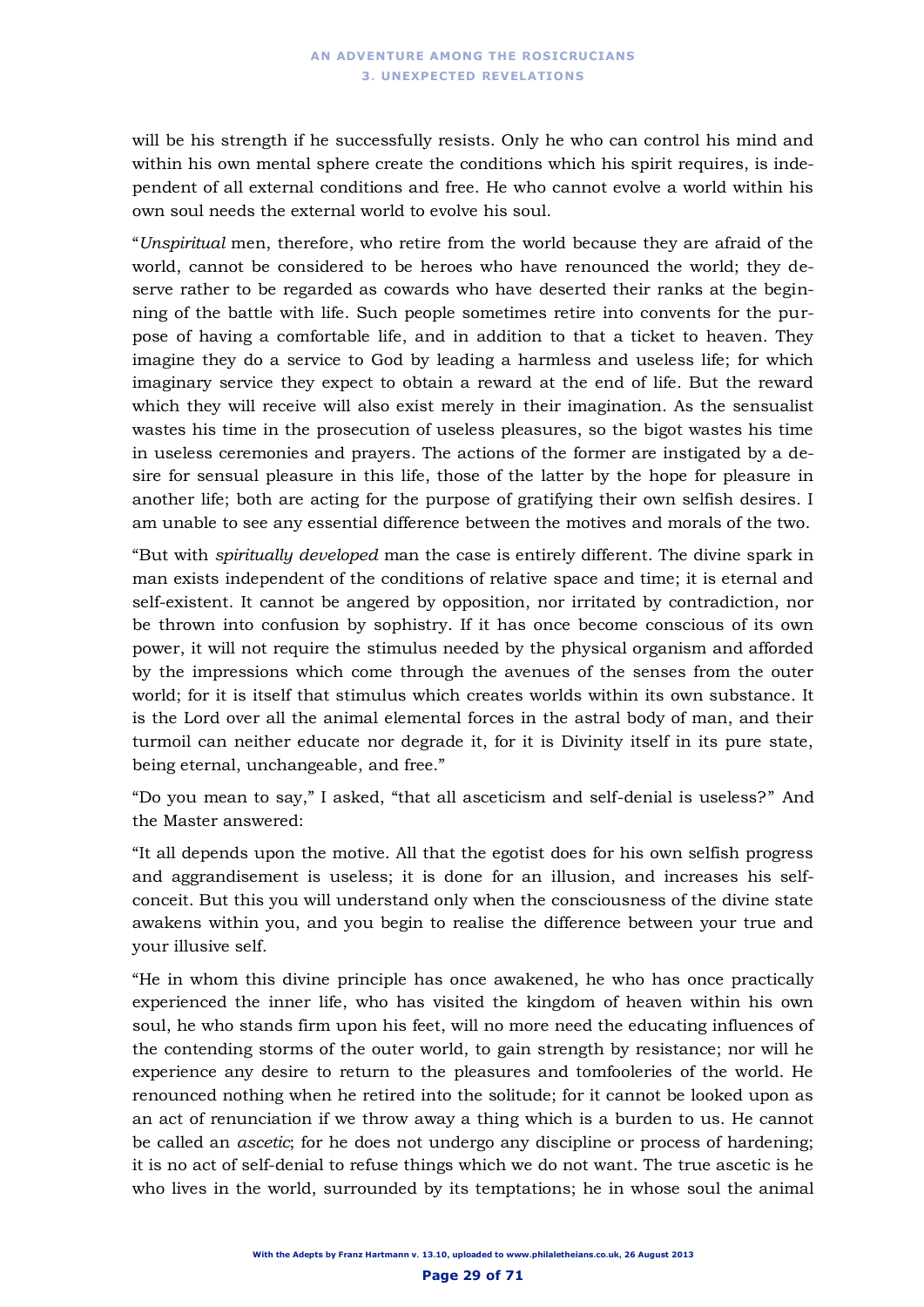elements are still active, craving for the gratification of their desires and possessing the means for their gratification, but who by the superior power of his will conquers his animal self. Having attained that state, he may retire from the world and employ his energies for the employment and the further expansion of the spiritual power which he possesses. He will be perfectly happy, because that which he desires he can create in his own interior world. He expects no future reward in heaven; for what could heaven offer to him except happiness which he already possesses. He desires no other good but to create good for the world.

"If you could establish theosophical academies where intellectual and spiritual development would go hand in hand, where a new science could be taught, based upon a true knowledge of the fundamental laws of the universe, and where at the same time man would be taught how to obtain mastery over himself, you would confer the greatest possible benefit upon the world. Such a convent would, moreover, afford immense advantages for the advancement of intellectual research. The establishment of a number of such places of learning would dot the mental horizon of the world with stars of the first magnitude, from which rays of intellectual light would stream and penetrate the world. Standing upon a far higher plane than the material science of our times, a new and far greater field would be laid open for investigation and research in these centres. Knowing all the different opinions of the highest accepted authorities, and not being bound by an orthodox scientific creed, having at their service all the results of the investigations of the learned, but not being bound to their systems by a belief in their infallibility, such people would be at liberty to think freely. Their convents would become centres of intelligence, illuminating the world; and if their power of self-control would grow in equal proportion with the development of their intellect, they would soon be able to enter adeptship."

The Adept had spoken these words with unusual warmth, as if he intended to appeal to my sympathy and to induce me to use my efforts to establish such convents; there was a look of pity in his eyes, as if he exceedingly regretted the state of poor ignorant humanity, with whose Karma he was not permitted to interfere forcibly, according to the established rules of his order. I, too, regretted my own inability to establish such academies, and for once I wished that I were rich, so as to be able to make at least an attempt with one such establishment. But immediately the Imperator saw my thought in my mind, and said:

"You mistake; it is not the want of money which prevents us from executing this idea; it is the impossibility of finding at present the proper kind of people to inhabit the convent after it is established. Indeed, we would be poor alchemists if we could not produce gold in any desirable quantity, if some real benefit for humanity could be effected thereby, and of this I shall convince you, if you desire it. But gold is a curse to mankind, and we do not wish to increase the curse from which humanity suffers. Distribute gold among men, and you will only create a craving for more; give them power, and you will transform them into devils. No; it is not gold that we need; it is men who thirst after true wisdom. There are thousands who desire knowledge, but few who desire wisdom. Intellectual development, sagacity, craftiness, cunning, are to-day mistaken for spiritual development, but this conception is wrong; animal cunning is not intelligence, craftiness is not wisdom, and most of your learned men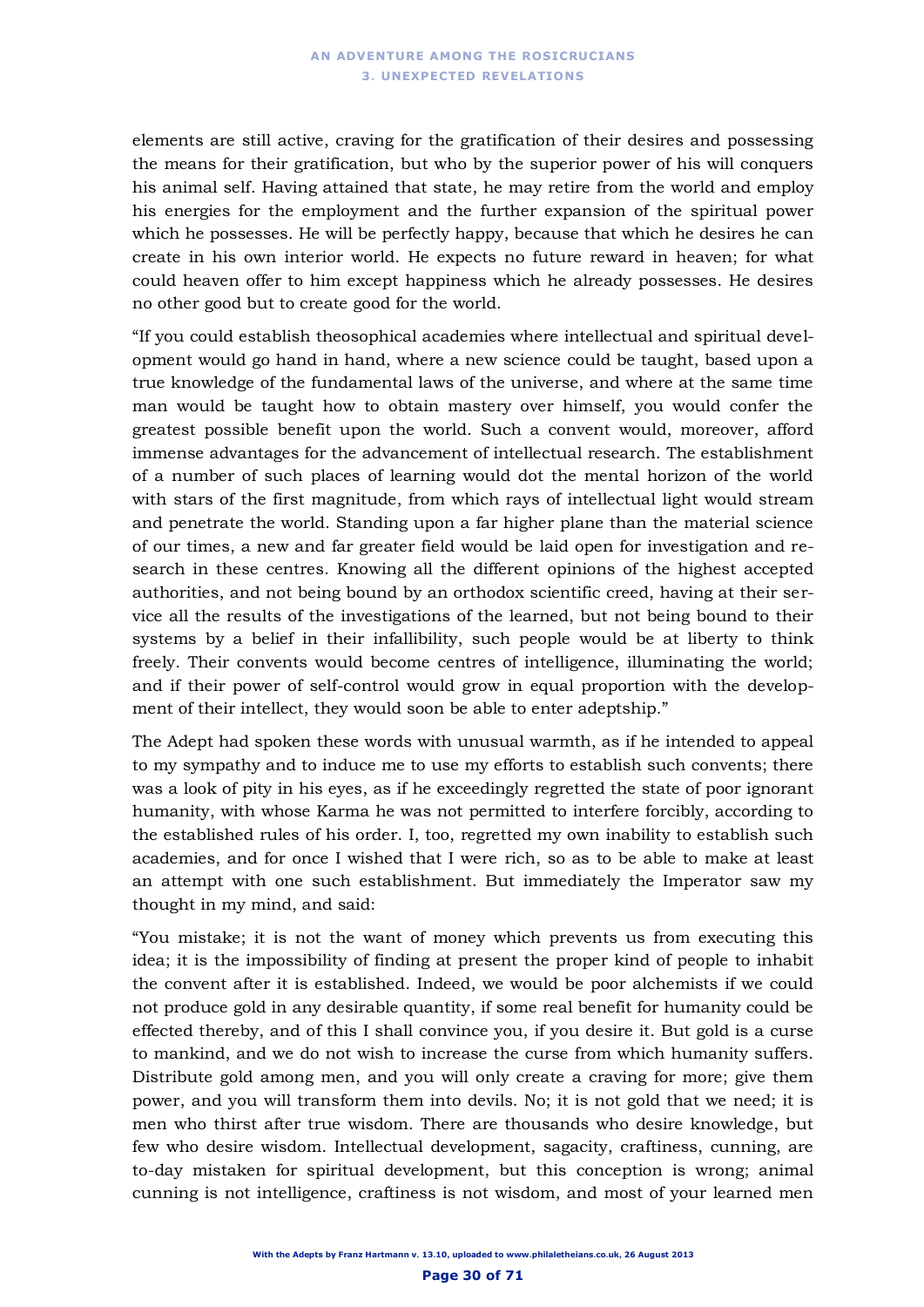are the last ones who can bear the truth. Even many of your would-be occultists and so-called Rosicrucians have taken up their investigations merely for the purpose of gratifying their idle curiosity, while others desire to pry into the secrets of nature to obtain knowledge which they hope to employ for the attainment of selfish ends. Give us men or women who desire nothing else but the truth, and we will take care of their needs. How much money will it require to lodge a person who cares nothing for comfort? What will it take to furnish the kitchen for those who have no desire for dainties? What libraries will be required for those who can read in the book of nature? What external pictures will please those who wish to avoid a life of the senses and to retire within their own selves? What terrestrial scenery shall be selected for those who live within the paradise of their souls? What company will please those who converse with their own higher self? How can we amuse those who live in the presence of God?"

Here the Adept paused for a moment, and then continued, saying: "Verily the theosophical monastery of which I dream is even superior to ours. It is located far away from this earth, and yet it can be reached without trouble and without expense. Its monks and nuns have risen above the sphere of self. They have a temple of infinite dimensions, pervaded by the spirit of sanctity, which is the common possession of all. There the differentiation of the Universal Soul ceases, and Unification takes place. It is a convent where there exists no difference of sex, of taste, opinion, and desire; where vice cannot enter; where none are born, or marry, or die, but where they live like the angels; each one constituting the centre of a power for good; each one immersed in an infinite ocean of light; each one able to see all he desires to see, to know all he wants to know, growing in strength and expanding in size, until he embraces the All and is one with it."

For a moment it seemed as if the soul of the Adept had gone and visited that blissful state of Nirvana, a state of which we mortals cannot conceive; but soon the light returned into his eyes, and he smilingly excused himself, saying that he had permitted himself to be carried away by the sublimity of this idea. I ventured to say that probably millions of ages would pass away before mankind would arrive at that state.

"Alas!" he answered, "the conditions which our present state of civilisation imposes upon its followers are now such as to force the vast majority of humanity to employ nearly all their time and energy in an outward direction, instead of employing them for their inward growth. Each man has a certain amount of energy which he may call his own. If he wastes his energy on the outward plane, either for the attainment of sensual gratification or in intellectual pursuits, he will have nothing left to nourish the divine germ in his heart. If he continually concentrates his mind outwardly, there will be no inward concentration of thought, which is absolutely necessary for the attainment of self-knowledge. The labouring classes, men of commerce, scientists, doctors, lawyers, and clergymen are all actively engaged in outward affairs, and find little time for the inward concentration of their powers. The majority are continually occupied in running after shadows and illusions, which are at best only useful as long as they last, but whose usefulness ceases when the heart ceases to beat. Their time and energy are taken up in procuring what they call the 'necessaries of life,' and they excuse themselves by saying that it is their misfortune to be so situated as to be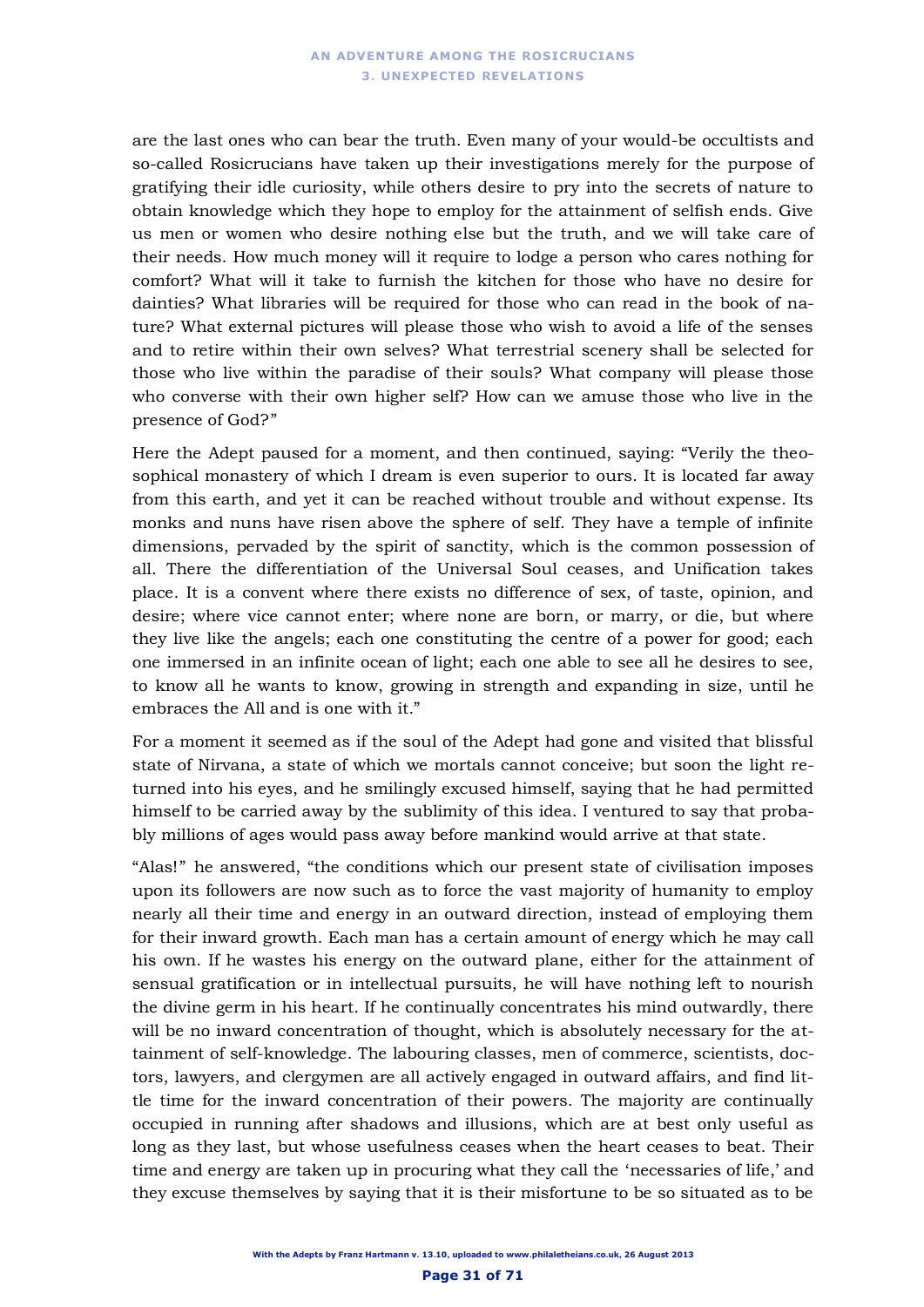forced to procure them. Nature, however, cares nothing for our excuses; the law of cause and effect is blind and inaccessible to argumentation. A man climbing over a mountain top and falling over a precipice, is as much in danger of breaking his neck as if he had jumped down voluntarily; a man who is not able to progress will be left as far behind as one who does not desire to progress. But nature is not so cruel as she appears to be to the superficial observer. That which man requires for the purpose of living is very little indeed, and can usually be easily obtained; for nature has amply provided for all of her children, and if they cannot all obtain their proper share then there must be something seriously wrong, either with them individually or with the social organisation as a whole. There is undoubtedly a great deal wrong in our social organisation, and our philosophers and politicians are continually trying to remedy it. They will succeed in their task when they succeed in making the laws of the human world harmonise with the laws of nature, and not before. That event may take place in the far distant future. We have not the time to wait for it. Let each one attempt to restore harmony in his own individual organism and live according to natural laws, and the harmony of the social organism as a whole will be restored."

The words of the Adept caused me some irritation, for I loved the comforts of life. A spirit of contradiction arose within me and caused me to say: "Would you, then, do away with all luxuries, which at our present stage of civilisation have become necessities? Would you have us return to the semi-animal state of our forefathers, living as savages in the woods? I know there are certain cranks that harbour such views."

"Not so," answered the Adept. "The great bulk of those things which are said to be the necessities of life are only artificially created necessities, and millions of people lived and attained old age long before many of the things which our modern civilisation considers as absolutely necessary had been discovered or invented. The term 'necessity' has a relative meaning; and to a king a dozen of palaces, to a nobleman a carriage and four, may appear as much a necessity as to a beggar a bottle of whisky, or to a fashionable man a new swallowtail coat. To get rid at once of all such fancied necessities and the trouble which is imposed upon us to attain them, the shortest and surest way is to rise above such necessities and to consider them not to be necessary at all. Then a great amount of our energy would become free, and might be employed for the acquisition of that which is really necessary, because it is eternal and permanent, while that which serves merely temporal purposes ends in time.

"There are thousands of people engaged in prying into the details of the constitution of external objects and in learning the chemical and physiological processes going on therein, and some are sacrificing their soul and extinguishing the spark of divinity within themselves by perpetrating the most inhuman cruelties upon their fellowbeings for the purpose of gratifying their scientific curiosity and making useless discoveries for the promotion of their ambition; but they do not manifest the least desire to know their own real self, although it would seem that such a knowledge is far more important. Modern science says that she wants to know the laws of nature in all their minute ramifications, and yet she pays no attention whatever to the universal and fundamental law from which all these ramifications spring; and thus she resembles an insect crawling over a fallen leaf and imagining thereby to learn the qualities of the tree. It is surely the prerogative of intellectual man to investigate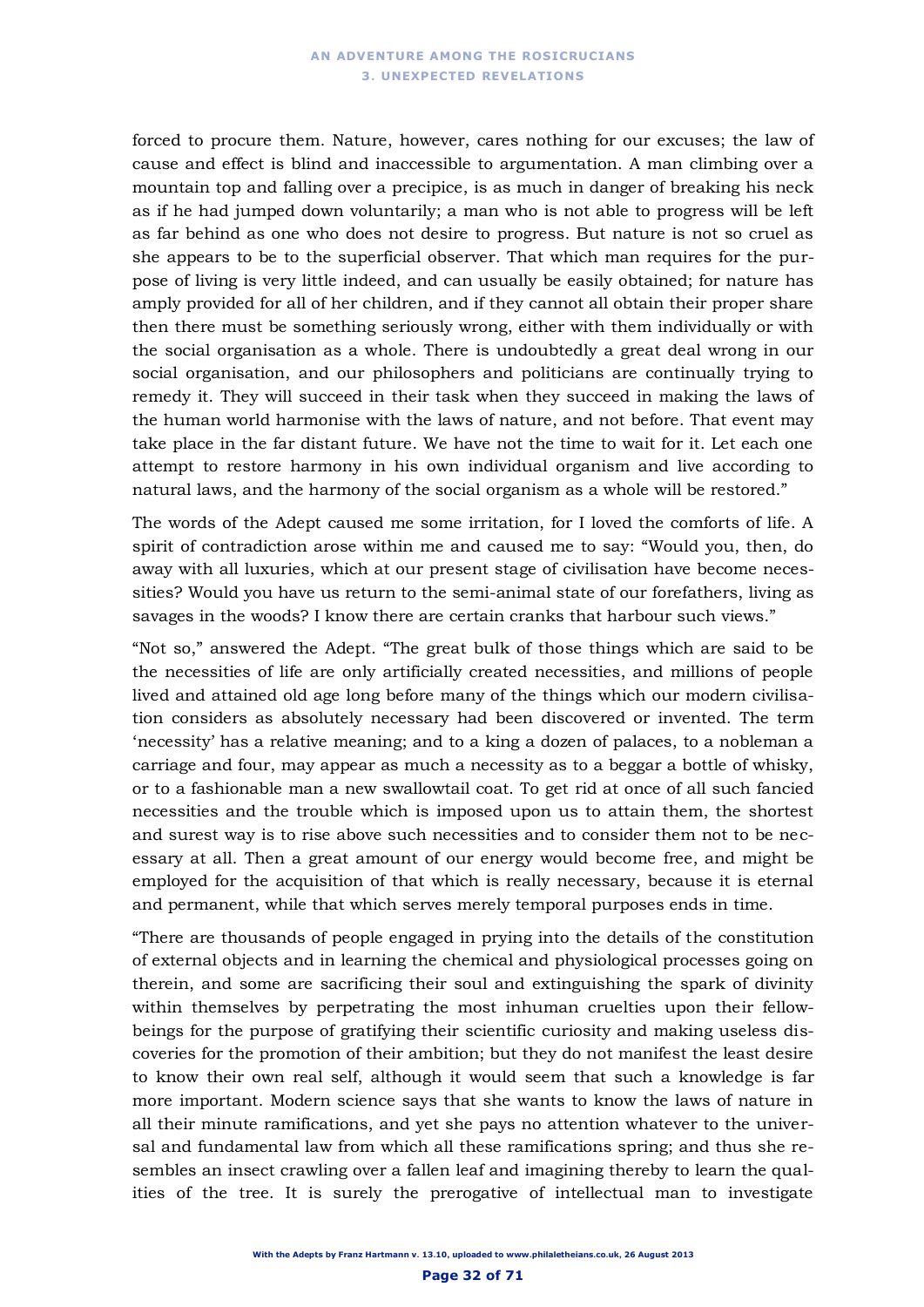intellectually all the departments of nature; but the investigation of external things is only of secondary importance to the attainment of knowledge of our own interior powers. All primary powers act from within; effects are secondary to causes. He who considers the knowledge of external things to be more important than the knowledge of God, possesses very little wisdom indeed."

"God?" I exclaimed. "What can we know about God? How can you prove that such a being exists?"

To this answered the Adept: "I am sorry for a man who is so far backward in his course of spiritual evolution that he is not yet able to recognise the presence of God in everything. The supreme spirit which pervades, embraces, and penetrates everything, being the very essence, soul, and life of all things in the universe, from the atom up to the whole solar system, is beyond all mental conception. If He could be grasped by the human intellect, that intellect would have to be greater than God. There is nothing real but God. Nature itself is only a manifestation of His power. Let no man expect that somebody will prove to him the existence of God; but let every one seek to be himself a living witness of His presence and power by becoming godlike and divine by His divine grace. Man is destined to restore within himself the divine image. When he realises the divine ideal within his heart, his pilgrimage through manifold incarnations will have ended and the object of his existence be accomplished. Peace be with you!"

As the Adept finished this sentence, a sound as if produced by the tinkling of small silver bells was heard in the air above our heads. I looked up, but nothing was to be seen from which that sound could have proceeded.

"This is the signal," said the Adept, "that the members of our order are assembled in the Refectory. Let us go to join their company. Some refreshment will undoubtedly be welcome to you."

# <span id="page-32-0"></span>**4. The Refectory**

We stepped out into the corridor and entered the garden. The palm trees and exotic plants, by which we were surrounded, formed a strong contrast to the weird and desolate scenery, with its fields of ice and scrub-pines, which I had seen before entering this enchanted valley. High bushes of fuchsias alternated with rose-bushes, and all were covered with the most beautiful flowers; the air was perfumed with the odour of many varieties of hyacinths, heliotropes, and other plants whose names I do not remember. Nevertheless the place was not a hot-house, for there was no other roof over it than the clear blue sky. I wondered whether perhaps the garden was heated from below the surface, and the thought came into my mind that so much luxury seemed not to agree with the view, expressed by the Adept, that those who live within the paradise of their own souls do not care for external sensual gratification. But again the Imperator seemed to know my thought even before it had taken a definite form in my mind, and said: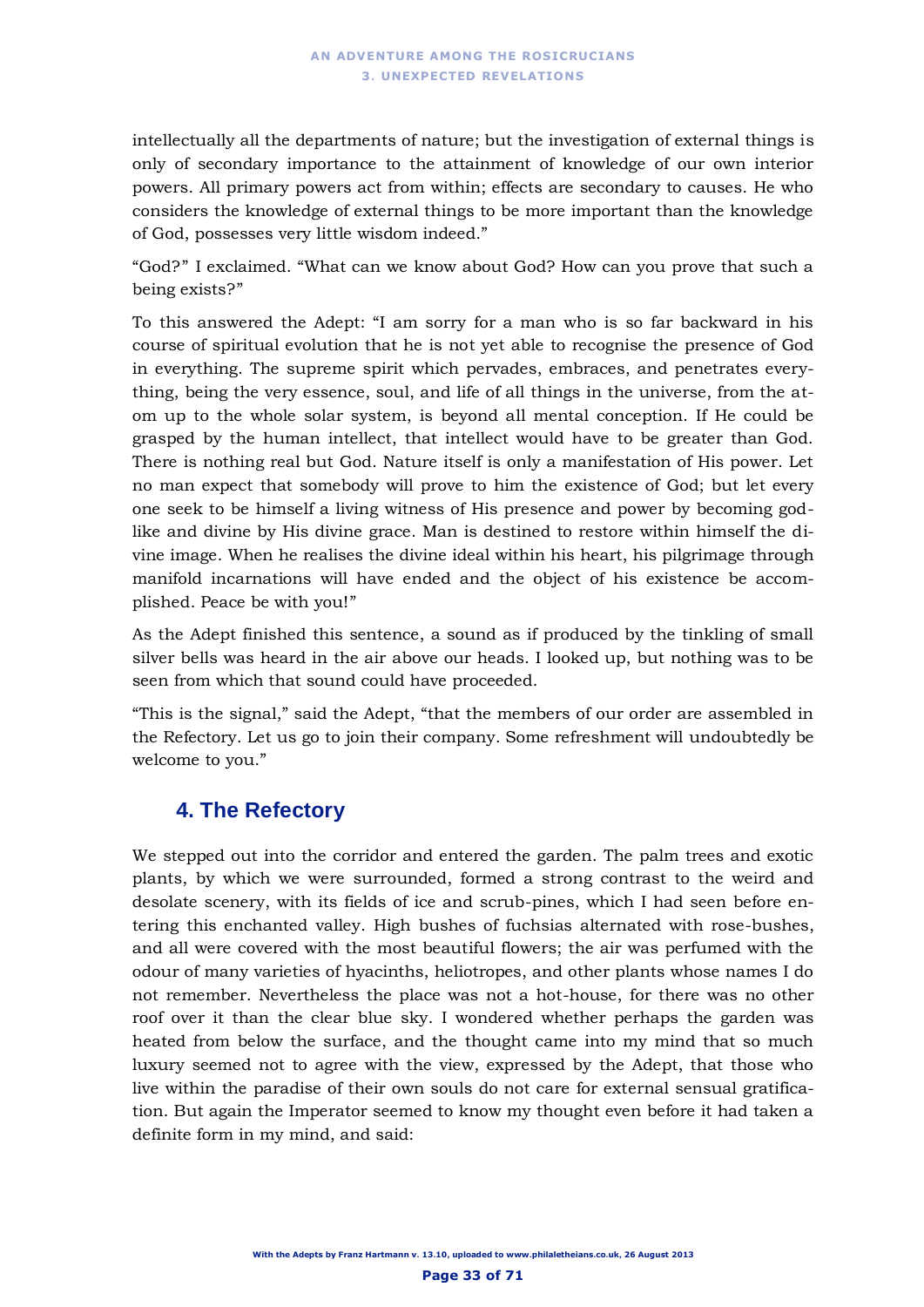"We have created these illusions to make your visit to this place an agreeable one in every respect. All these trees and plants which you see require no gardener, and are inexpensive; they cost us nothing but an effort of our imagination."

I went up to one of the rose-bushes and broke one of the roses. It was a real rose, as real as I had ever seen before; its odour was sweet, and it had just unfolded its leaves in the rays of the midday sun.

"Surely," I said, "this rose which I hold in my hand cannot be an illusion, or an effect of my imagination?"

"No," answered the Adept, "it is not produced by your own imagination, but it is a product of the imagination of nature, whose processes can be guided by the spiritual will of the Adept. The whole world, with its solid planets, its mountains of granite, its oceans and rivers, the whole earth with all its multifarious forms, is nothing else but a product of the imagination of the *Universal Mind*, which is the *creator* of forms. Forms are nothing real, they are merely illusions or shapes of substance; a form without substance is unthinkable and cannot exist. But the only substance of which we know is the universal primordial element of matter, constituting the substance of Universal Mind, the *Ākāśa*. This element of matter is invisibly present everywhere; but only when it assumes a certain state of density, sufficient to resist the penetrating influence of the terrestrial light, does it come within the reach of your sensual perception, and assume for you an objective shape. The universal power of will penetrates all things. Guided by the spiritual intelligence of the Adept, whose consciousness pervades all his surroundings, it creates in the Universal Mind those shapes which the Adept imagines; for the sphere of the Universal Mind is his own. By an occult process, which cannot be at present explained to you, but which exists principally in a motion of will, the shapes thus created in the mind-substance of the Adept are rendered dense, and thereby become objective and visible to you."

"I acknowledge," I said, "that this is still incomprehensible to me. Can an image formed in your head come out of your head and assume a material form?"

The Adept seemed to be amused at my ignorance, and smilingly answered: "Do you believe that the sphere of mind in which man lives exists only within the circumference of his skull? I should be sorry for such a man; for he would not be able to see or experience anything whatever beyond the processes going on in that part of his mind contained within his skull. The whole world would be to him nothing but impenetrable and incomprehensible darkness. He would not be able to see the sun or any external object; for man can perceive nothing except that which exists within his own mind. Fortunately for man, the sphere of the mind of each individual man reaches as far as the stars. It reaches as far as his power of perception reaches. His mind comes in contact with all things, however distant they may be from his physical body. Thus his mind — not his brain — receives the impressions, and these impressions come to his consciousness within his physical brain, which is merely the centre in which the messages of the mind are received."

After giving this explanation, the Adept, evidently still seeing some doubts in my mind, directed me to look at a magnolia tree which stood, at a short distance. It was a tree of perhaps sixty feet in height, and covered with great, white, beautiful flowers.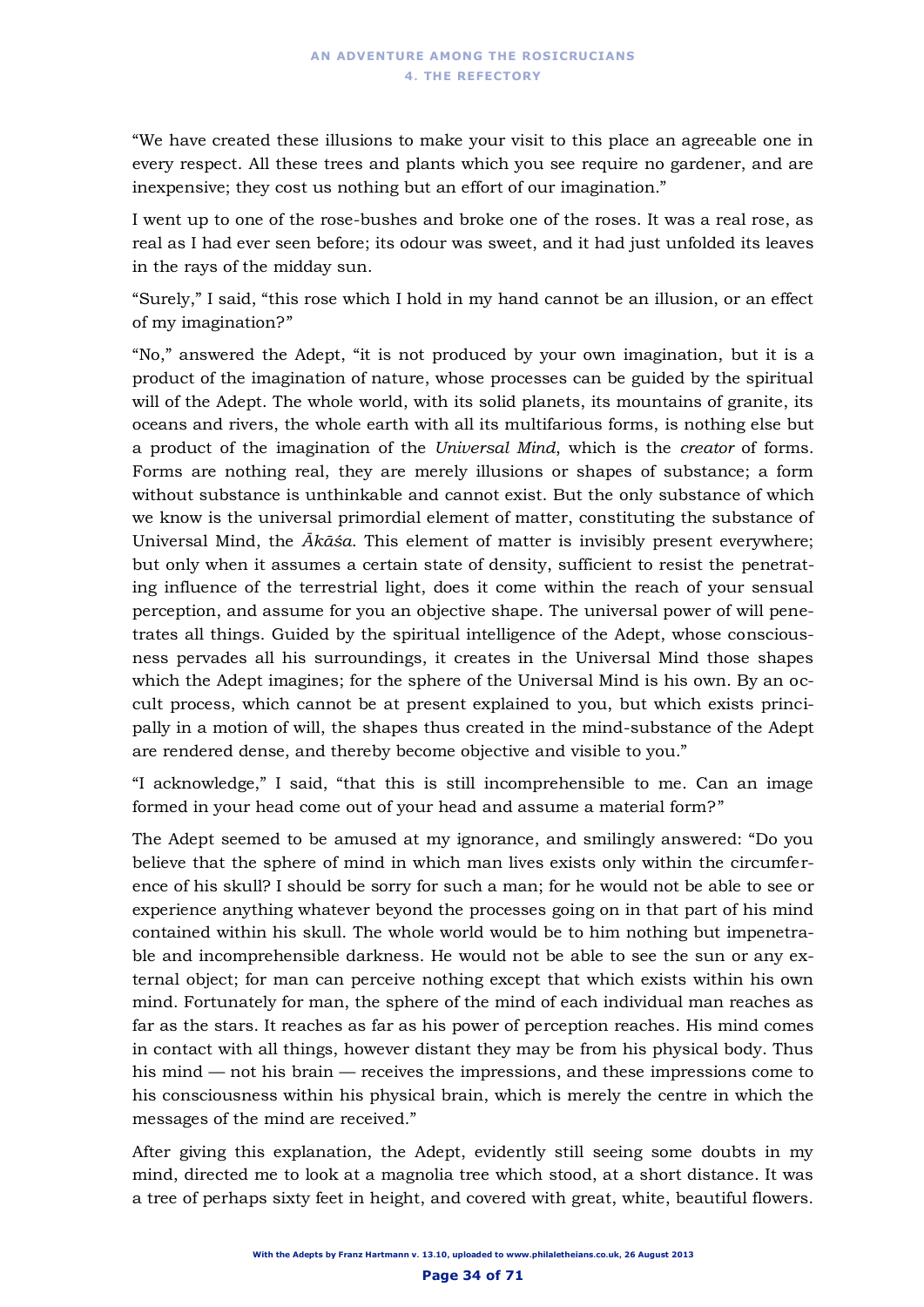While I looked, the tree began to appear less and less dense. The green foliage faded into grey, so that the white blossoms could hardly be distinguished from the leaves; it became more and more shadowy and transparent; it seemed to be merely the ghost of a tree, and finally it disappeared entirely from view.

"Thus," continued the Adept, "you see that tree stood in the sphere of my mind as it stood in yours. We are all living within the sphere of each other's mind, and he in whom the power of spiritual perception has been developed may at all times see the images created in the mind of another. The Adept creates his own images; the ordinary mortal lives in the products of the imagination of others, either in those of the imagination of nature, or in those which have been created by other minds. We live in the paradise of our own consciousness, and the objects which you behold exist in the realm of our consciousness; but these spheres are not narrow. They may be expanded far beyond the limits of the visible objects around us, and continue to expand until they become one with the whole Universe.

"The power of the imagination is yet too little known to mankind, else they would better beware of what they think. If a man thinks a good or an evil thought, that thought calls into existence a corresponding form or power within the sphere of his mind, which may assume density and become living, and continue to live long after the physical body of the man who created it has died. It will accompany his soul after death, because the creations are attracted to their creator."

"Does, then," I asked, "every evil thought, or the imagination of something evil, create that evil and cause it to exist as a living entity?"

"Not so," answered the Imperator. "Every thought calls into existence the form or power of which we think; but these things have no life until life is infused into them by the Will. If they do not receive life from the Will, they are like shadows and soon fade away. If this were not the case, men could never read of a crime without mentally committing it, and thereby creating most vicious Elementals. You may imagine evil deeds of all kinds; but, unless you have a desire to perform them, the creations of your imagination obtain no life. But if you desire to perform them, if your will is so evil that you would be willing to perform them if you had the external means to do so, then it may perhaps be as bad for you as if you had actually committed them, and you create thereby a living although invisible power of evil. It is the Will which endows the creations of imagination with life, because *Will* and *Life* are fundamentally identical."

Seeing a doubt arise in my mind, he continued: "If I speak of the Will as a life-giving power, I am speaking of the spiritual will-power which resides in the heart. A willpower merely exercised by the brain is like the cold light of the moon, which has no power to warm the forms upon which it falls. The life-giving will-power comes from the heart, and acts like the rays of the sun which call life into action in minerals, plants, and animals. It is that which man desires with his heart, not that which he merely imagines with his brain, which has real power. Fortunately for mankind in general, this spiritual power which calls the creations of the imagination into objective visible existence is in the possession of very few, else the world would be filled with living materialised monsters, which would devour mankind; for there are in our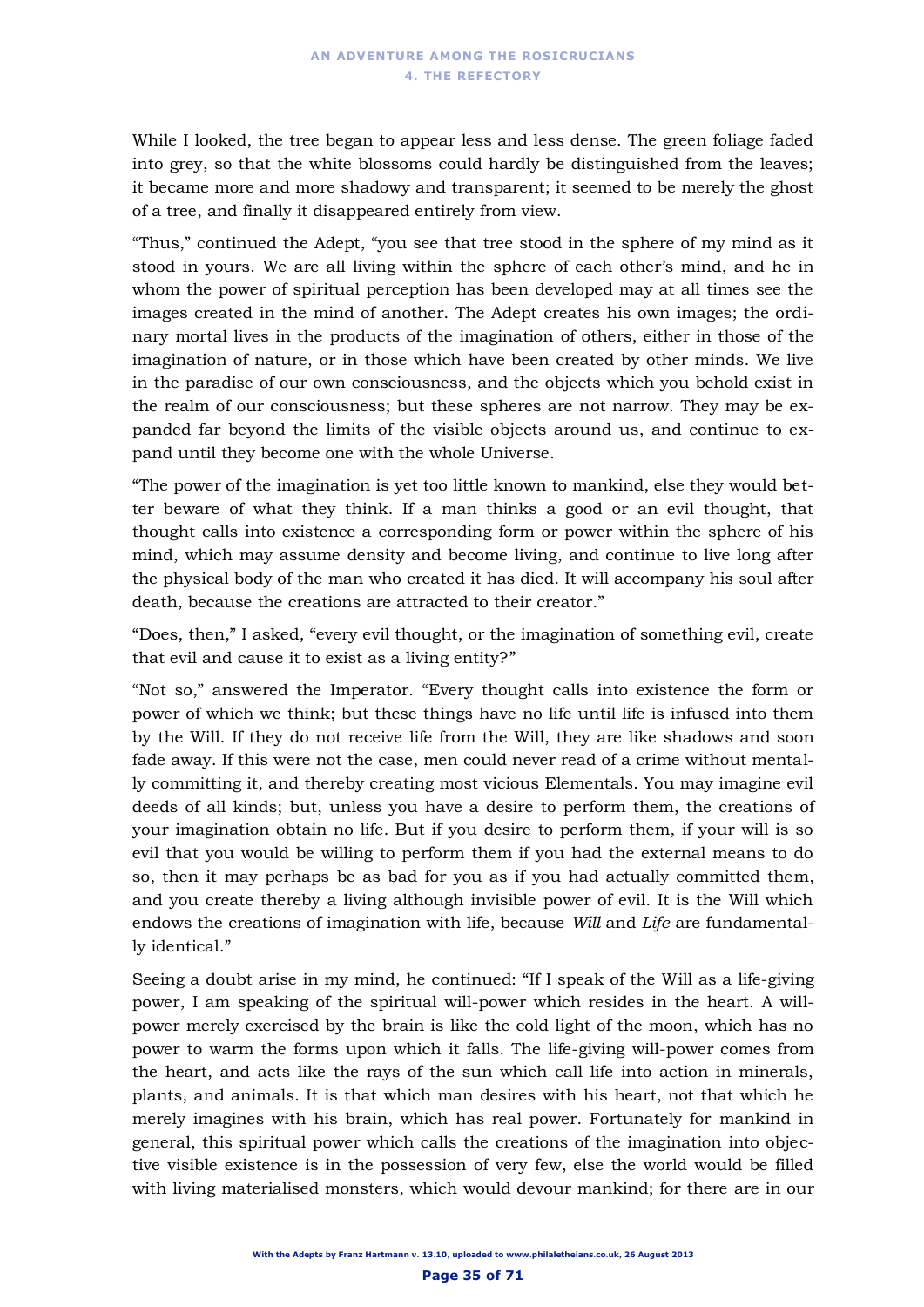present state of civilisation more people who harbour evil desires than such as desire the good. But their will is not spiritual enough to be powerful; it comes more from the brain than from the heart; it is usually only strong enough to harm him who created the evil thought, and to leave others unaffected. Thus you see how important it is that men should not come into possession of spiritual powers until they become virtuous and good. These are mysteries which in former times were kept very secret, and which ought not to be revealed to the vulgar."

We entered through a Gothic portal into a hall. The light fell through four high windows into the room, which was of an octagonal form. In the midst of this room stood a round table surrounded by chairs, and the corners formed by the sides of the octagon were provided with furniture of various kinds. There were quite a number of the Brothers assembled, some of whom I recognised from having seen their pictures in historical representations; but what astonished me above all was that there were two *ladies* present — one appearing very tall and dignified, the other one of smaller stature and of a more delicate, but not less noble, appearance, and exceedingly beautiful. To find ladies in the monastery of the Brothers of the Golden and Rosy Cross was a fact which surprised and staggered me, and my confusion was evidently observed by all present; but after I had been introduced to all the persons present — or, to express it more correctly, after they had all been introduced to me, for they all seemed to know me and not to need my introduction — the tall lady took my hand and led me to the table, while she smilingly spoke the following words:

"Why should you be so surprised, my friend, to see Adepts inhabiting female forms in company of those whose forms appear to be of a male character? What has intelligence to do with the sex of the body? Where the sexual instincts end, there ends the influence of sex. Come, now, and take this chair by my side, and have some of this delicious fruit."

The table was covered with a variety of excellent fruits, some of which I had never seen before, and which do not grow in this country. The illustrious company took their seats, and a conversation ensued in which all took part. I only too deeply felt my own inferiority while in this place, but every one seemed to exert his powers to reassure me and to make me imagine that I was their equal. The Brothers and Sisters hardly tasted the food, but they seemed to be pleased to see me enjoy it, and in fact my morning walk and the pure air of the mountain had given me a very good appetite. The noble lady next to whom I was seated soon succeeded in making my embarrassment vanish, answered my questions in regard to the causes of certain occult phenomena, and made a few practical experiments to illustrate her doctrines. The following may serve as an example of the powers she possessed to create illusions.

We came to speak of the intrepidity and undaunted courage which he must possess who desires to enter the realm of occult research: "For," she said, "the whole elemental world, with all its monstrosities and animal elements, is opposed to man's spiritual progress. The animals (Elementals) in the animal principle of man's constitution live on his life and on the substance of his animal elements. If the divine spirit awakens within the heart of man and sends its light into those animal elements, the substance on which these parasites live becomes destroyed, and they begin to rage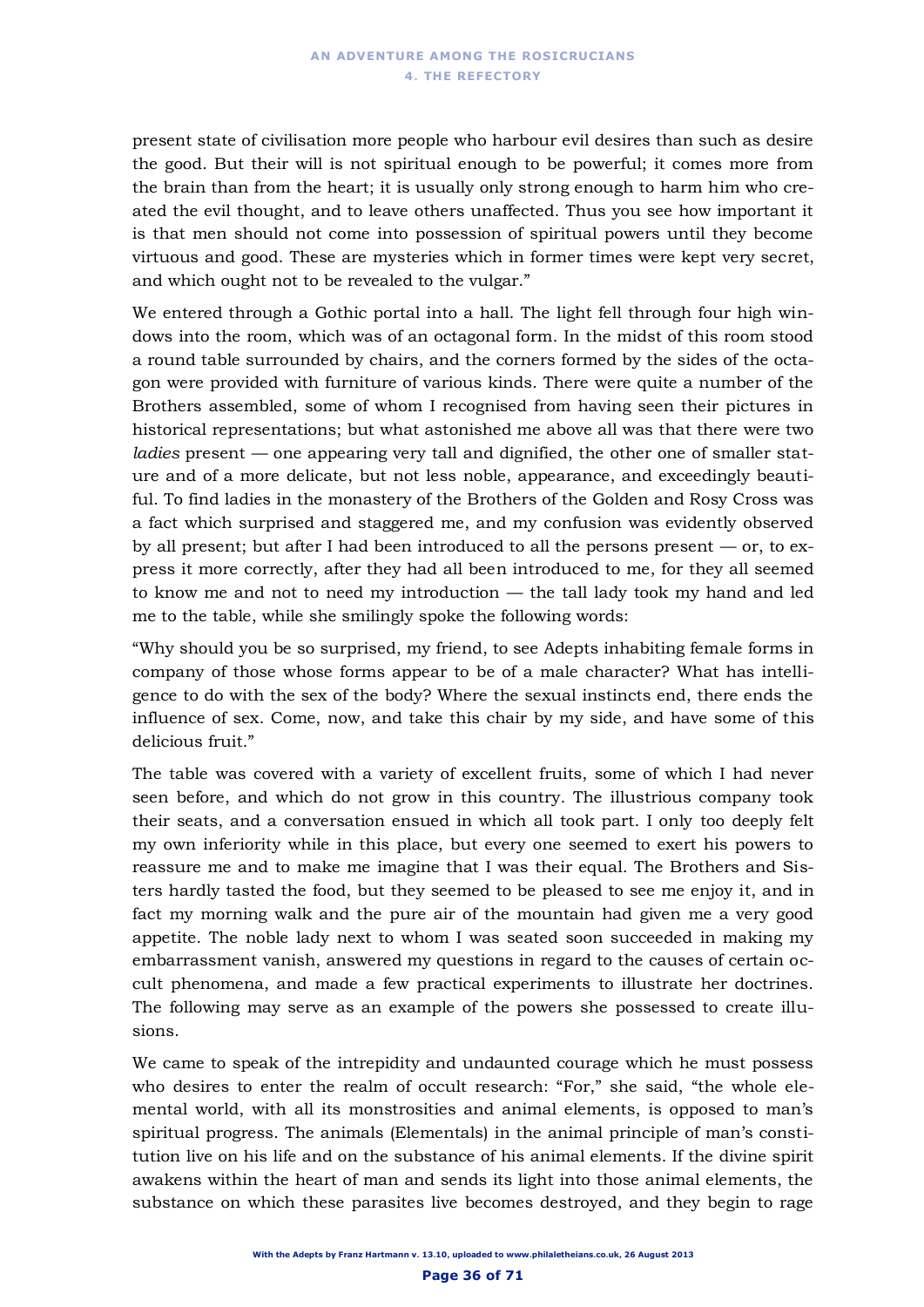like other famished beasts. They fight for their lives and for their food, and they are therefore the greatest impediments and opponents to the spiritual progress of man. They live in the lower regions of the soul of man, and are, under normal conditions, invisible to the external senses, although under certain conditions they may even become visible and objective. They live in families, and reproduce their species like our terrestrial animals; they fight with each other and eat each other up. If a man's selfish desires, such as are of a minor type, are all swallowed up by some great masterpassion, it merely shows that a *monster elemental* has grown in his soul and devoured all the minor elementals."

I answered that it was impossible for me to believe that man was such a living and walking menagerie, and said I wished I could see one of these elementals, so as to realise what it was.

"Would you not be afraid," she asked, "if such a vicious thing were to appear?"

I began to boast of my bravery, and said that I was never afraid of anything which I could see with my eyes and reach with my hands; that fear was the outcome of ignorance, and that knowledge dispelled all fear.

"You are right," she answered; "but will you be so kind as to hand me that basket with pears."

I stretched forth my hand after the basket with pears, which stood in the midst of the table, and as I was about to grasp it, a horrible rattlesnake rose up between the fruit; rearing its head and making a noise with its rattles as if in great anger. Horrorstruck, I withdrew my hand, barely escaping its venomous bite; but while I stared at it, the serpent coiled itself up again among the pears, its glistening scales disappeared in the basket, and it was gone.

"If you had dared to grasp the snake," said one of the Brothers, who had witnessed the scene, "you would have found it to be merely a shadow."

"The Will," remarked the Imperator, "is not merely a life-giving power; it is also a destroyer. It causes the atoms of primordial matter to collect around a centre; it holds them together, or it may disperse them again into space. It is Brahmā, Vishnu, and Śiva in one; the creator, maintainer, and destroyer of form."

"These Elementals," said the beautiful lady, "master us if we do not master them. If we attack them without fear, they can do us no harm; our thought is destructive to them; because they are the creations of our own thoughts."

The conversation during our breakfast turned to occultism and kindred subjects. "Occultism and alchemy," said one of the Brothers, "are at once the most difficult and the easiest things to grasp. They are indeed easy to comprehend, if we only look at the mysteries of nature by the light of wisdom, with which each human being, except an idiot, has been endowed by nature at the time of his birth. But if in the place of the sun of divine wisdom, the artificial candlelight of false logic, sophistry, and speculation has been lit by irrational education, man steps out of his natural state and becomes unnatural. The images of the eternal truths — which were mirrored in his mind while he was a child and innocent, and not sufficiently intellectually developed to understand them — become, by the time that his intellect is developed, so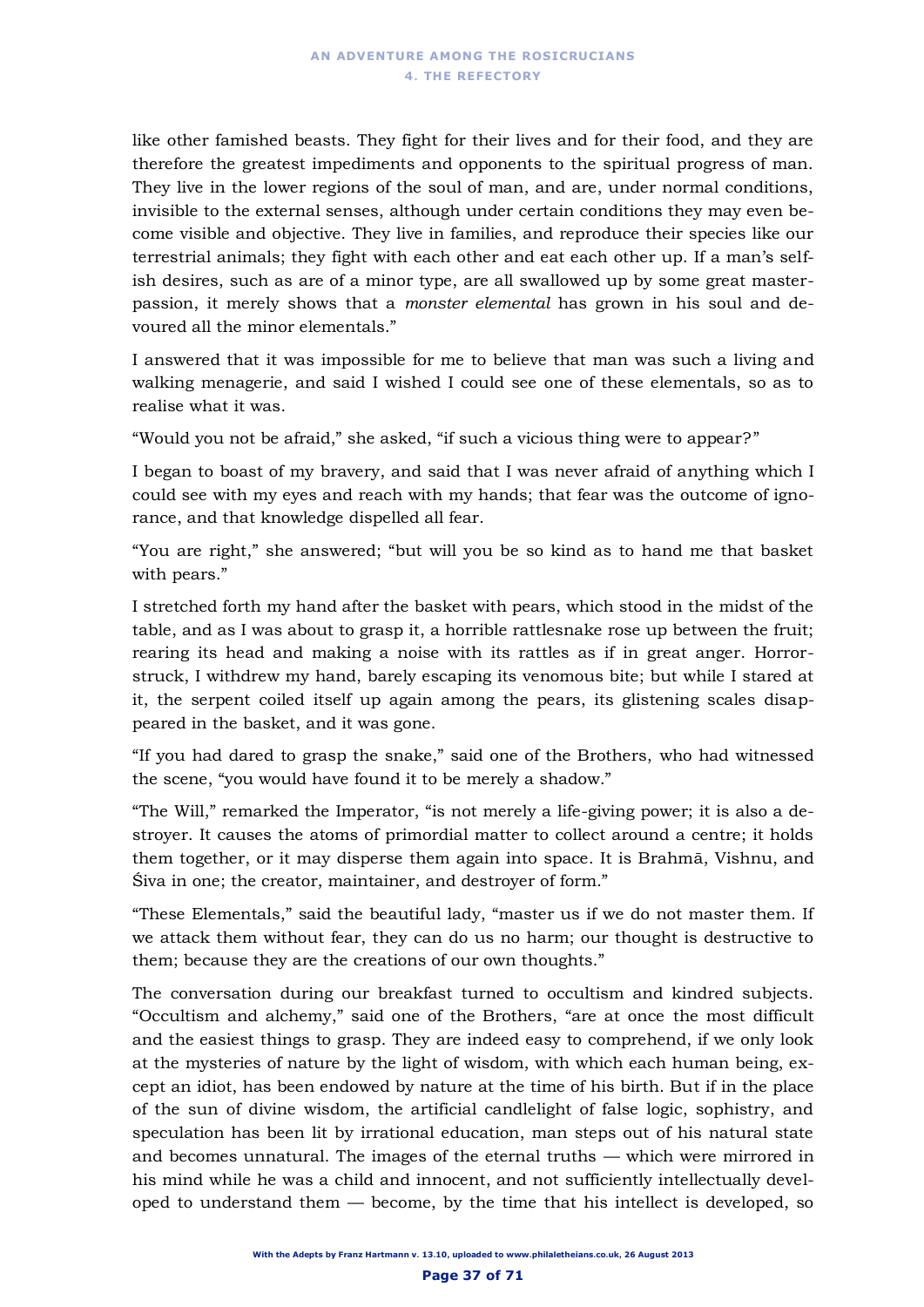distorted and perverted by prejudices and misconceptions that their original forms are no more recognisable, and, instead of seeing the real, man only sees the hallucinations which his fancy has created."

"Do you mean to say," I asked, "that man can possibly know anything about the nature of things, besides that which has been taught to him by his books?"

"Does the child," asked the Adept, in answer to my question, "need an instructor to explain to it the use of its mother's breasts? Do the cattle require books on botany to know which herbs are poisonous and which are wholesome? Those artificial systems which have been created by man, and which are therefore unnatural, cannot be found in the book of nature; to know the name of a thing which has been invented for it by man, the child needs man's instructions; but the essential attributes of a thing are independent of the name given to it. Shakespeare says that a rose would have an agreeable odour, even if it were called by some other name. At the present stage of education, natural philosophers know all about the artificial names and classifications of things, but very little about their interior qualities. What does a modern botanist know about the *signatures* of plants, by which the Occultist recognises the medicinal and occult properties of plants as soon as he sees them? The animals have remained natural, while man became unnatural. The sheep does not need to be instructed by a zoologist to seek to escape if a tiger approaches; it knows by his signature, and without argumentation, that he is his enemy. Is it not much more important for the sheep to know the ferocious character of the tiger, than to be informed that the latter belongs to genus *Felis*? If by some miracle a sheep should become intellectual, it might learn so much about the external form, anatomy, physiology, and genealogy of the tiger, that it would lose sight of its internal character and be devoured by it. Absurd as this example may appear, it is nevertheless the true representation of what is done in your schools every day. There the rising generation receive what they call a scientific education. They are taught all about the external form of man, and how that form may be comfortably fed, lodged, and housed, but the sight of the real man who occupies that form is entirely lost, his needs are neglected, he is starved, ill-treated, and crucified, and some of your 'great lights of science' have become so short-sighted that they even deny that he is."

"But," I objected, "is it not a great prerogative which intellectual man enjoys over the animal creation, that he possesses an intellect by which he is able to understand the attributes of things which the animal merely instinctively feels?"

"True," said the Brother; "but man should use his intellect in accordance with reason, and not oppose his intellect to the same. Instinct in animals is the activity in the animal organism of that principle whose action in human beings is called reason. It is the faculty of the soul to feel the truth; while the function of the intellect is to understand that which is instinctively or intuitively felt by the soul, or perceived by the exterior senses. If the intellect were to act only in harmony with reason, all intellectual human beings would not only be intellectual, but would also be wise; but we know from our daily experience that intellectuality is not necessarily accompanied by wisdom, that often those who are most cunning are also most vicious, and the most learned often the most unreasonable."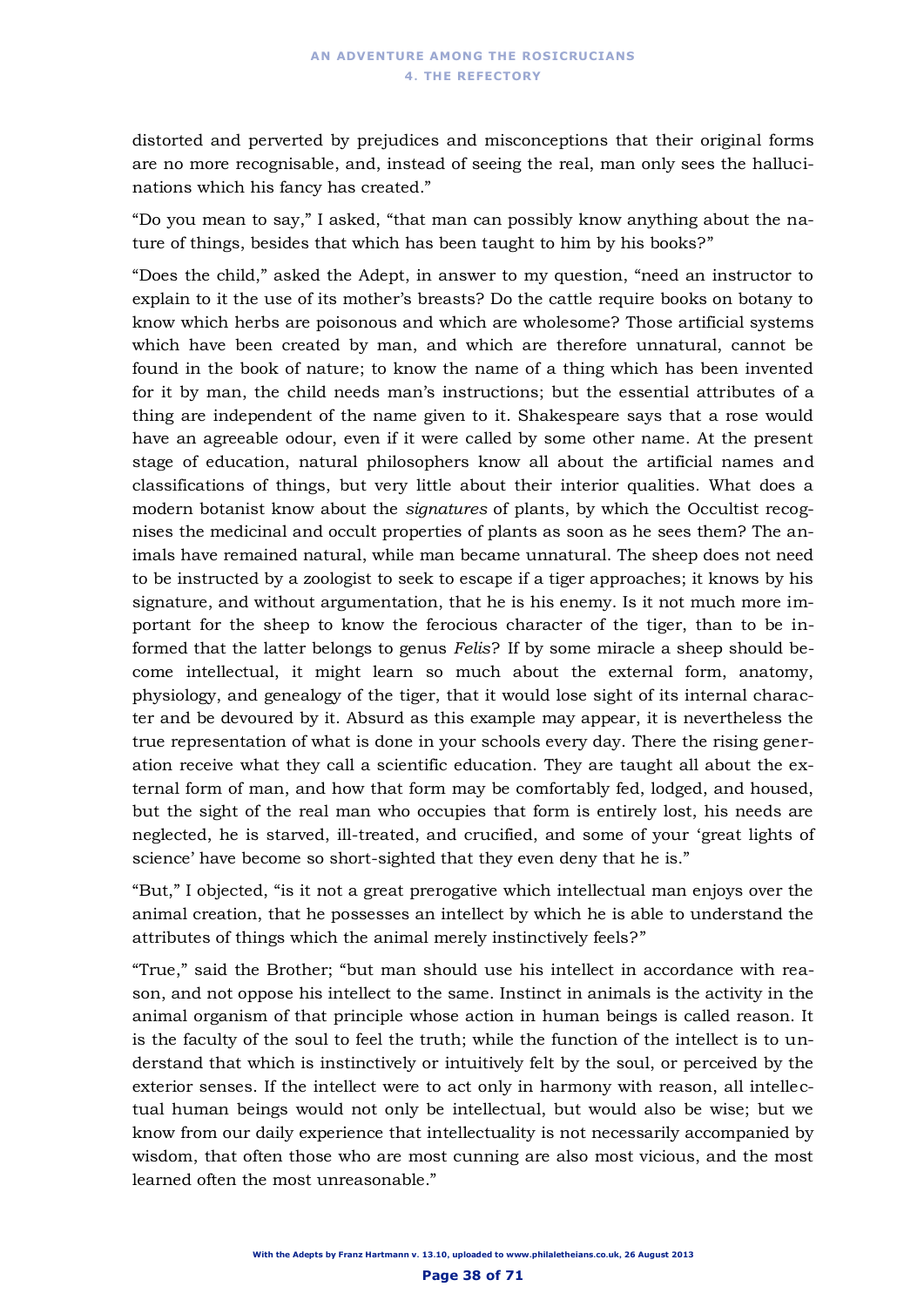"The first and most important step," continued the Brother, "which man must take, if he desires to obtain spiritual power, is to become natural. Only when he has thrown off all his unnatural qualities can he hope to become spiritually strong. If he were to become spiritual before he becomes natural, he would be an unnatural spiritual monster. Such monsters have existed and still exist. They are the spiritual powers of evil acting through human forms; they are the Adepts of Black Magic, sorcerers and villains of various grades."

"Then," I said, "I presume that great criminals are to a certain extent black magicians."

"Not necessarily so," answered the Brother. "The majority of evil-doers do evil, not for the love of evil, but for the purpose of attaining some selfish purpose. The villains who are on the road to Black Magic do evil because they love it, in the same sense as those who are on the road to true adeptship perform good merely because they love good. But whether man performs good or evil acts, a constant or frequent repetition of such acts causes him finally to perform them instinctively, and thus his own nature becomes gradually either identified with good or with evil. He who merely tortures a fly for the sake of torturing it, and because he is pleased to do so, is farther progressed on the road to villainy and absolute evil with consequent destruction, than he who murders a man because he imagines it to be necessary for his own protection that he should murder him."

Here the conversation began to turn about White Magic and the wonderful powers of certain Tibetan Adepts. The Imperator, who had recently visited them, gave a detailed account of his visit. But, strange as it may appear, while all the details of the other part of our conversation remained deeply engraven in my memory, the account given by the Imperator about that visit is entirely effaced from my recollection, and I cannot remember anything whatever about it. It is as if its recollection had been purposely eradicated from my mind.

After our breakfast was over, the Imperator recommended me to the care of the two Lady-Adepts, and told me that he would soon rejoin us to show me his alchemical laboratory. I then accompanied my two protectors into the beautiful garden.

# <span id="page-38-0"></span>**5. Recollections of Past Lives**

We passed through an alley formed by oleander bushes in full bloom, and arrived at a small round pavilion standing upon a little eminence, which afforded a beautiful view of the country and the tall mountain tops in the distance. The roof of the pavilion was supported by marble columns surrounded by ivy, which grew around the pillars and nearly covered the roof, hanging down at intervals in the open spaces. We seated ourselves, and after a short pause, my friend, whom I will call Leila, said: "I owe you an explanation in regard to the remarks I made when I saw your astonishment at seeing the female sex represented among the Brothers of the Golden and Rosy Cross. Your intuition told you right. It does not indeed very often happen that an individual attains adeptship while inhabiting a female organism, because such an organism is not as well adapted as a male one to develop energy and strength, and it is, therefore frequently the case that those women who have far advanced on the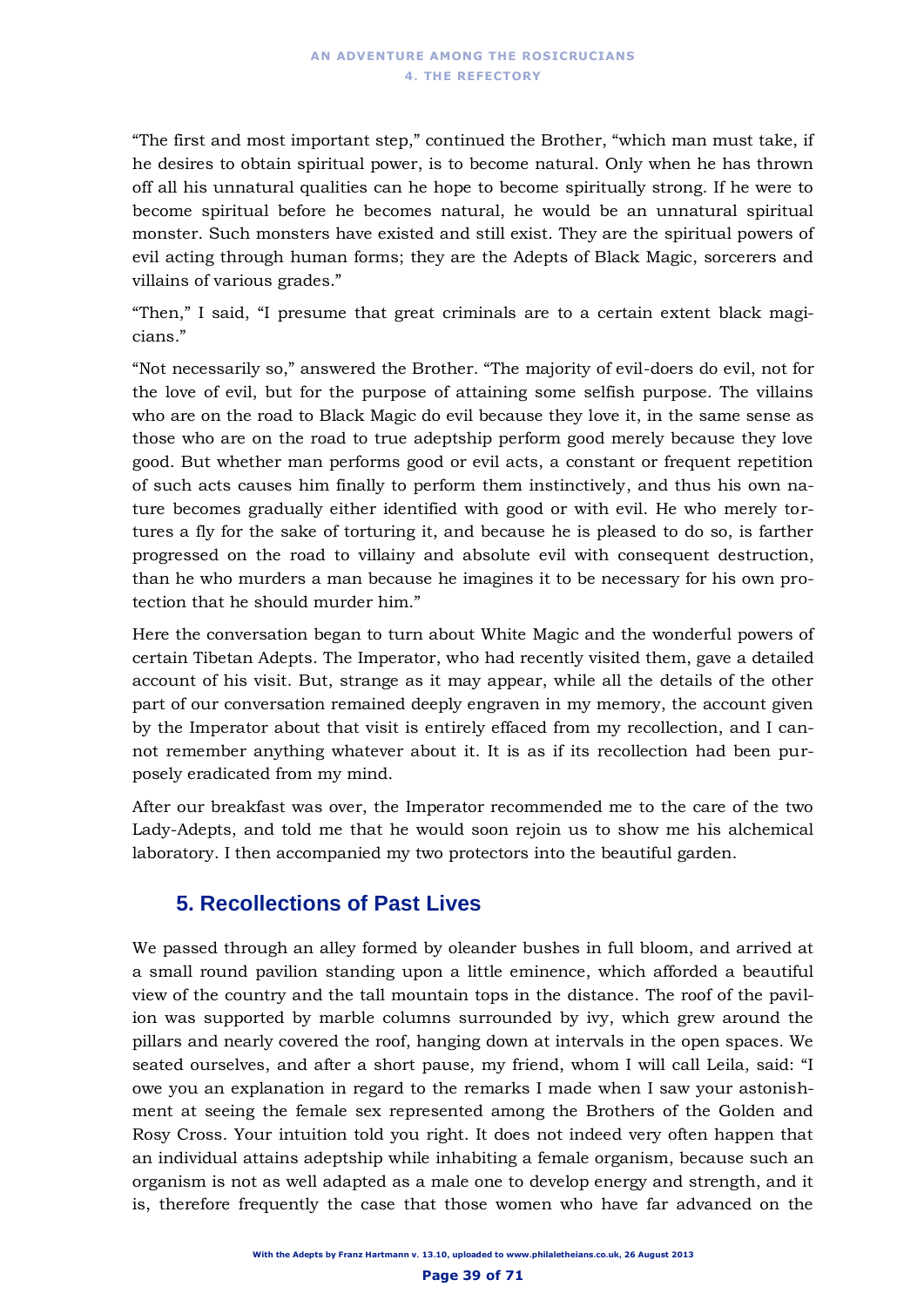road to adeptship must reincarnate in a male organism, before they can achieve the final result. Nevertheless, exceptions are found. You know that the organism of a man is not fundamentally different from that of a woman, and in each human being are male and female elements combined. In women usually the female elements preponderate, and in men the male ones are usually most active, although we meet with women of a masculine character, and with men who are of a womanish nature. In a perfect human being the male and female elements are nearly equally strong, with a slight preponderance of the male element, which represents the productive power in nature, while the female element represents the formative principle. This occult law, which to explain at present would lead us deep into the mysteries of nature, will become comprehensible to you if you will study the laws of harmony. You will then find that the Moll-accord is the harmonious counterpart of the Dur-accord, but that the greatest beauty finds its expression in Dur. Other and numerous analogies may be found, and we shall leave it to your own ingenuity to find them out.

"If you therefore find an Adept inhabiting a female organism, you will be right in concluding that such an abnormal circumstance is due to some extraordinary conditions and experiences through which such an Adept has passed during his last incarnation. A plant in a hot-house will grow faster than one which is not cared for, and, likewise, extraordinary suffering may cause the early development of the flower of spirituality, which without such suffering would have taken place, perhaps, much later in some other incarnation."

This revelation stirred my curiosity, and I begged the lady to give me an account of her past life, as it was before she became an Adept.

"It is sometimes painful," answered Leila, "to dwell on the memories of the past, but perhaps our sister Helen will give you such an account of her life."

The lady addressed smiled, and said: "I will certainly do so to afford a pleasure to our visitor, but my life in comparison with yours has been very uninteresting. If you will proceed with your history, I will add mine at the end."

"Very well, then," answered Leila; "but to simplify matters, and to save time, I will show you its pictorial representation in the Astral Light. Look upon the table before you."

I looked upon the polished surface of the round marble table standing in the centre of the pavilion, and, as I looked, there appeared upon its surface the life-like image of a battlefield. There were the contending armies fighting with swords and spears, men on horseback and men on foot, knights in glistening armour, and common soldiers. Hot grows the fight; the dead and wounded cover the ground, and the soldiers to the left begin to give way, while those to the right press forward. Suddenly there appears at the left a beautiful woman, dressed in armour, carrying a sword in one hand and in the other a banner. Her features resemble those of the Lady-Adept. At sight of her the men to the left seem to become filled with strength, while their enemies seem to be stricken with terror. The latter flee, pursued by the men on the left, and a shout of triumph arises, and the picture fades away.

Now there appears another picture upon the table. It seems to be the interior of a Catholic church. There is a great assembly of dignitaries of church and state, of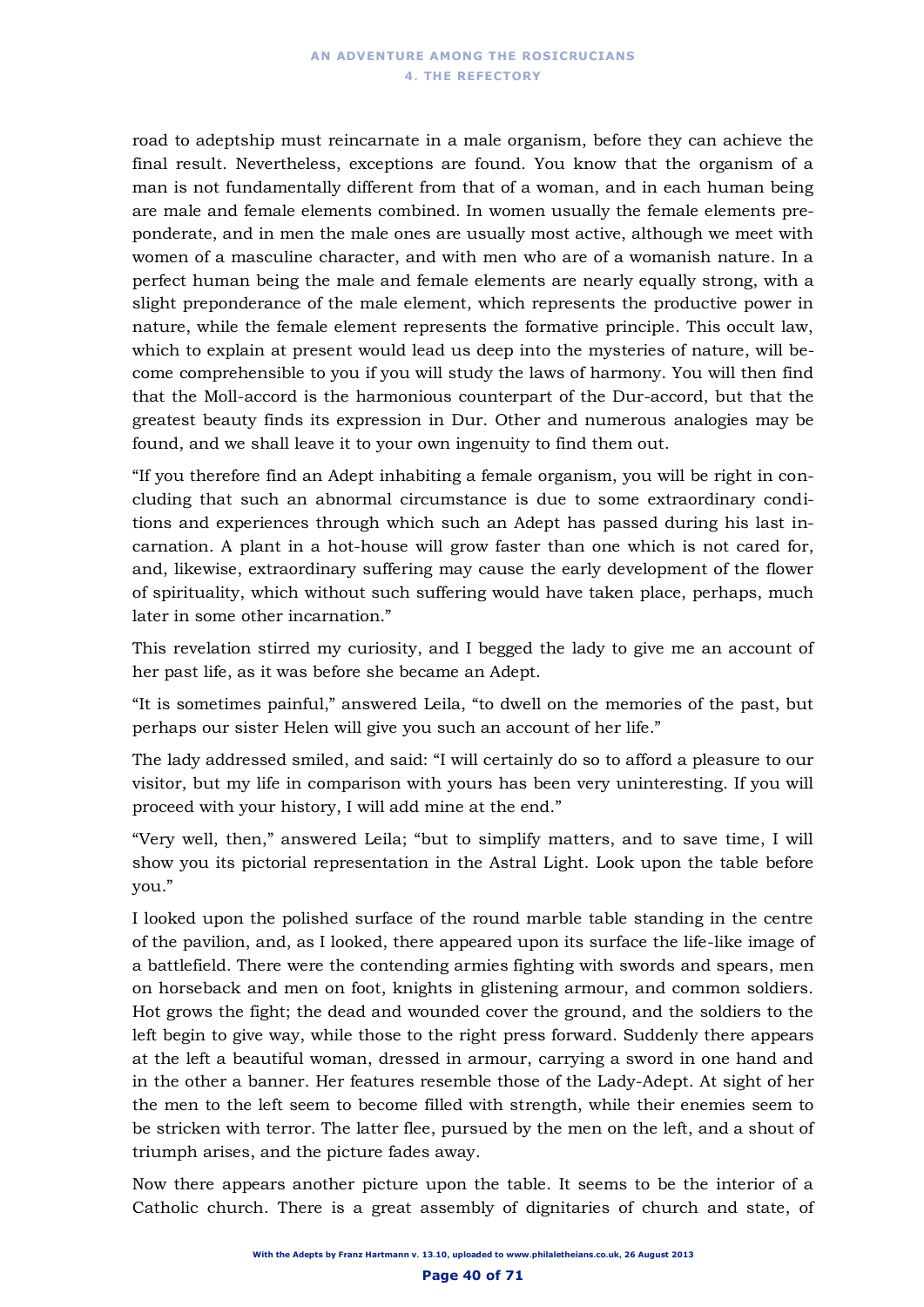knights and nobles, bishops and priests, and a multitude of people. In front of the altar kneels an armoured knight, who seems to be the king, and a bishop, ornamented with the insignia of his office, puts a golden crown upon his head; but by the side of the king stands again that noble-looking woman, with a smile of triumph upon her face and holding a banner. A solemn music is heard, but as the crown rests upon the head of the king and he arises, a thousand voices hail him, and the picture fades away.

The next picture represents a dungeon filled with instruments of torture, such as were used at the time of the Inquisition. There are some men dressed in black, and in their eyes burns the fire of hate; there are others dressed in red; they are evidently the executioners. Some people with torches appear, and in their midst is Leila bound with chains. She looks at the men in black with pity and contempt. They ask her some silly questions, which she refuses to answer, and then they begin to torture her in a most cruel manner. I averted my sight, and when I looked again, the picture was gone.

In its place appeared another. There is a pile of wood, and in its midst a stake to which a chain is fastened. A procession approaches, led by villainous-looking monks and guarded by soldiers. Crowds of people surround the pile, but they give way as the procession approaches. In the midst of the monks and hangmen walks Leila, looking pale and emaciated from torture and sufferings; her hands are tied, and a rope is fastened round her neck. She mounts the pile and is fastened to the stake. She attempts to speak, but the praying monks dash water into her face to force her to remain silent. A hangman appears with a brand of fire; the wood begins to burn; the flames touch the body of the beautiful woman. I desired to see no more; I buried my face in my hands; I knew who Leila was.

After I had recovered from the impression which this horrible sight had made upon my mind, I expressed to Leila my admiration for her valour and virtue. I had always admired her as a historical character, and desired to see her portrait. Now she stood before me, the living original, youthful and strong, noble and beautiful, and yet, according to history, over 450 years of age.

It is useless to attempt to conceal a thought in the presence of the Adepts. Leila observed my thought, and answered it.

"No," she said, "I am much older than you think. I and you, and we all, are as old as creation. When the spirit began to breathe after the Great *Pralaya* was over, sending out of the centre the light of the *Logos*, which called the world into existence, we lived already, and we shall continue to live until this light returns to its source. God in us knows no age; He is eternal and independent of the conditions of time. Nor can our spiritual bodies be destroyed by fire."

"But," I said, "your body was destroyed by fire."

"That which was destroyed," answered Leila, "was merely the grossest material substance of my physical organisation. As the fire consumed the gross matter, my ethereal form arose above the fire and the smoke; it was invisible to the multitude present, whose senses are so gross that they can only perceive gross matter; but it was visible to the Adepts who were present in their ethereal forms, and who took care of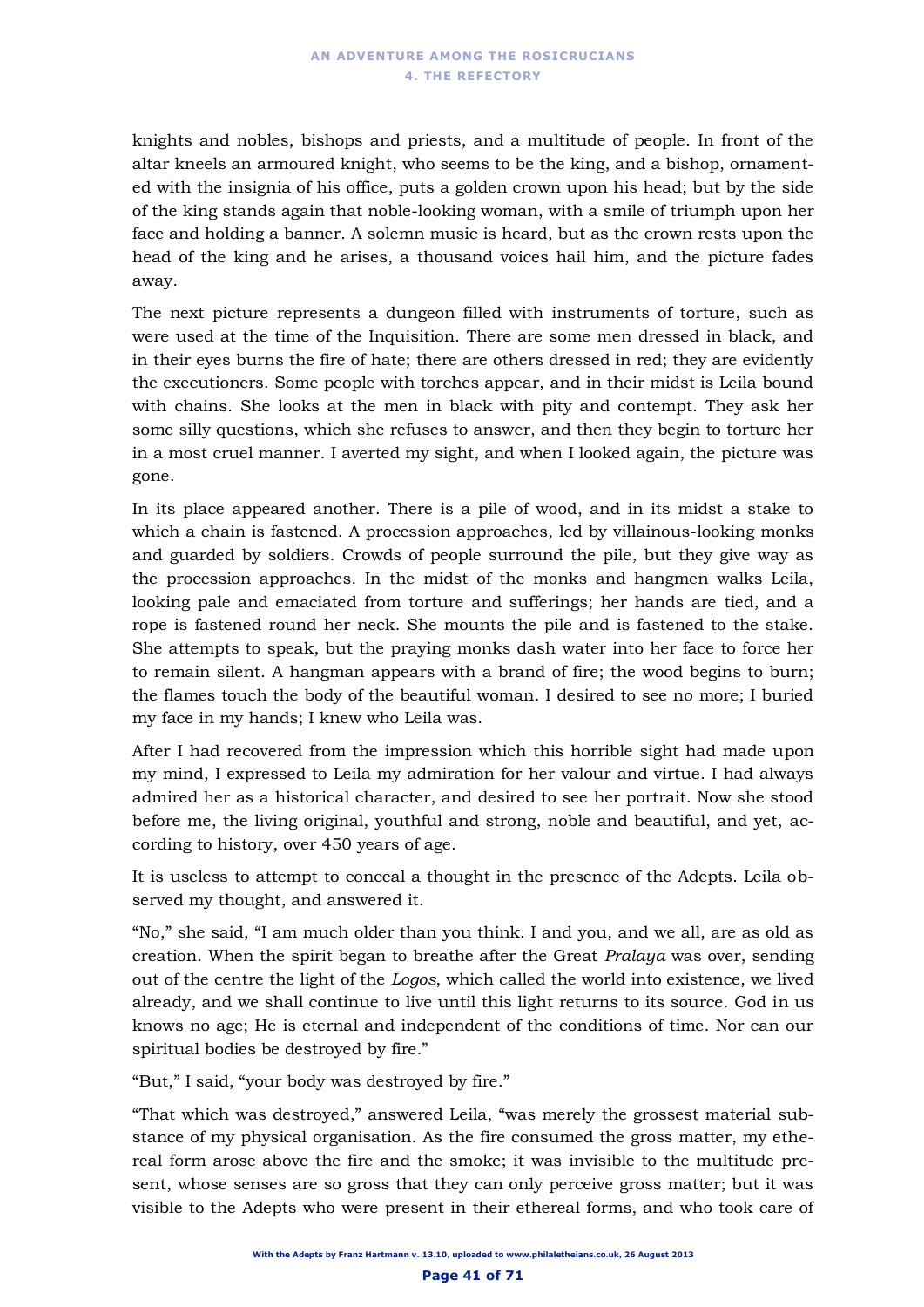me, and after a short period of unconsciousness I awoke again to external life. Gradually my body hardened again by the action of the influences prevailing in my new home, and therefore I am now as visible and tangible to you as if I were still inhabiting my material form."

"Then, I presume," I said, "that the astral body of every human being or animal could be so hardened, after having left the physical form, and thus the spirits of the dead could be made to appear in a tangible and visible form."

"It could be done, and it has often been done," answered Leila, "by the vile practices of the necromantic art. It can be done with the earth-bound astral shades of some who have suddenly died by accident or murder, and in whose astral forms is therefore still a great deal of molecular adhesion; but the astral forms of those who have died long ago cannot be thus evoked, because their astral corpses have already been decomposed by the influences of the astral plane. But those 'materialised' forms have no life of their own, and cannot endure. They only live by the life-principle infused into them by the necromancer who performs such acts consciously, or by the *medium* who performs them unconsciously. To enable an astral form to continue to live after the death of the physical form, it must have attained spiritual life during the life of the physical body."

"Surely," I said, "in every human being the astral form contained within the physical body has life."

"True," she answered, "but not in every human being is it the centre of life and of consciousness. In ordinary mortals the seat of life is in the blood contained in the veins and arteries of the physical form, and the astral form lives only, so to say, from the reflex of that physical life. In the Adept, the centre of life and consciousness has been established in the organism of his soul, clothed with the astral form, and is therefore self-conscious and independent of the life of the physical body. I had already during former incarnations acquired that life and consciousness of the spirit. I was on the way to adeptship before I was born in a peasant's hut. During my childhood I had spiritual intercourse with Adepts, although I knew them not intellectually, because my intellectual activity, the result of my physical organisation, was then not sufficiently perfect to understand that which my spirit perceived. But," she continued, "let us drop these metaphysical speculations, which I see fatigue your brain, and which are still more difficult of comprehension, in that there is no rule without some exception, and the laws of nature are liable to produce endless varieties."

"Many thanks for your kindness in giving me so much information," I said; "but permit me to ask one more question. What were the voices you heard and the apparition you saw? Was it truly the archangel Michael who gave you your mission and aided you in your victories?"

"No," was the reply. "Angels do not interfere personally in mundane matters; spiritually developed man is higher than they. It was the influence of one of our Brothers, who was formerly a great warrior and patriot, whose power entered within myself and took the shape of a knight, representing the archangel for whom I always had a great veneration and whose image was foremost in my mind . . . But see. . . . "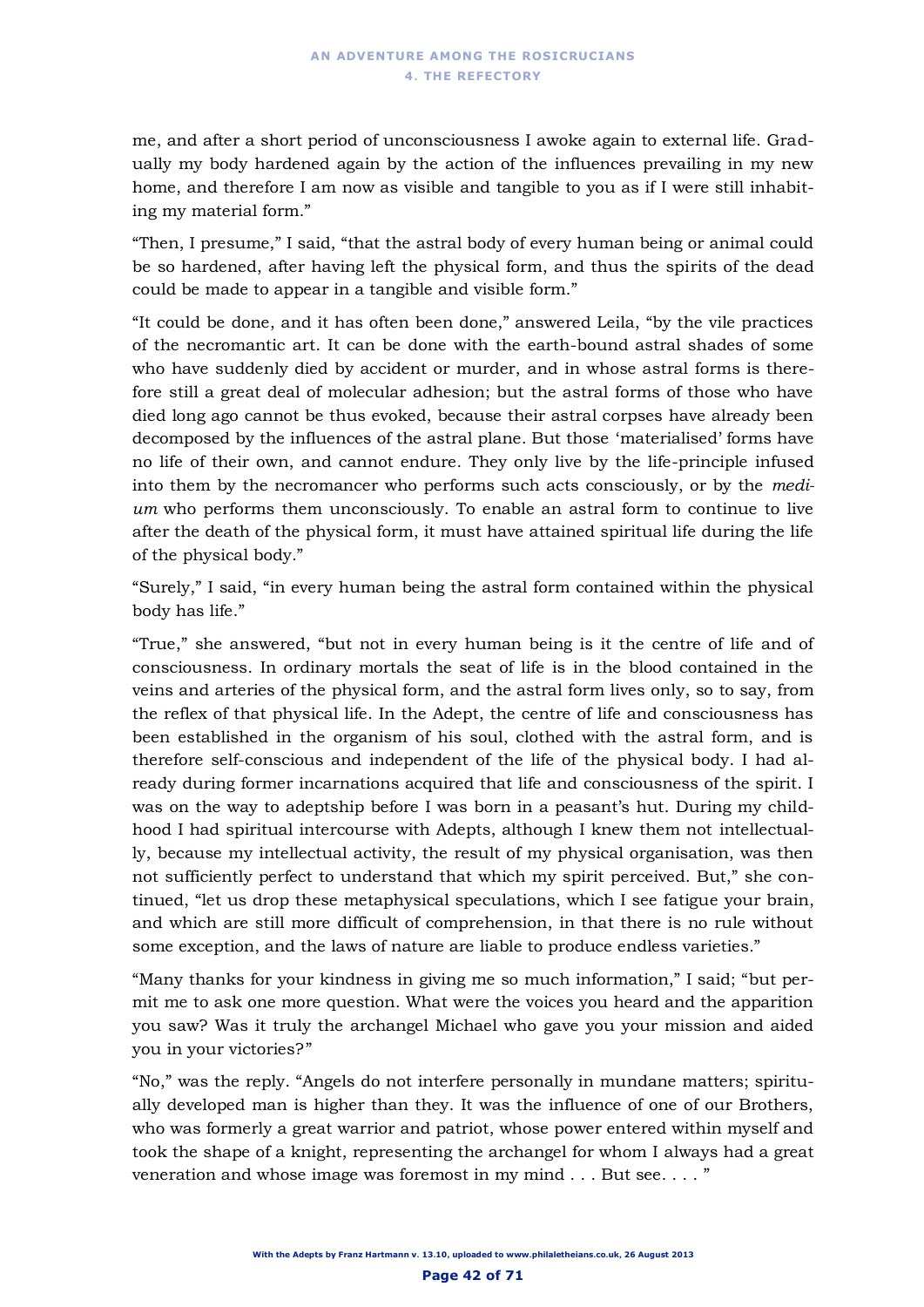To my great astonishment Leila became suddenly transformed into the luminous shape of a knight in a brilliant armour, which shone like the sun, so that I had to avert my eyes for fear of getting blinded. The apparition disappeared within a few moments, and Leila stood there again in her previous form.

I had for a long time observed the features of the other Lady-Adept; and it seemed to me as if I had seen her somewhere, perhaps in my dreams. Yes, I remember that when I was a mere child I once had a vision, while in a state between sleeping and waking, when it seemed to me as if an angel or a super-terrestrial being, clad in white and holding a white lily in her hand, were floating in the air over my head, extending the lily towards me. How often had I prayed in my heart to see that beautiful form again; and now, if I did not mistake, this lady was the form I had seen in my dream.

She was of exceeding great beauty; her long, black, waving hair formed a strong contrast to her plain, white, and flowing robe, covering her form with graceful folds. Her tint was pale and delicate, her profile was pure Greek; her dark eyes seemed to penetrate to the innermost centre of my soul, and to kindle there a fire of pure love and admiration without any admixture of the animal element.

"My life," said Helen, "was one of little importance. I was born at St. Petersburg, and my father was an officer in the imperial army. He died while I was very young, and left his family in great poverty. Besides the company of my mother, my relatives, and a teacher, there was nothing to attract me to earth. My mind unfolded and revelled in superterrestrial joys; I loved poetry; I loved to look at the clouds sailing in the sky, and to see in them objects of beauty; I communicated in spirit with the heroes of the past. But the development of my physical form could not keep step with the unfoldment of the mind. Cold, starvation, and want hastened its dissolution. After having reached my eighteenth year, I left my wasted, consumptive form, and was kindly received by the Brothers."

Her plain and modest tale filled my heart with pity. "And was there no one," I said, "among your country people intelligent enough to perceive your genius and to give you support?"

"They erected a costly monument to my memory," she answered, "after my body had succumbed. A part of the money expended for it would have procured me the necessaries to prolong my life. Those who knew me while living admired my poetry and my talents, but they were poor like myself. But let that pass. The conditions under which men live are the effects of previously acquired Karma. My poverty and suffering were my gain. I have cause to be well satisfied with my lot."

While the lady spoke, I scanned her features. Was it really she who had appeared to me years ago in a dream? Was it she who waved that lily as if pronouncing a blessing? Was it the magnetic current which seemed to stream through that symbol into the depths of my heart, and to call there a higher life into activity? Could that event have been a dream? Did it not fill my whole being with happiness at the time when it happened? Did its memory not remain deeply engraved in my heart, when thousands of other dreams had faded away?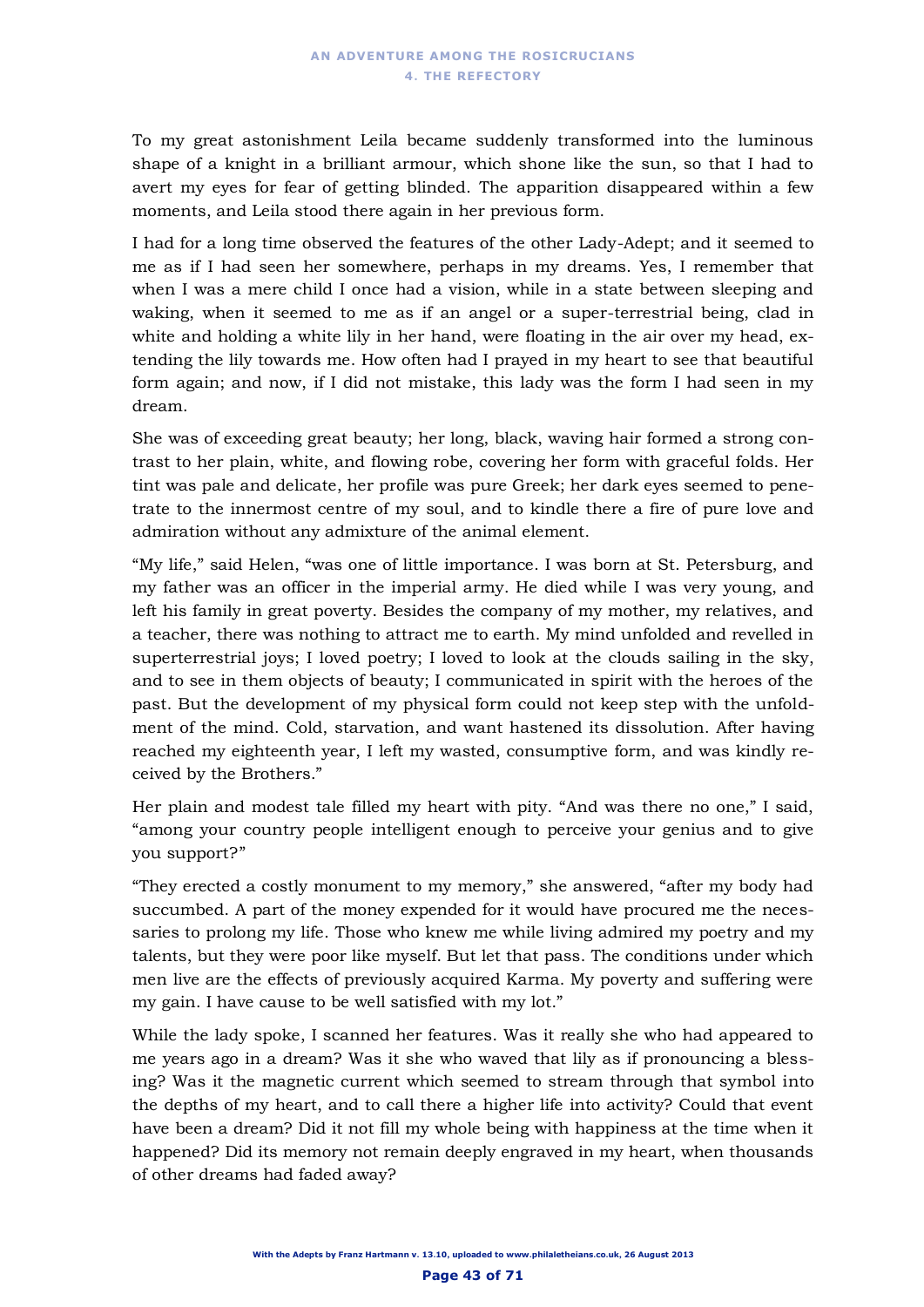Helen rose, and reaching out through one of the open spaces between the pillars, she broke a white lily flower which grew close by the wall. This she gave to me, and said, "Keep this flower; it will not fade like a dream; and when you see it you will know that I am not a product of hallucination."

I thanked her and begged her to remain my protector in the future, as she had been in the past. To this she answered: "We can only assist those who protect themselves. We can only influence those who are ready to receive our influence. We can only approach those who spiritually approach our own sphere. Love causes mutual attraction; the pure will be attracted to the pure, the evil ones to that which is evil. To give presupposes the capacity to receive on the part of him who is to receive. The sunlight is open to all, but not all are able to see it. The eternal fountain of truth is inexhaustible and universal; but those who open their hearts to the sunshine of truth are few. Seek continually to rise above the sphere of selfishness, and you will be in company of those who have thrown off their animal elements and live in the spirit."

As the lady finished speaking, another Adept approached the pavilion. He was a man of small stature, but with a highly intellectual expression upon his face which at once indicated that he must be a Master. His head was almost bald on the top, and showed a most remarkable formation of his skull; at each side, however, there were grey locks of hair, and I immediately recognised in him one whose picture I had often seen and whose presence I had often felt, and whom I will call Theodorus. He had been a great Adept and Rosicrucian during his earthly life; he had been a great physician, and performed most wonderful cures. He had been a great alchemist, and knew the secret of the Cross and the *Rose*, of the *Red Lion* and the *White Eagle*.

As he entered, he announced that the Imperator had been called away to attend to some important affairs connected with politics on the mundane plane. He jocularly remarked that he had gone to prevent a certain statesman from committing an act of imbecility, which would, if he did not succeed in stopping it, be productive of a great war. He was therefore deputed by the Imperator to show me the alchemical laboratory and to correct some of my misconceptions in regard to alchemy. I was rather reluctant to leave the presence of the ladies, and I would have been willing to die at that moment to enable my soul to remain in their presence; but I could not with propriety decline the invitation. The ladies permitted me to retire, and I went with Theodorus into the halls of the Monastery.

## <span id="page-43-0"></span>**6. The Alchemical Laboratory**

We went through a beautiful and broad corridor, all along whose sides stood finely executed marble statues representing the gods and goddesses of antiquity, and busts of the heroes of olden times. "These statues," my companion remarked, "represent the elemental principles and powers of nature, and they were thus personified by the ancients to bring the attributes of these principles within the conceptive power of the mind. None of the old Greeks and Romans, except the most ignorant, ever believed that Zeus, Pluto, Neptune, &c., were existing personalities; nor did they ever worship them as such. They were merely symbols and personifications of formless powers. Likewise, every man's form and body is not the real man; it is merely a symbol and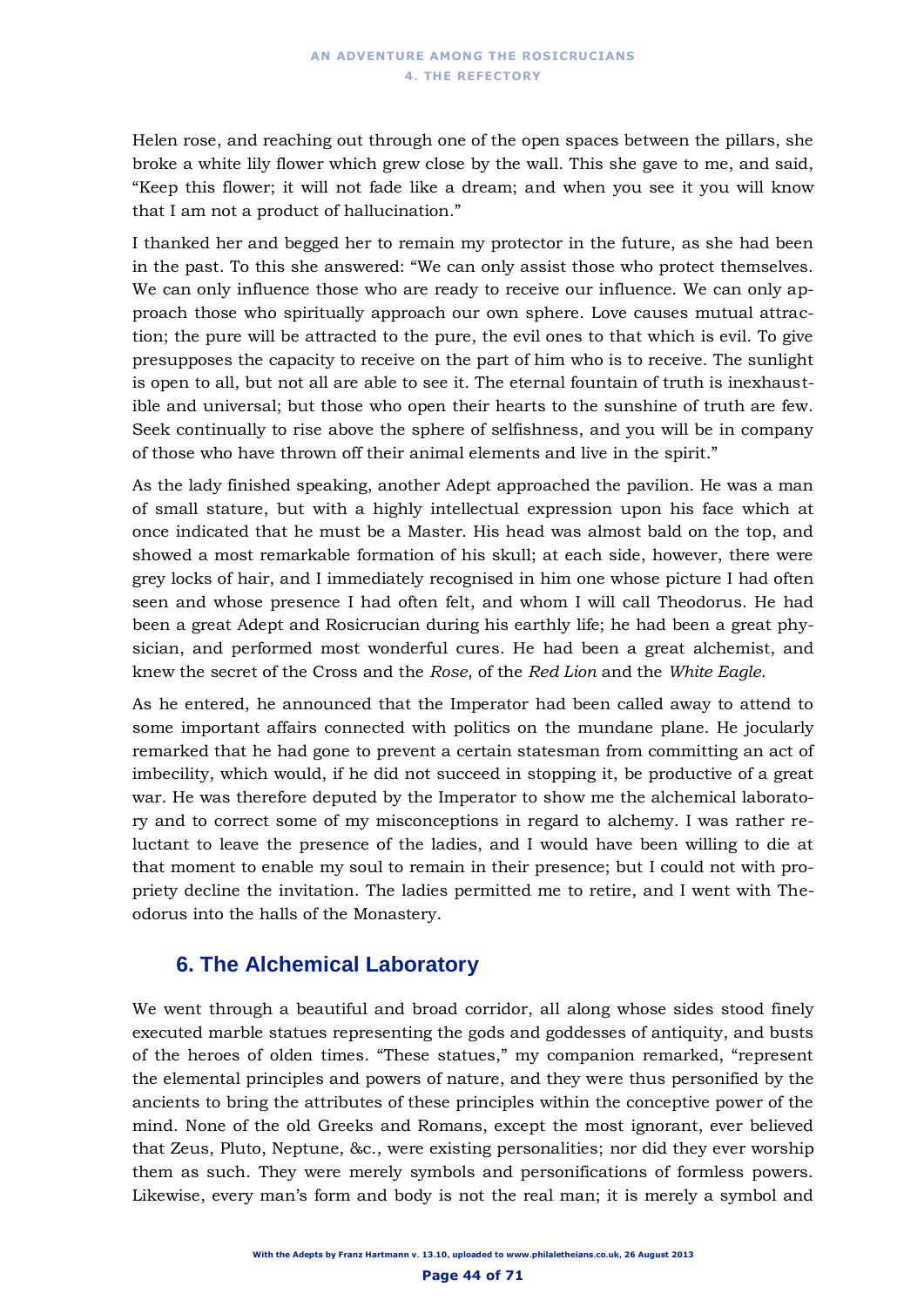personification of the character and attributes of the real man, a form of matter in which the thoughts of the real man have found their external expression. The ancients knew these things; it is only the modern wiseacres who mistake the external illusions for internal truths, and the form for the principle. It is modern materialistic religion which has degraded the Universal Spirit into a limited being, and the great powers of nature into Christian saints."

We entered into a circular hall in the form of a temple. It had no windows, but received its light from a cupola of clear glass. High over our heads, below the cupola, was a large interlaced double triangle made of gold and surrounded by a snake biting its tail. In the midst of the room, and directly under that symbol, stood a round table with white marble top, in the centre of which was a smaller representation of the figure above, executed in silver. The walls were ornamented with bookcases, in which were a great number of books on alchemy. At one side of the room there was a kind of altar upon which stood a burning lamp. A couple of crucibles, a few bottles upon a side-table, and some armchairs completed the furniture of the room.

I looked around, expecting to see some furnaces, stoves, retorts, and other implements, such as are described in books on alchemy, but could see none. My instructor, reading my thoughts, laughingly said: "Did you expect to find here an apothecary's shop? You mistake, my friend. All this array of bottles and pots, of furnaces, stoves, retorts, mortars, filters, strainers, distilling, purifying, and refining apparatus, &c., described in books on alchemy, is nothing but nonsense, written to mislead the selfish and vicious, and to prevent them from prying into mysteries which they are not fit to receive. The true alchemist requires no ingredients for his processes, such as he could buy in a chemist's shop. He finds the materials which he needs within his own organisation. The highest processes of alchemy require no mechanical labour; they consist in the purification of the soul, and in transforming animal man into a divine being."

"But," said I, "did not the ancient alchemists treat real metals and transform them into others of a higher order?"

To this Theodorus replied: "The invisible principles of which the constitution of man is made up are called his *metals*, because they are more lasting and enduring than flesh and blood. The metals which are formed by his thoughts and desires will continue to exist after the perishing elements constituting his physical body have been dissolved. Man's animal principles are the base metals of which his animal organisation consists; they must be changed into nobler metals by transforming his vices into virtue, until they pass through *all* colours and turn into the gold of pure spirituality. To accomplish this it is necessary that the grossest elements in his astral form should die and putrefy, so that the light of the spirit penetrate through the hard shell and call the inner man into life and activity."

"Then," I said, "all those alchemical prescriptions which we find in the books are only to be taken in a figurative sense, and have nothing to do with material substances, such as salt, sulphur, mercury, &c."

"Not exactly so," answered the Adept. "There are no hard lines separating the various kingdoms in nature, and the actions of laws manifested in one kingdom find their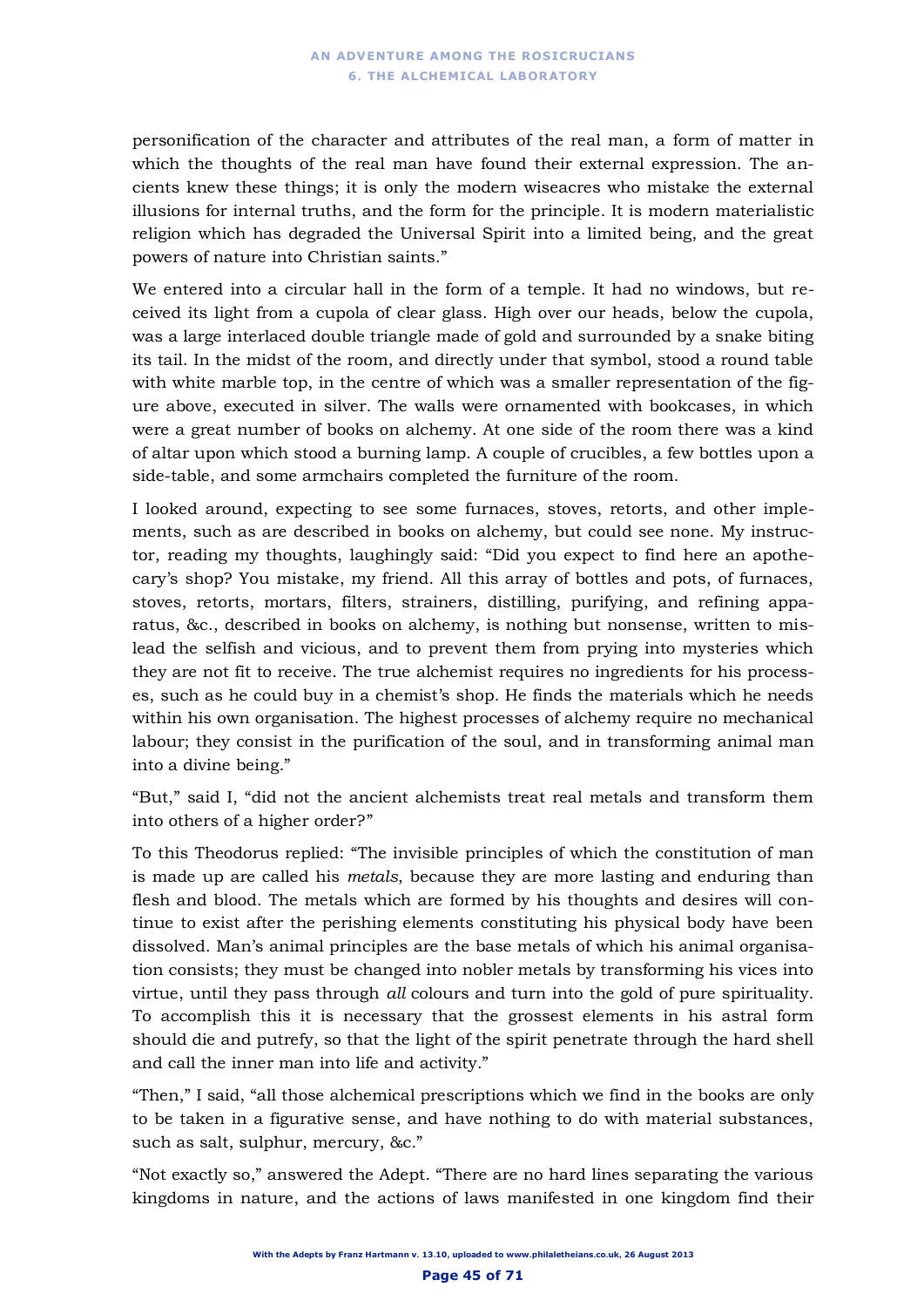analogies in other kingdoms. The processes taking place in the spiritual planes are also taking place the astral and material planes, subject, of course, to such modifications as are imposed by the conditions existing upon these planes. Nature is not, as your scientists seem to believe, an agglomeration of fundamentally different objects and elements; nature is a whole, and everything in the organism acts and is acted on by every other thing contained therein. This is a fact which the ancient alchemists knew, and which the modern chemists would do well to remember; for we find already in the book of *Sohar* the following passage, which I advise you to note down in your book, so that you will not forget it:

*Everything that exists upon the Earth has its ethereal counterpart above the Earth* (that is to say, in the inner realm), *and there is nothing, however insignificant it may appear in the world, which is not depending on something higher (or* more interior)*; so that if the lower part acts, its presiding higher part reacts upon it.*"

"It has been taught by the ancients," I interjected, "that man is a little world, constituted in a manner similar to the big world, which he inhabits."

"This is true," said the Adept; "but you should not merely know it as a theory, but realise it. Within yourself is contained the universe with all its powers, heaven and hell, angels and devils, and all the kingdoms with their inhabitants, and you may call them into life at your pleasure. You are the god and creator within your own universe. You continually people that world with forms, coming into existence by your thoughts, and you infuse them with your life by the power of will. In each human being are contained germinally the essences which constitute the mineral, vegetable, animal, or human kingdom; in each man are contained powers which may be developed into a tiger, a snake, a hog, a dragon, into a sage or a villain, into an angel or devil, into an Adept or a God. Those elements which are made to grow and to be developed will become the man's alter ego and constitute his "self." Look at the double interlaced triangle over your head; it represents the Macrocosm with all the forces contained therein, the interpenetration and union of Spirit and Matter, within the never-ending circle of eternity. Look at the smaller symbol upon the table before you; it represents the same elements within the constitution of Man. If you can bring the double interlaced triangles existing within your own body into harmony with those existing in the Universe, the powers of nature will be yours, and you will be able to guide and control them."

I thought of the nature of the many different ingredients necessary to make an alchemical experiment, and of the manner in which they must be mixed; but Theodorus perceived my thought and replied:

"The universal process, by which all the processes of life take place, is the unfoldment of Life. He who can guide and control the power of life is an alchemist. He can create new forms and increase the substance of those forms. The chemist creates nothing new; he merely forms new combinations of the substances in his possession; the alchemist causes the substance to attract corresponding elements from the invisible storehouse in nature, and to increase. The chemist deals with matter in which the principle of life is inactive, that is to say, in which it manifests itself merely as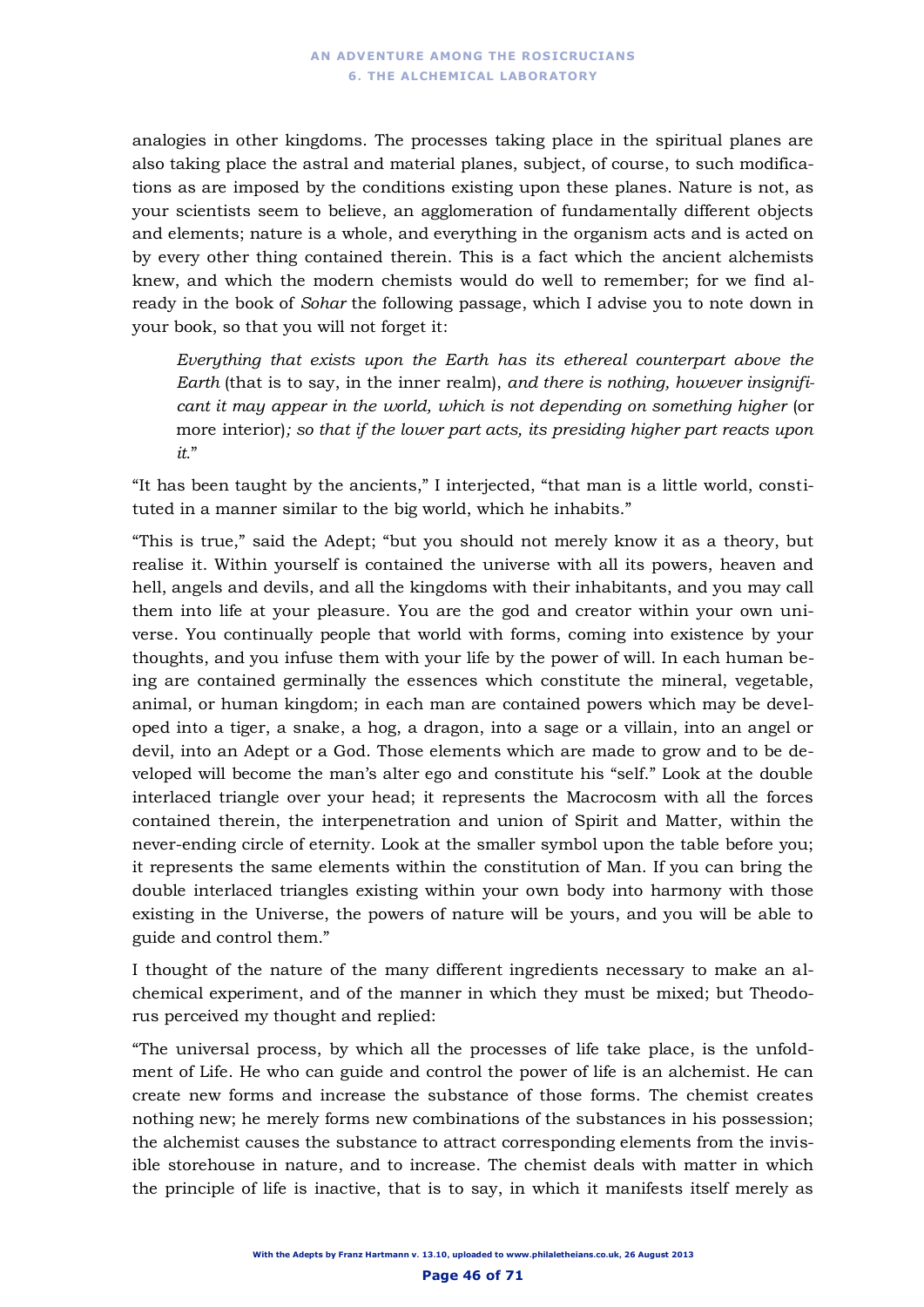mechanical or chemical energy; the alchemist deals with the principle of life, and causes living forms to come into existence. The chemist may transform sulphur into invisible gas and cause that gas to become sulphur again, and the sulphur obtained at the end of the experiment will be just as much in quantity as it was at the beginning; but the gardener who puts a seed in the ground, and prepares the conditions necessary for that seed to grow into a tree, is an alchemist because he calls something into existence which did not exist ready-made in the seed, and out of one seed he may thus obtain a thousand seeds of the same kind."

"But," I objected, "it is said that the Rosicrucians possessed the power to turn iron, silver, or mercury into gold. Surely there is no gold in pure silver or mercury; how, then, could they cause something to grow which did not exist?"

The Adept smiled, and said: "Through your lips speaks the learned ignorance of your modern civilisation, which cannot see the truth, because it has created a mountain of misconceptions and scientific prejudices which now stand between itself and the truth. Let me then tell you once more that *Nature is a Unity*, and that consequently each particle of matter, even the smallest, is a part of nature in which the possibilities of the whole are hidden. Each speck of dust may under favourable conditions develop into a universe in which all the elements existing in nature can be found. The reason why your scientists are unable to comprehend this truth is because their fundamental doctrines about the constitution of matter and energy are entirely wrong. Your Dualism in theology has been the cause of untold misery, creating a continual quarrel between God and the Devil; your Polytheism in science blinds the eyes and obstructs the judgment of the learned, and keeps them in ignorance. What do you know about the attributes of primordial matter? What do you know about the difference between matter and force? All the so-called "simple substances" known to your science are originally grown out of primordial matter. But this primordial matter is a Unity; it is only *One*. Consequently each particle of this primordial matter must be able to grow under certain conditions into gold, under other conditions to produce iron, under others mercury, &c. This is what the ancient alchemists meant when they said that each of the seven metals contains the seeds of the other seven; and they also taught that, for the purpose of transmuting one body into another, the body to be transmuted would have to be reduced first into its *Prima Materia*.

"But," he continued, "I see that you are anxious to have the truth of these doctrines demonstrated by an experiment; let us then see whether it is possible that we can make gold grow out of its *seed*."

Without rising from the big armchair in which Theodorus was seated, he then directed me to take one of the crucibles upon the table, to see that it was empty, and to put it upon a tripod over the flame burning upon the altar. I did as directed. He then said: "Now take some of the silver pieces which you have in your pocket, and throw them into the crucible." I took seven pieces which I had with me, and did as he said. After a few minutes they began to melt, and, as I saw the silver in the crucible had become fluid, I told the Adept that it was molten. He then indicated a small bottle containing some red powder, which stood upon the table, and requested me to take some of that red powder and to throw it into the crucible. There was a little silver spoon lying upon the table, and with this I took what seemed to be about one or two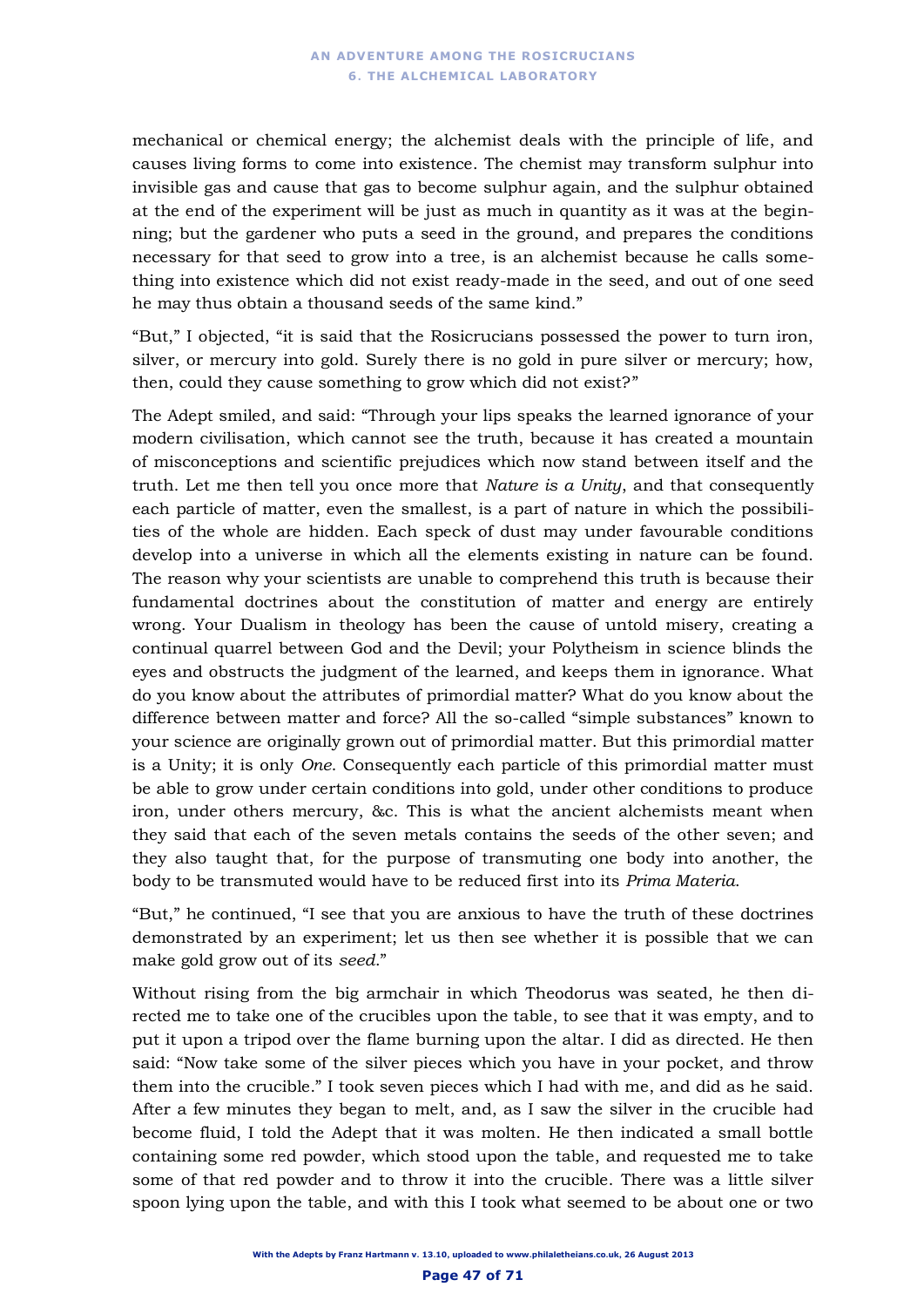grains of the red powder from the bottle, and was going to throw it into the crucible, but Theodorus stopped me, saying that this was too much powder, and it should not be wasted. He told me to throw the powder back into the bottle and to wipe the spoon with a piece of paper, and then to throw the paper into the crucible. The quantity of powder which adhered to the spoon after I had returned the former to the bottle was so little as to be hardly visible; nevertheless, I did as he told me, and threw the little piece of paper upon the molten silver. Immediately the paper burned, and the molten metal began to foam and to rise, so that I was afraid that it would run over the sides of the crucible; but each bubble burst as it reached the top, and exhibited a variety of the most beautiful colours.

This play lasted for about fifteen minutes, when the boiling ceased, and the foaming mass sank back to the bottom of the crucible. Theodorus noticed that it had become quiet; he directed me to take the crucible from the fire and to pour the contents upon a marble slab. I did as he told me, and directly the mass became solid, and appeared to be the finest gold.

"Take this gold with you," said Theodorus, "and let it be examined, so that you will be convinced that you have not been the victim of an hallucination."

I was very much astonished, and I thought how much our people would give to become acquainted with the secret of this red powder. I desired to ask the Adept how this powder could be prepared, but I did not dare to ask the question aloud, because I was afraid that Theodorus would think I desired to know the secret for the purpose of enriching myself. But the Adept saw my thought, and said:

"The secret of how this red powder is prepared cannot be explained to men until they become more spiritual; because it is a secret whose knowledge must be practically acquired. How can we teach mankind to employ powers which they do not possess, and of which they do not even know the existence? Nevertheless, the germs of these powers are contained in a latent condition within the organism of every human being.

"It would be foolish to suppose that gold could be made out of any other substance than gold; but every substance contains the germ of gold in its own primordial state.

"In the alchemical laboratory of nature, iron-pyrites and other substances produce gold in the course of ages, because the principle of gold contained in their primordial element grows by the action of the life-principle of nature, and becomes visible gold. This process, which it may require unconscious nature millions of years to accomplish, can be accomplished by nature in a few minutes if her will-power is guided by the spiritual consciousness and intelligence of the Adept. It is as impossible to make gold grow out of anything containing no gold as it is impossible to make an apple tree grow out of a cherry stone. But if we wish to see an apple tree grow out of a seed we do not insert it in a hole bored into a rock, but we select a proper piece of soil where it can grow by the aid of sunlight and moisture. Likewise, if we desire gold to grow out of the 'seed' or *principle* of gold, we must add the proper soil which it requires; and this 'soil' is furnished by the red powder, which contains the life-principle for the production of gold. Know that there is no 'dead' substance in the universe, and that even a stone or a metal contains life in a latent form. If the life-principle within such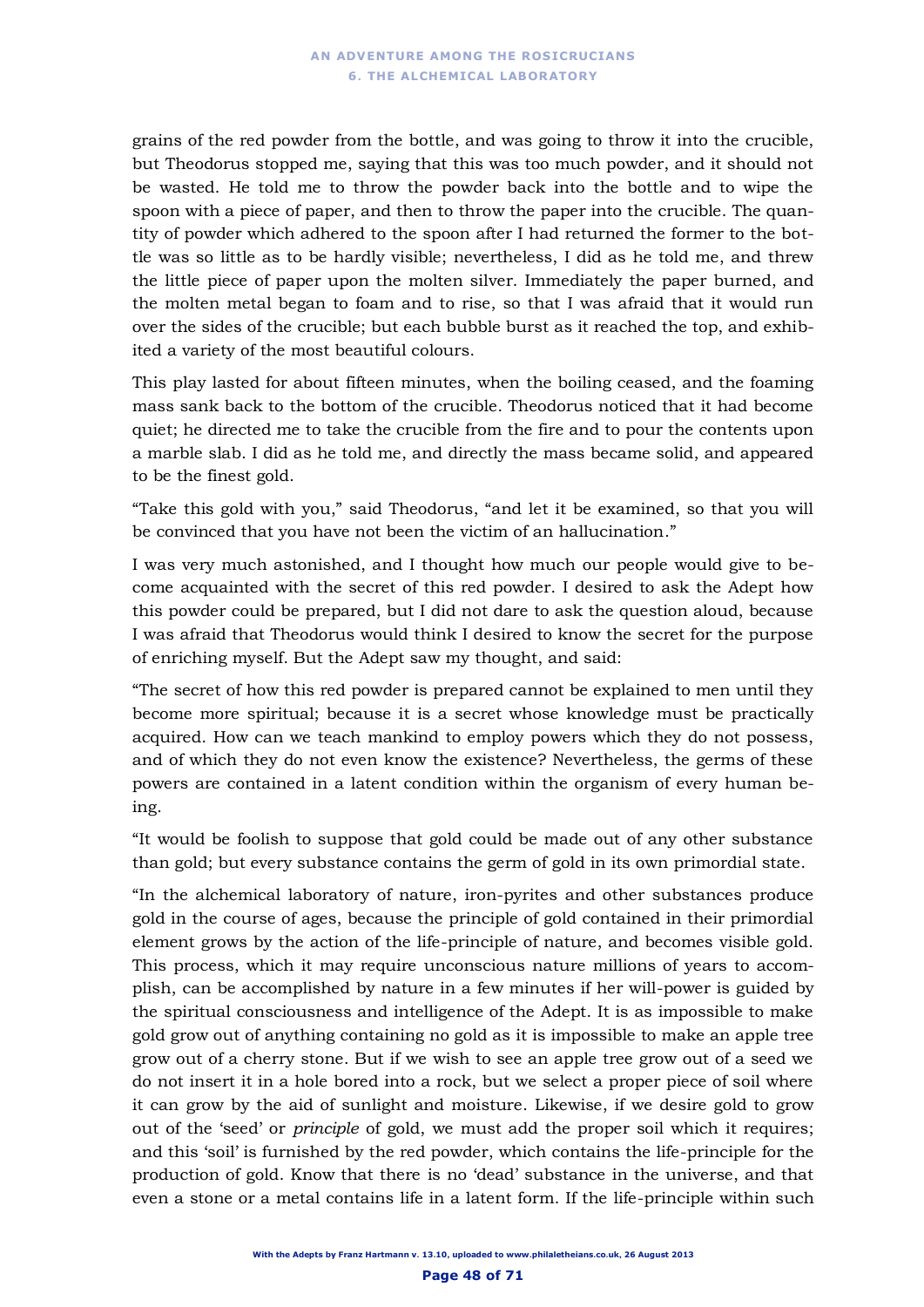a substance becomes active, this substance will begin to form and to produce the various colours which you saw in the crucible. If the mass were cold and solid, the power of life would be slow to penetrate below the surface of the metal; nevertheless, the transmutation would gradually take place; but in the molten mass the life-giving substance becomes thoroughly mixed with the metal, ebullition takes place, and the transmutation is quickly performed.

"Why should growth and development and transmutation of form be possible only in the vegetable and animal kingdom? It is equally possible in the mineral kingdom; the only difference is that in the former it takes place within a sufficiently short period of time, so as to come within the observation of man; while in the latter these processes take place very slowly, and many generations of men may pass away before any progress in the growth of metals can be observed.

"The seed for the production of plants grows in the plants themselves; the seed for the production of animals grows in the animals; the 'seed' for the production of metals rests in the metals. It is not sufficient merely to melt a metal, to make it grow; it must be made subject to the power of life. This is done by the addition of the red powder, of which an almost imperceptible quantity is sufficient to cause the growth of a great quantity of gold. The few atoms of powder which you used were enough and to spare to transmute your silver, as you will see if you now examine your gold, which has not absorbed all of the red powder which adhered to the paper."

I looked at the gold, which had now become cold enough to be handled, and, indeed, upon its surface there were some little red pearls like rubies, which seemed to indicate that they were parts of the red powder which had not been absorbed by the molten mass.

"Master! "I exclaimed, "teach me this secret, and I promise you that I will never use the knowledge obtained for any selfish purpose whatever. I have learned enough of occultism to know that worldly possessions and riches are useless for the purpose of spiritual development, and that they are in truth the greatest obstacles which can be put in the way of those who desire to progress. I only desire to know the truth for the sake of the truth, and not for the purpose of obtaining any selfish advantage. Teach me these secrets, and I will forget my own self, and devote my life to benefit the universal brotherhood of humanity."

"Very well," answered the Adept. "I will do all I can to show you the way, but you must do your own walking. To teach you the secret of how to make gold is identical with teaching you all the secrets of the constitution of nature, and of its counterpart, the microcosm of man. This cannot be done in a few hours, or within a few days, and it would be against the rules of our order to retain you here longer than after sunset. But to enable you to study this science of alchemy, I will lend you a book which you may read and study; and if you keep your intuitional faculties open and your mind unclouded, I will be invisibly near you and assist you to understand the meaning of the secret symbols contained therein."

With these words Theodorus handed me a book containing a number of coloured plates with symbols and signs. It was an old book, and its title was *The Secret Symbols of the Rosicrucians of the Sixteenth and Seventeenth Centuries*.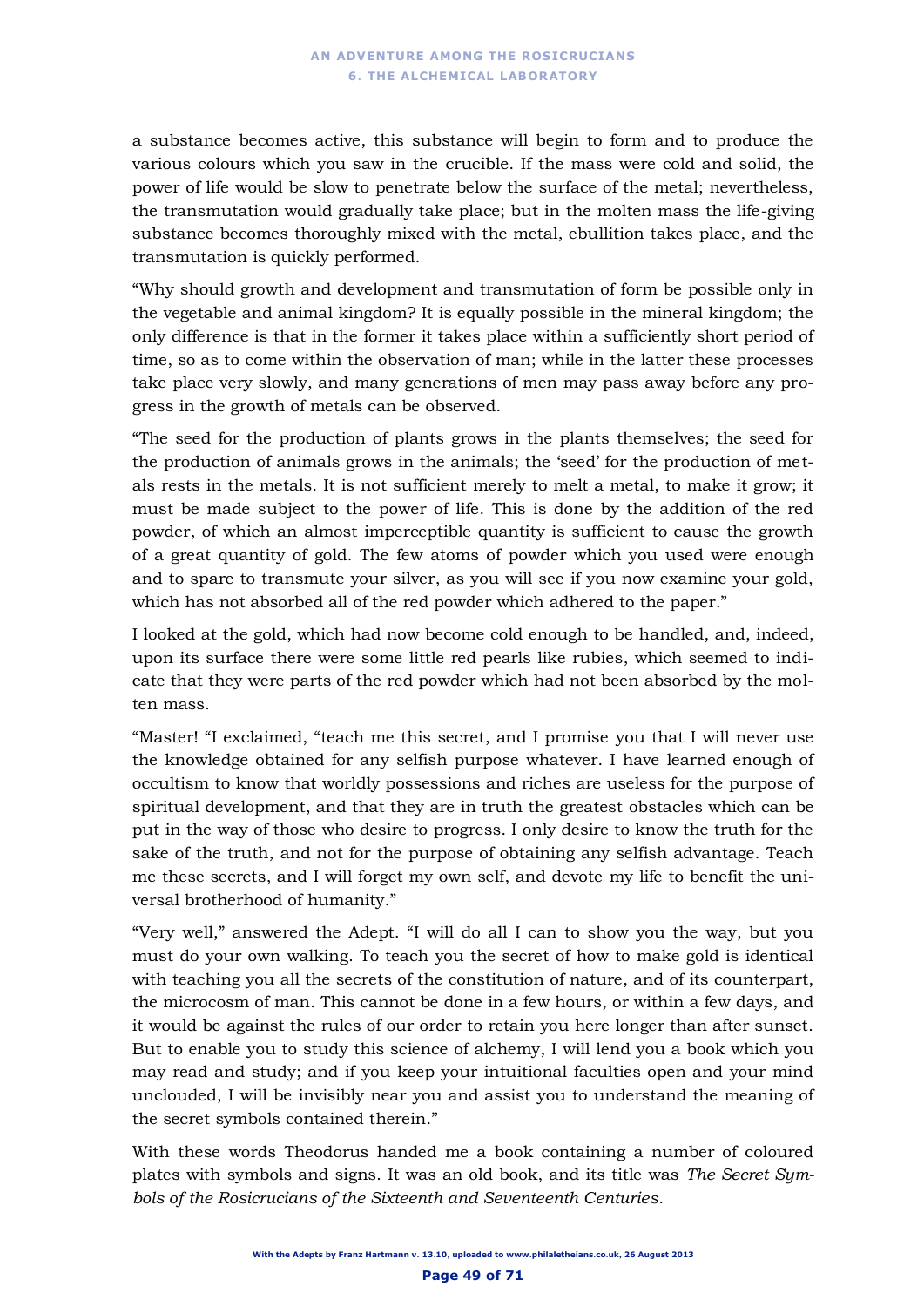"The size of the book," continued the Adept, "renders it rather inconvenient for you to carry it on your descent from the mountain, but I will send it to your hotel at the village, where you will find it on your arrival."

I thanked the Adept, and looked once more at the mysterious book. I glanced at the titles of the pages, and saw that they treated about the greatest of mysteries, of the Macrocosm and Microcosm, of Time and Eternity, of Occult Numbers, the Four Elements, the Trinity of All, of Regeneration, Alchemy, Philosophy, and Cabala; it was indeed a book on *Universal Science*.

"If you practically understand the contents of this book," said Theodorus, "you will not merely know how to produce gold out of the baser metals, which is one of the lowest, most insignificant, and comparatively worthless parts of our art, but you will know the mystery of the Rose and the Cross; you will know how to come into possession of the *Philosopher's Stone* and the *Universal Panacea*, which renders those who possess it immortal. You will then not merely know how to direct the processes of life, so as to make pearls and diamonds and precious stones grow, but you will know how to make a man out of an animal, and a god out of a man. This last alchemical process is the one thing which is needed, and in comparison all other arts are merely playthings for children. What will it serve us to run after illusions, which will vanish in time, if we can obtain within ourselves that which is eternal and real?"

I asked the Adept whether I would be permitted to show that book to others, or to have it copied and printed; upon which he replied:

"There are at present few people in the world who would be able to comprehend this book to its fullest extent; but there are some who desire to know the truth, and for the sake of these few you may risk to throw pearls before the swine. The symbols contained in these pages must be not merely seen and studied with the intellect, they must also be grasped by the spirit. To make this plain to you, know that each occult symbol and sign, from a mere point up to the double-interlaced Triangle, to the Rose and the Cross, has three significations. The first is the exoteric meaning, which is easily understood; the second is the esoteric or secret signification, which may be intellectually explained; the deepest and most mysterious one is the third, the spiritual meaning, which cannot be explained, but which must be spiritually experienced within yourself. This practical, internal experience is arrived at by the power of intuition, or the faculty by which the soul feels the presence of things which one cannot see with the bodily senses. If a person once feels interior things with his heart, sees them by his internal sight, and understands their attributes, then such a person has become illuminated, and is practically an Adept.

"As the number *Three* grows out of the *One*, likewise the *Seven* grows out of the *Three*; because by a combination of three numbers or letters four complications arise, forming with the original Three the number Seven; and thus there are not merely three, but seven explanations of each symbol. You see, therefore, that the matter is very complicated, and requires deep study. Nor would it benefit you if I were to explain to you all the various meanings of these symbols; for you must learn to realise that you yourself are a symbol. These symbols represent the mysteries of the universe and of man. You are that universe, you are the man, and these things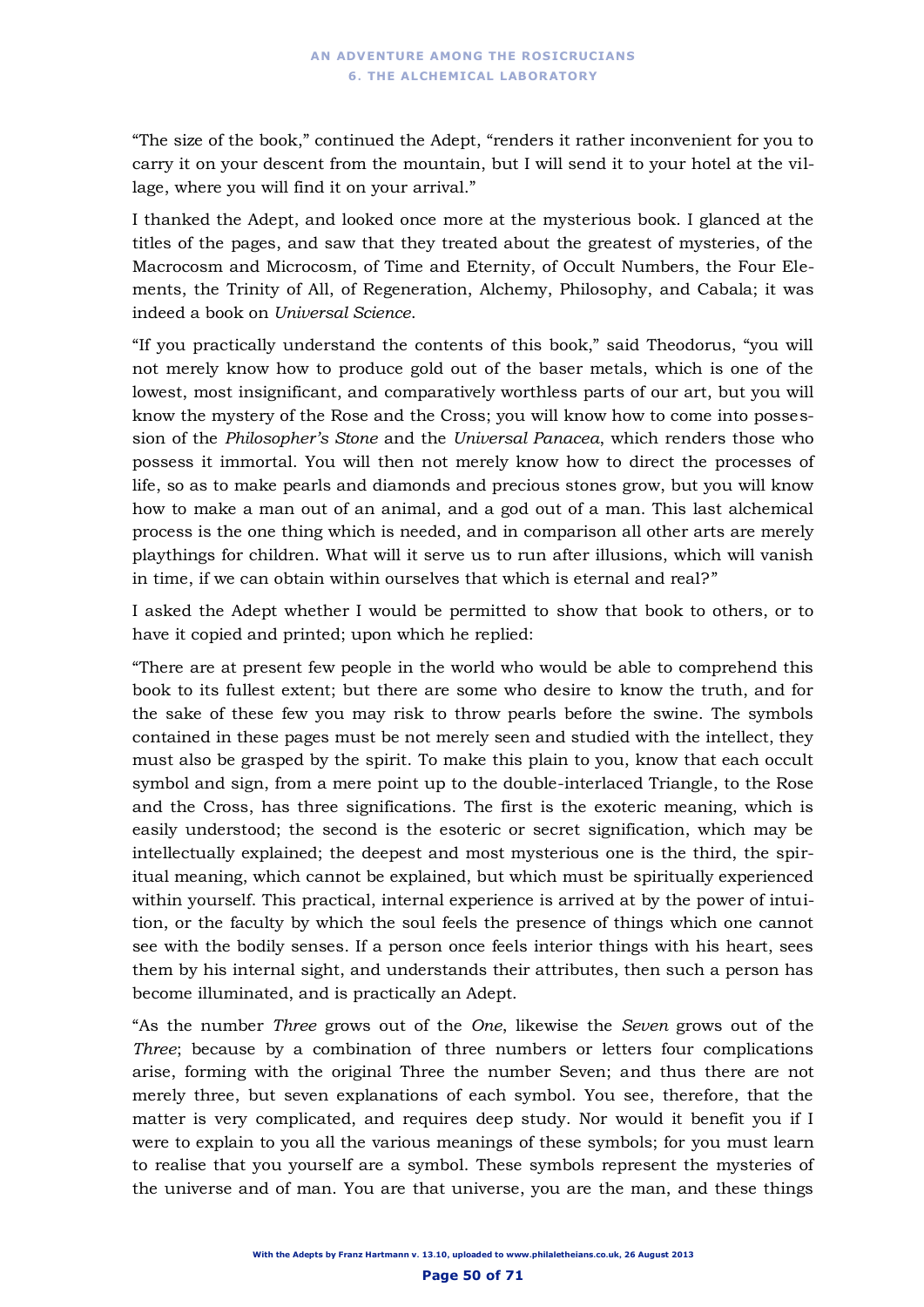are representing yourself. What good would the explanations do to you if you do not realise that they are true?"

"But," I interposed, "if this is so, it will be useless to read any such books."

"Those who know these things themselves," said Theodorus, "do not need them, and those who do need them do not understand them. Books of that kind are like mirrors in which a man sees the things reflected which are existing in him. A monkey stands before a looking-glass and sees his own image, but he thinks it is another monkey aping his motions. If you know the contents of a book, describing a truth, you only know the description but not the very truth itself. You may know the contents of the Bible by heart from beginning to end, together with all the commentaries, and still not realise the truth of one iota of it. Self is the man. That which he finds out by his own experience, that he knows, and nothing more.

"When I was an inhabitant of your world, I had many a hard rub with your doctors of medicine and of divinity, because they lived upon the ignorance of the people, and the more I enlightened the latter, the less flattering grew the bread-and-butter prospects of the former. I usually found that the more learned your doctors were, the more did they lose their own common sense. I live here in peace, and care little about their disputations and argumentations; but I take occasionally a glance at the world, and I do not see much change for the better."

"Nevertheless," I said, "you will agree that science has made a great deal of progress since those days?"

"True," he answered, "she has progressed in some things and retrograded in others. She has made many inventions to increase the physical comforts of man and to gratify his desires; but in proportion as man's desires have been gratified, they have also grown, and new necessities have been created. Many of your most useful inventions, however, have not been made by the help, but rather in spite of the opposition, of your professional scientists.

"Moreover, if the psychical faculties of man were developed, many of your most useful inventions would be perfectly useless; they would be displaced by far better methods, in the same sense as bows and arrows have become useless since the invention of gunpowder and guns. You are very proud of your railroads and telegraphs, but of what use are they to a man who is able to travel with the velocity of thought from one place to another, however distant that place may be. Learn to chain the elemental spirits of nature to the chariot of your science, and you may mount like an eagle and ride through the air."

"I should be very glad," I said, "if you would inform me how a person can travel with the velocity of thought from one place to another. It seems to me that the weight of the physical body would present an insurmountable impediment."

"Neither would psychically developed man need to take that cumbrous form along on such travels," answered Theodorus. "What or who is Man? Is he that semi-animal mechanism, which eats, drinks, and walks, and wastes nearly half of its life in unconscious sleep; that mass of bones and muscles, of blood and sensitive nerves,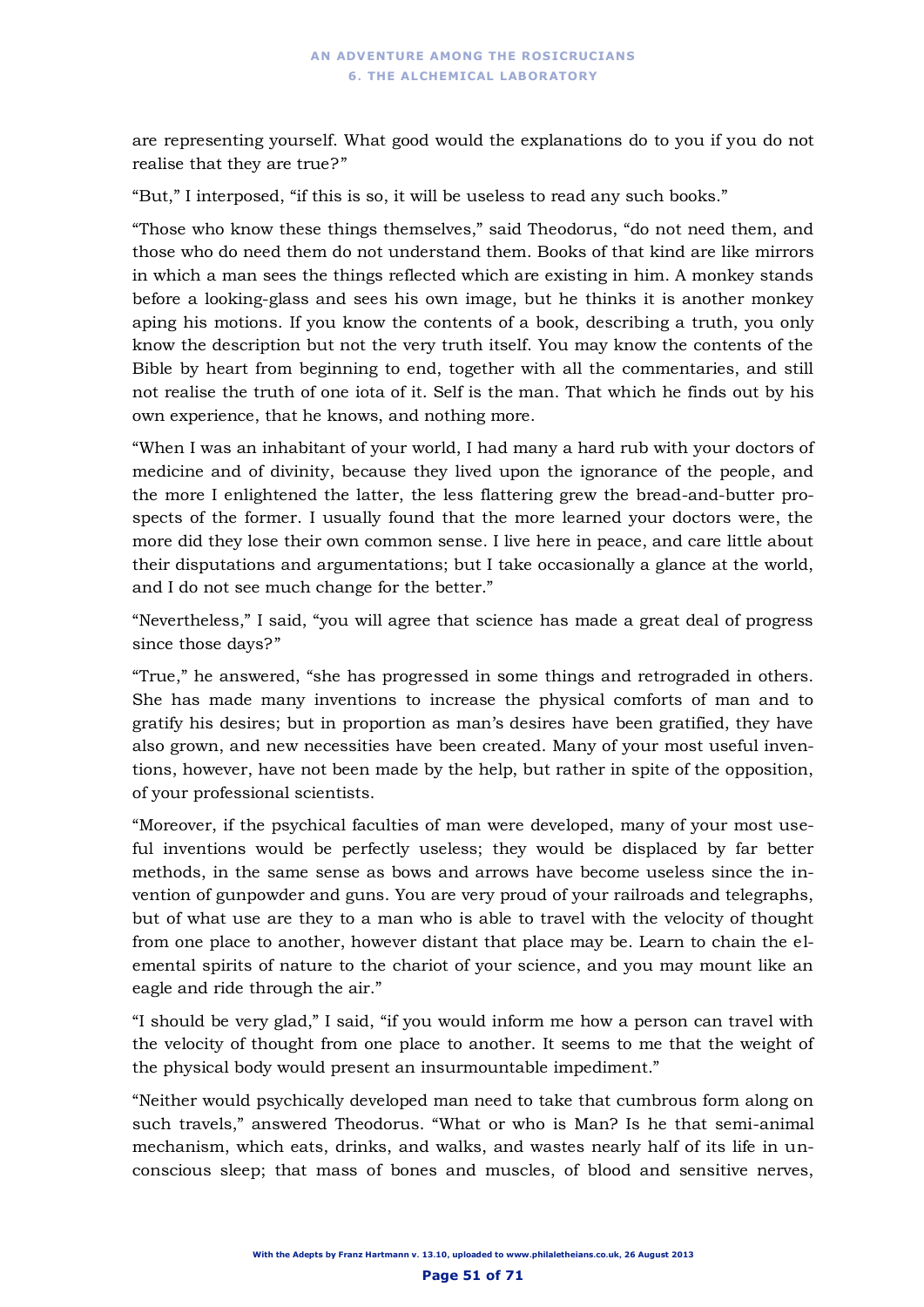which hinders the free movements of the spirit who is chained to it; or is the man that invisible something which thinks and feels, and knows that it exists?"

I said: "Undoubtedly the real man is the thinking principle in man."

"If you admit this," answered the Adept, "you will also agree that the real man is in that place and locality wherein he thinks and perceives; in other words, he is there where his consciousness exists. Thinking is a faculty of the mind, and not a faculty of the physical body. It is not my brain which thinks; but I myself do my thinking by means of my brain. Wherever our mind exercises that faculty, there is our true habitation; whether our physical form is there, too, is a circumstance which need not concern us any more than it would concern us to carry a warm and heavy coat which we are accustomed to wear in winter along with us while we are making a summer excursion. Thinking is a faculty of the mind, and Mind is universal. If we learn to think independently of our physical brain, we may as well exercise that faculty in one place of the universe as in another, without taking our physical body along."

"But," I objected, "how can a universal and therefore unorganised principle think, without using for that purpose an organised brain?"

"Short-sighted mortal!" exclaimed Theodorus. "Who says that Mind is without an organisation? Who has so little judgment as to suppose that the highest organised living and conscious principle in the universe is without an organisation, if even the inferior kingdoms upon the face of the earth, such as crystal, plant, and animal, cannot exist without an organisation? Surely the air does not think; it has no firm organisation; but the Universal Mind is not air, nor is it empty space; it has nothing in common with either, except its being everywhere present. It is the highest organised principle in the universe.

"Inferior man, in whom the consciousness of his higher spiritual self has not awakened, cannot think without the aid of the physical brain; he cannot experience a consciousness which he does not yet possess; he cannot exercise a faculty which is merely latent within his organisation. But the man who has awakened to the consciousness of his higher self, whose life has been concentrated into his higher principles, which exist independently of the physical form, constitutes a spiritual centre of consciousness, which does not require the physical brain to think, any more than you require the use of your hands and feet for the purpose of thinking. If a person in a somnambulic condition travels in spirit to a distant place and reports what he has seen there, and his observations are afterwards verified, must we not conclude that he has been at that place, and would it be reasonable to suppose that he has taken his physical brain with him and left the empty skull behind? How absurd is such an idea; but verily its absurdity does not surpass that of your suggestion, that the universal mind is without an organisation."

I was somewhat confused at having inconsiderately expressed an opinion about a subject of which I could not know anything, and the Adept, noticing my regret, continued in a mild manner: "If you desire to know the organisation of nature, study your own constitution, not merely in its physical, anatomical, and physiological aspect, but especially in its psychological aspect. Study what may be called the physi-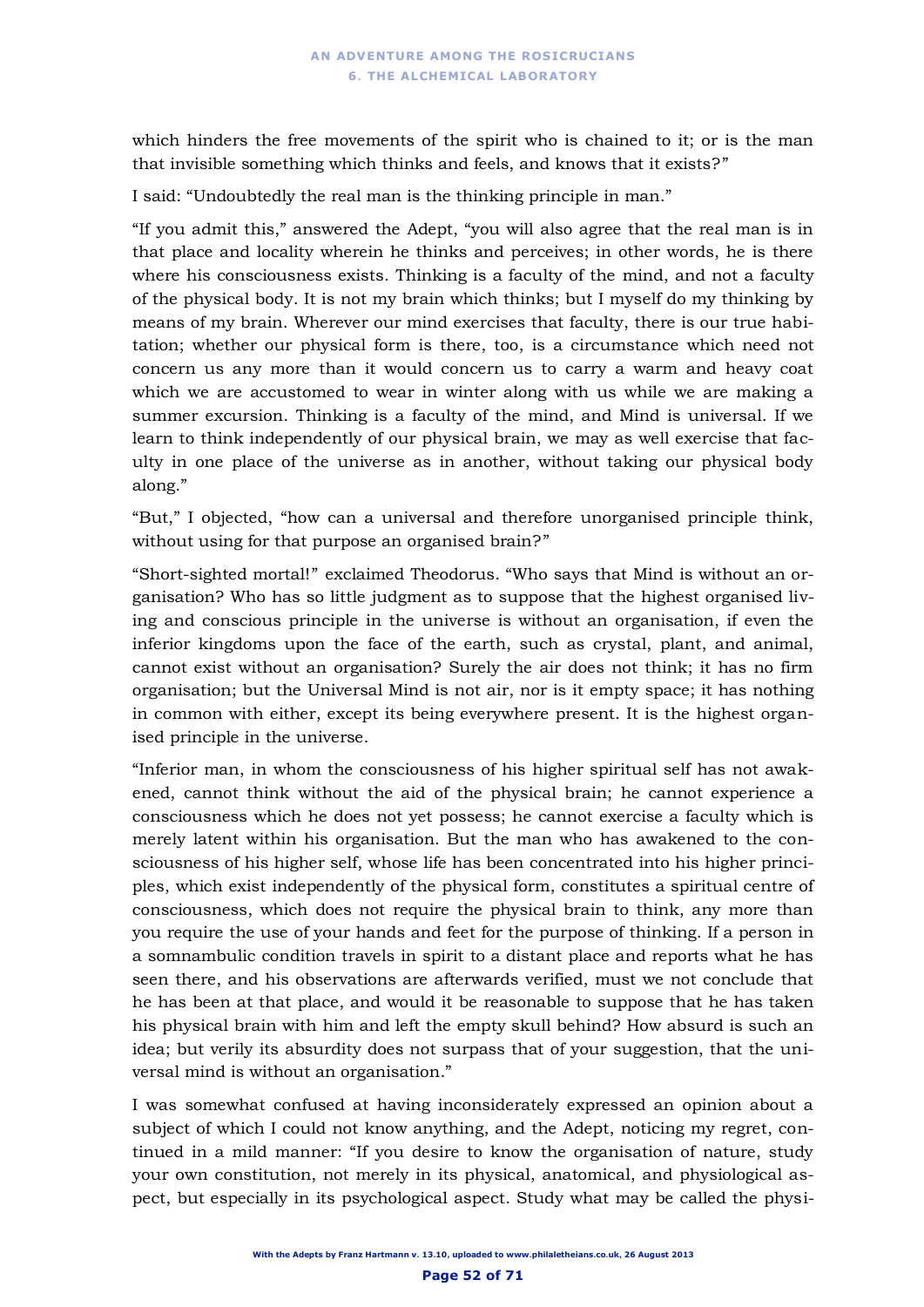ology of your soul. If your foot were not an organised substance intimately connected with your brain by means of the nerves and the spinal cord, you would never be able to feel any sensation in your foot; the latter might be burned or amputated, and you would not be aware of it unless you should see its destruction. You do not think with your foot, you think with your brain; or, to express it more correctly, you think by means of your brain. But if you were more spiritually developed, you would be able to sink your thought and consciousness from your brain down into your feet, or into any other part of your body, and, so to say, live in that part and be entirely unconscious of any other part. It has already come to the comprehension of some of your more advanced scientists that sensation and consciousness may be withdrawn from any part of the body, either by an effort of the will and imagination of the person who undertakes the experiment, or by the aid of the will and imagination of a 'magnetizer' or 'mesmerizer.' In the same manner the opposite thing can be done, and a person may concentrate himself, so to say, in any part of his own organism, or in any part of the great organism of nature with which he is intimately and inseparably, although invisibly, connected. A man who believes that he exists independently of nature and separated from it, labours under a great delusion. The fundamental doctrine of occultism is that nature is only one, and that all beings in nature are intimately connected together, and that everything in nature acts upon every other thing therein. The feeling of isolation and separateness existing in individuals is only caused by the illusion of form. Man's form is not man; it is merely a state of matter in which man for the time being exists, and which is continually subject to change. It may be compared to an image in a mirror in which the character of man is imperfectly reflected, and although it differs from the image in a mirror in so far as it is temporarily endowed or infused with life, sensation, and consciousness, nevertheless it is nothing else than an image; for life, sensation, and consciousness do not belong to the form; they are functions of the invisible but real man who forms a part of the invisible organism of nature, and whose mind is a part of the universal mind, and who, therefore, if he once realises his true character and learns to know his own powers, may concentrate his consciousness in any place, within or beyond his physical form, and see, feel, and understand what takes place in such a locality."

"These ideas," I said, "are so grand that I am not yet fully able to grasp them; but I fear that they will never be accepted by our scientists, who cannot see beyond the narrow systems which they themselves have created."

"True," answered the Adept; "they will not be accepted or understood by our present generation of scientists; but they will be known in the future to those who are not merely learned, but wise, as they were known to the wise men of the past. Ignorance and self-conceit are twin-brothers; and it flatters man's vanity to believe that he is something superior to and different from the rest; and the more a man is learned in superficial science, the more does he believe in his own imaginary superiority and separateness. The consciousness of the great majority of intelligent people in our intellectual age is nearly all concentrated within their brains; they live, so to say, entirely in the top-storey of their houses. But the brain is not the most important part of the house in which man resides. The centre of life is the heart; and if consciousness does not take its residence in the centre of life, it will become separate from life, and finally cease to exist. Let those who desire to develop spiritually attempt to think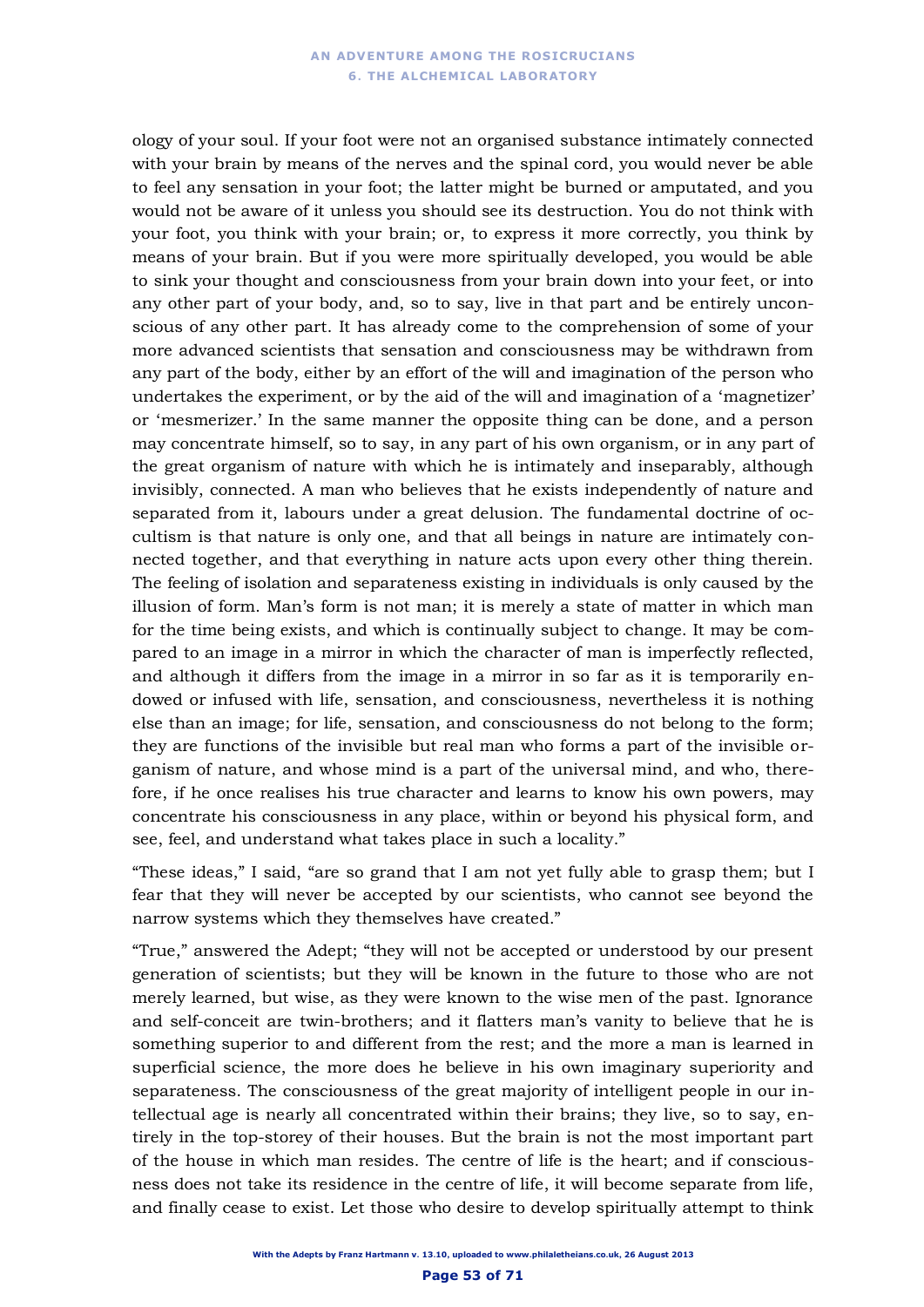with their hearts, instead of merely studying with their brains. Let them attempt to sink day after day their power of thought down to the centre of life in the heart, until their consciousness is firmly established there. At first they will see nothing but darkness; but, if they persevere in their efforts, they will behold a light at that centre which illuminates the mind. This inextinguishable light will send its rays to the brain and carry them as far as the stars; and in it they may see the past, the present, and the future.

"The greatest mysteries in nature are by no means difficult to understand, if we only prefer to look at them instead of looking at our own delusions. The grandest ideas are easy to grasp, if we merely prefer to grasp them instead of holding on to our fancies. Man's mind is like a mirror in which the ideas floating in the universal mind are reflected, comparable to a tranquil lake in which you may see the true images of the passing clouds. If the surface of the lake is disturbed, the images become distorted; if the water becomes muddy, the reflections cease altogether. Likewise, if the mind of man is in a tranquil state and clear of foreign elements, he will reflect the grandest and noblest ideas existing within the world of mind. If we desire to think reasonably, we should allow the goddess of Reason to do her thinking within our brain; but if we attempt to be wiser than Reason, our mind becomes filled with our own fancies and those which we have acquired from others, and we cannot see the truth as it is, but we see it as we imagine it to be.

"This truth you will find symbolically or allegorically represented in all the principal mythologies and religious systems of the world. It is the old story of the 'Fall of Man.' As long as man remained in a state of purity — that is to say, as long as his will and imagination were one and identical with the will and the imagination of the spiritual creative power in nature — he knew the truth and was all-powerful; but when he began to think and to imagine in a way different from that universal power, he lost sight of the truth and could see only his own fancies. If man wants to see the truth again, he must give up his own way of reasoning and let Reason act in him. But you may as well ask a miser to give up the treasure which he has collected and hoarded during a lifetime as to ask a modern scientist or philosopher to give up his own crooked ways. I see in your heart a desire to establish a secret society; but let me warn you that if you attempt to accomplish this by appealing to those who are clever and cunning, vainglorious and proud of their own attainments, full of ambition and anxious to come into possession of occult, or magical powers for the purpose of gratifying their scientific curiosity, or to employ them for the fulfilment of some selfish desire, you will certainly fail; for it is written: "Whosoever hath, to him shall be given and he shall have more in abundance, but whosoever hath not, from him shall be taken away even that he hath."**<sup>9</sup>**

"I know that quotation," I answered, "but its meaning is not quite clear to me."

"It means," replied Theodorus, "that to him who has the love of wisdom in his heart, abundant light will be given; but from him who is filled with selfish desires, what little understanding he has will be taken away."

-

**<sup>9</sup>** [*Matthew* xiii, 12]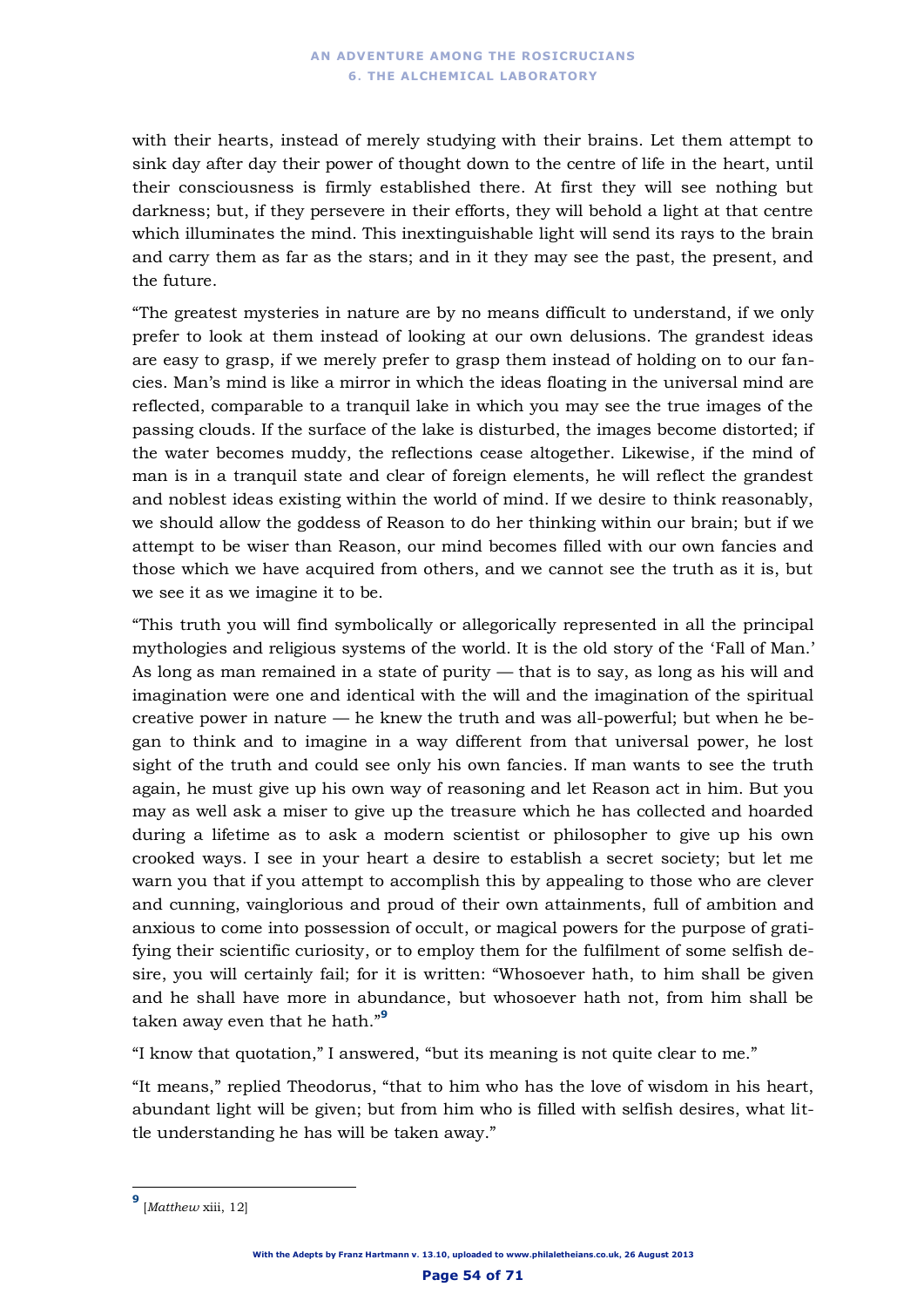"I acknowledge," I said, "that I have been thinking of finding means to establish a society, or a school for spiritual development, where those who desire to progress might be able to spend their energies for the purpose of that which is useful and lasting, instead of being forced to run after the illusions of the world. I have been mentally seeking for a place in a solitude where the members of such a society might lead an interior life. I should like to establish a theosophical monastery, where we could live like yourself, surrounded by all the grandeur, sublimity, and stillness of nature, escape the servitude of fashionable society, and step on the path to adeptship. But surely I could not think of selecting our members from the ranks of the uneducated and ignorant."

"Select them among those who are strong and virtuous," answered Theodorus, "and your choice will be well made. Choose those who have overcome preconceived opinions and prejudices; select them among those who have no desire to obtain knowledge for their own personal benefit and do not wish to shine, but to let the light grow within themselves. Such persons are very rare; but if you find any, and if they join you in your efforts, you will soon have the most enlightened society in the world. That which is to-day called learning and education is merely a very laborious method of acquiring a little superficial knowledge which mankind is forced to adopt because they do not know how to develop their spiritual perception. If this method were taught and practised, real knowledge would soon occupy the place of mere learning, certainty the place of belief, conviction the place of opinion, true faith the place of creed. If the inhabitants of your proposed convent were pure-minded men and women, great souls and living mirrors in which Divine Wisdom could be reflected without any adulteration, such a monastery would be the greatest ornament of the world. Such centres of spiritual intelligence would be like suns of the first magnitude on the mental horizon of the world. One such centre would be sufficient to illuminate the world with its wisdom and to send its intellectual rays to the utmost limits of the planet."

"And what is to hinder the establishment of such a centre of intelligence?" I asked.

"Nothing but the imperfections of man and the abundance of his selfish desires. There are two sources from which the obstacles arise that are in the way of those who desire to attain self-knowledge and immortality. One class of obstacles arises from man's interior self, the other from the external conditions in which he lives. The internal obstacles are caused by his acquired scientific or theological prejudices and misconceptions regarding the constitution of man, and by the living elemental forces active within the animal principle in his constitution. As they are fed and grow strong by external influences, they manifest themselves in various ways, producing animal impulses, and in combination with the intellectual acquirements they grow into the more dangerous class of vices, such as ambition, vanity, greed, intolerance, selfishness, &c. Each of these animal elements, or *Elementals*, may grow into an intellectual but unreasonable being, and finally constitute the very *alter ego* of man. Man may have a great many such false egos within him, until perhaps one of these overmasters the others and becomes a king in the realm of his soul. Each such "self" absorbs a share of the life and consciousness of the man in whose soul it exists, and may finally even occupy all space within his intellectual sphere, so as to paralyse reason or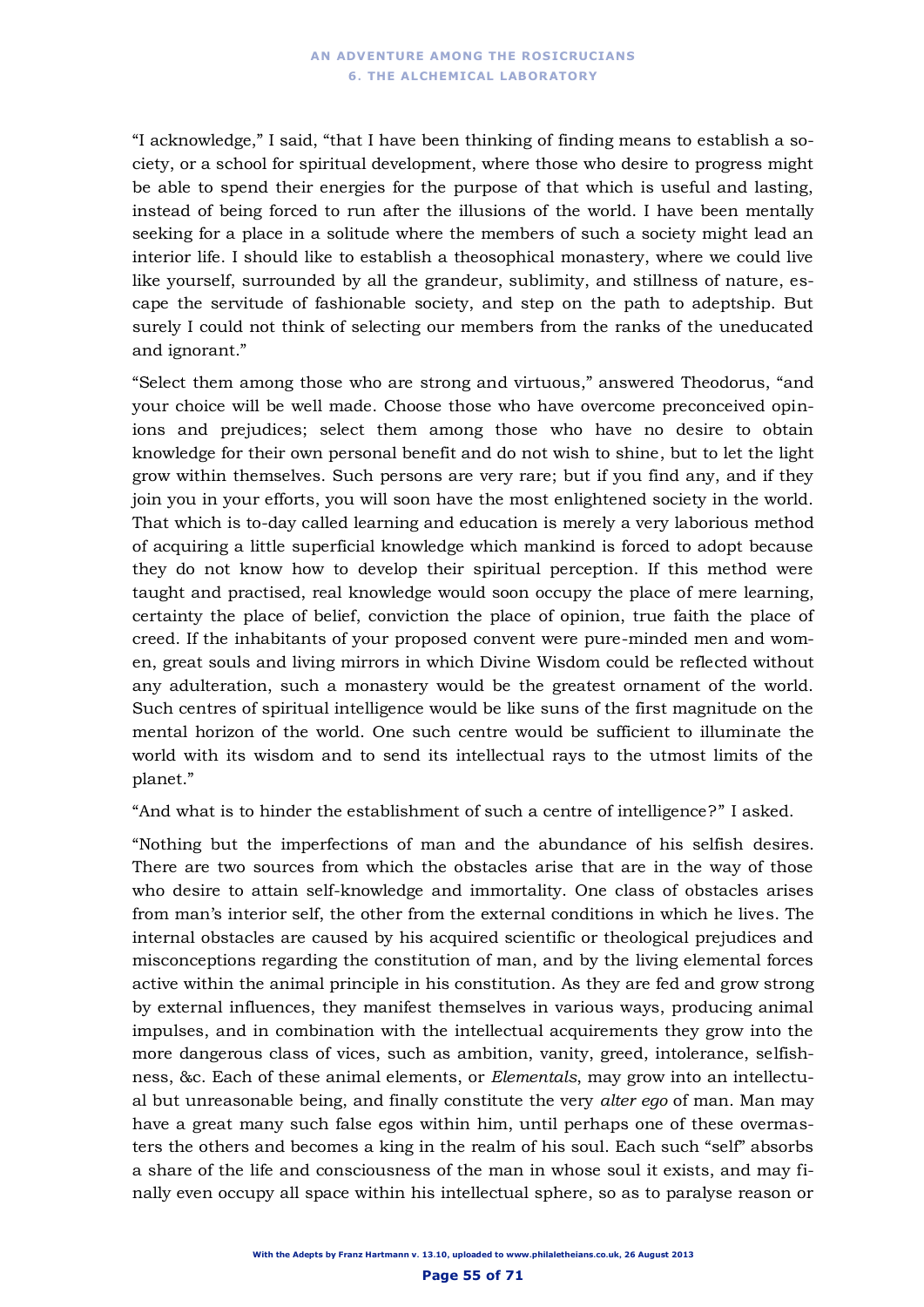drive it away. The world is crowded with such intellectual or semi-intellectual Elementals in human shape, in whom reason has been paralysed to a greater or lesser extent. You see them every day in the streets, in the pulpit, the forum, in the halls of learning, as well as upon the market-place. Man's principal object in life should be to keep the realm of his mind free from such intruders, so that the king Reason may rule therein without being impeded. His duty is to fight the herculean battle with those animal and intellectual Elementals, so that they will become servants of the king, and not become his masters. Can this be accomplished if all our energies are continually employed on the outward plane; if we are never at home within ourselves; if we are continually engaged with the illusions of life, either in the pursuit of sensual gratification or entirely absorbed in scientific pursuits, which tend to give us knowledge of outward things but convey no knowledge of self? Can we expect to accumulate our energy and employ it at the centre within ourselves, if we continually spend it at the periphery? Can we hope to be able to waste all our power, and at the same time to be able to retain it? An affirmative answer would be as irrational as unscientific."

# <span id="page-55-0"></span>**7. The Higher Self**

It would be too tedious to some of our readers if I were to report all the instructions that were given to me by my kind guide Theodorus, who, for all I know, may have been known as the celebrated Theophrastus Paracelsus during his life in the physical body. I do not, however, feel myself justified in omitting to tell what he said in regard to the importance of practising self-control and developing firmness of character and individuality. Previously to my visit to the Rosicrucian convent I had been made to believe that occultism and mysticism were things only for dreamers; adapted to persons living continually in the clouds, enjoying their superstitions and vagaries by building castles in the air; but now, I found, that self-reliance is a most necessary quality for a disciple of this sacred science, and that no science can be more exact than the one based upon our own exact spiritual knowledge and realised within our own soul. Thus Theodorus said:

"A power to become strong at a centre must be directed towards the centre; for it is only by resistance that it can accumulate and become strong. A king who goes away from his kingdom and leaves it without protection may find other rulers there when he attempts to return. To become conquerors over nature we must fight our own battles, and not wait until nature fights them for us. The more the animal elements within man's constitution are stimulated into life and activity by the temptations coming from the external world through the avenues of the senses, the hotter will be the battle, and the stronger will man's power grow if he successfully resists. This is the battle which the great Gautama Buddha fought and from which he came out victorious, because he was overshadowed by the Bo-tree of Wisdom.

"I will attempt to give you a rational explanation of the effects of inward concentration, to show you how you may become a creator of your own world.

"According to the teachings of the sages the Universal Spirit called the world into existence by the power of His own thought. All great religions speak of a divine Triuni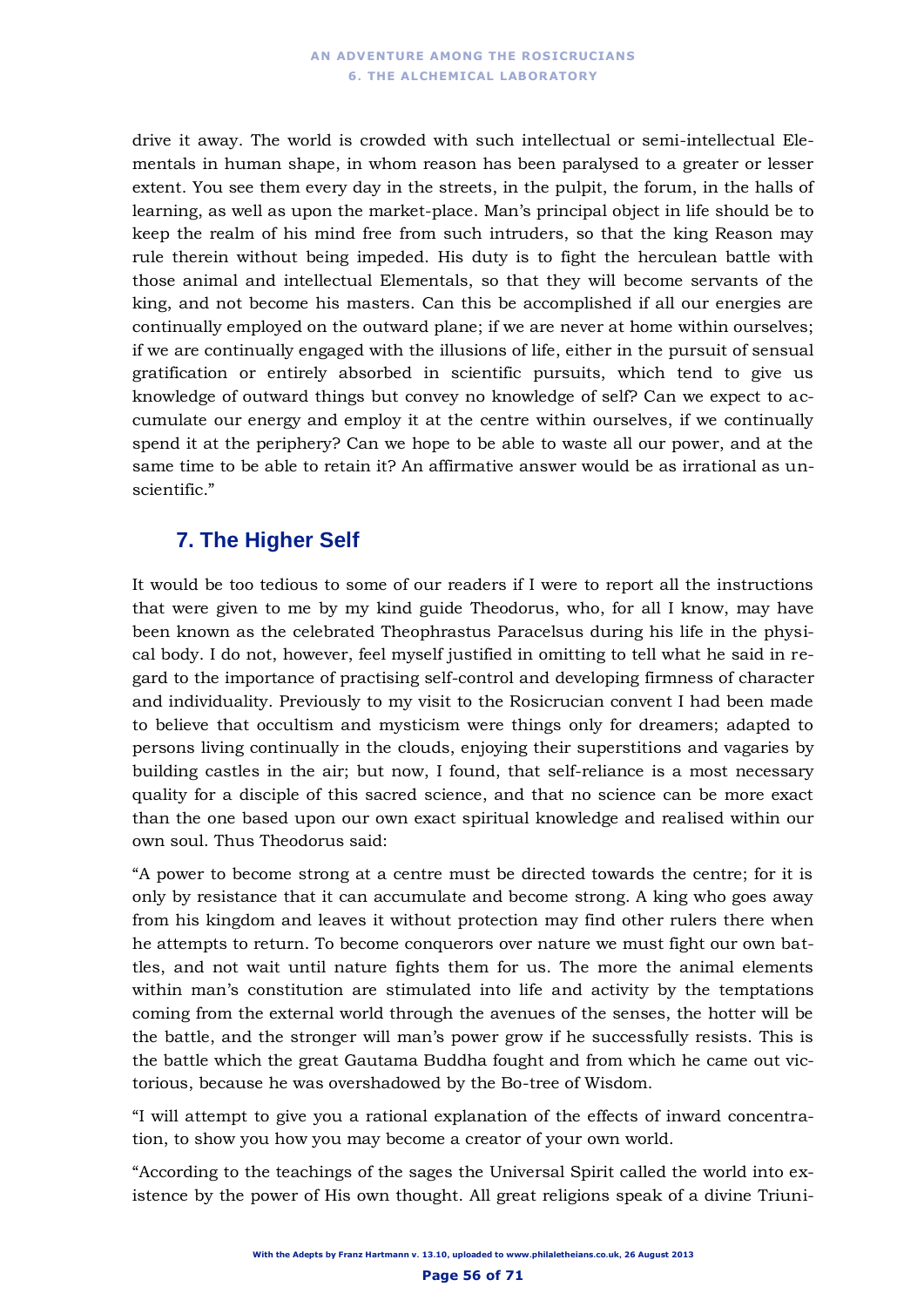ty, according to Christianity called the Father, the Son, and the Holy Ghost. The will or intention is the Father, the thought or idea the Son, and the creative power of the Father acting through the Son is the Holy Ghost. By this power the thoughts of the Father become manifest, and thus visible objective worlds are called into existence."

"But," said I, "where does the Father find the material or substance to render these thoughts visible and objective?"

"Within Himself," answered my guide, and, looking at me as if to make sure that I understood the meaning of what he said, he continued: "*Allah il Allah*, says the Mohammedan; God is God, and there is nothing beside Him. He is the All; matter and motion and space, consciousness, intelligence, wisdom, spirit, substance, energy, darkness, and light. The worlds are His outspoken thoughts; but there is nothing outside of Himself of which He might think, He being the All, including and penetrating everything. Thus everything exists within Him, who is the life and soul of all things. In Him we live and move and have our being, and without Him we are nothing.

"Man is the god and creator of his own little world, and therefore similar processes take place when a person, by the power of introspection, directs his thoughts towards his own centre of consciousness within his 'heart.' Now this activity going towards the centre could never of itself have created an external world, because the external world belongs to the periphery, and it requires a centrifugal power to call it into existence. The introspective activity of the Mind is a centripetal power, and could therefore not act from the centre towards the periphery. But you know that every action is followed by a reaction. The centripetal power, finding resistance at the centre, returns and evolves a centrifugal activity, and this centrifugal power is called Imagination. This *Soul-energy* is the medium between the centre and the periphery, between Spirit and Matter, between the Creator and His creations, between God and Nature, or whatever names you may choose to give to them. The Soul-consciousness is the product of the centrifugal activity of the Mind, put into action by the centripetal activity of the Will.

"If these plain facts, expressed in plain language, without any scientific jargon, without circumlocutions, philosophical intricacies and modern gibberish, are comprehensible to you, all you have to do is to apply it to yourself. If you direct the power of your mind inwardly towards your centre, instead of letting it fly off at a tangent, the resistance which it finds at the centre will cause a reaction, and the stronger the centripetal power which you apply, the stronger will be the centrifugal power created; in other words, the stronger will your *Soul* become, and, as she grows strong, her invisible, but nevertheless material, substance will penetrate your physical, visible body, and serve to transform it into a higher kind. Thus you may at the end become all Soul, and have no gross physical body. But long before that time arrives you will be able to act upon matter by the power of your soul, to cure your own bodily ills and those of other people, and to do many wonderful things, even at distances far away from your visible form; for the activity of the soul is not limited by the circumference of the physical form, but radiates far into the sphere of the Universal Mind."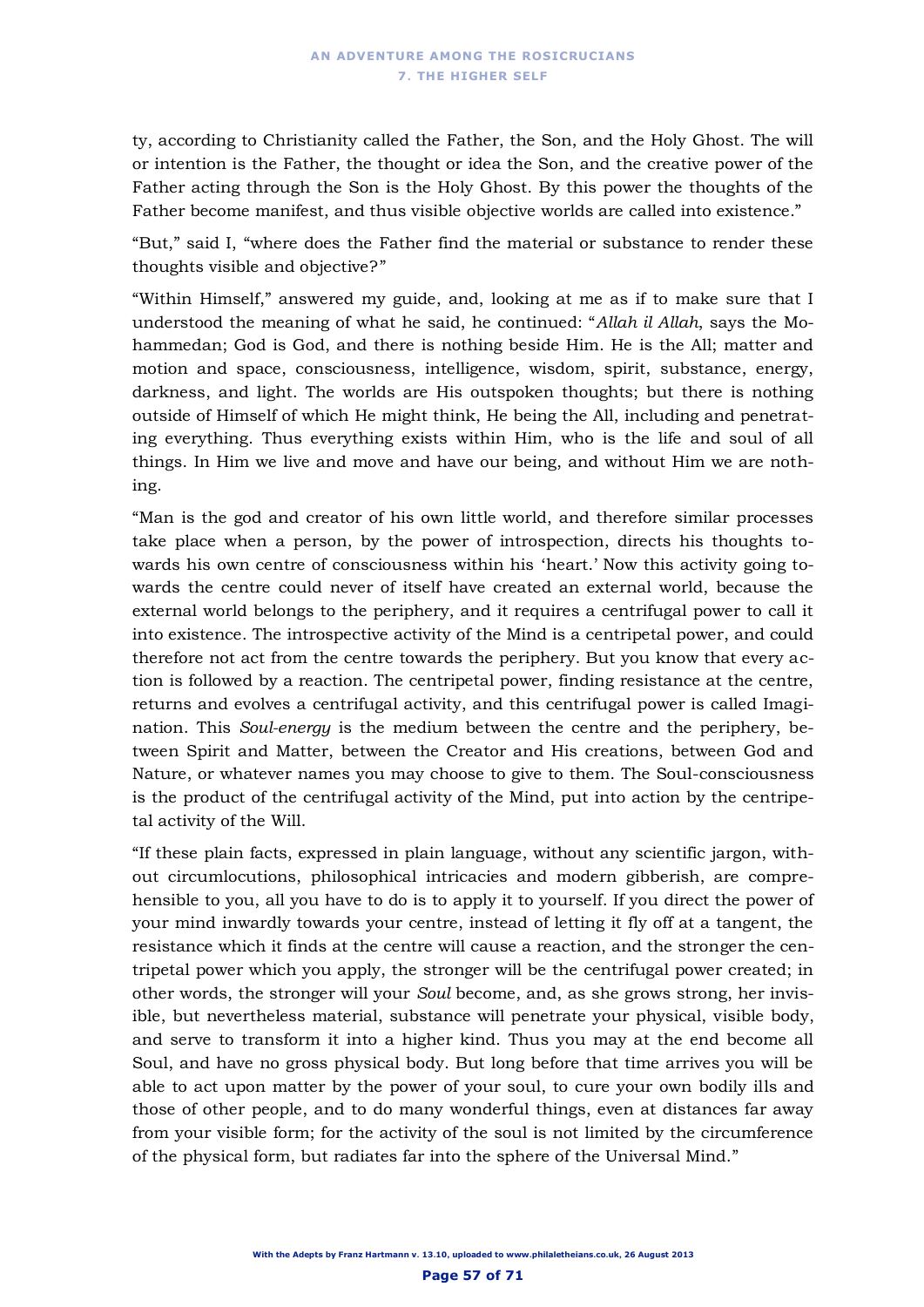I told Theodorus that these ideas were as yet too grand and too new to me, to be grasped immediately; but that I would attempt to remember them and to meditate about them in the future.

"You will do well if you do so," said the Adept, "and I will take care that they remain in your memory."

"If the doctrines of the sages are true," I replied, "it would seem that the vast majority of our thinkers are continually thinking the wrong way; because they are engaged all their lives in prying into the manifestations of life on the outward plane, and do not seem to care a straw about what is taking place within the inner life of the soul."

"Therefore," answered Theodorus, "they will perish with their illusions; and the Bible is right in saying that the ways of the worldly-wise are foolishness in the eyes of the Eternal.

"What will it serve you, if your head is full of speculations about the details of the phenomenal illusions of life, and you become a senile imbecile in your old age? What will it serve you, roaming about the world and gratifying your curiosity in regard to its details, when, after that world has vanished, they for ever disappear from your memory? Perhaps it would be better for the learned if they knew less of scientific theories and had more soul knowledge. It would be better if they had fewer theories and more experience. If they were to employ, for instance, some of their time and energy for the development of the spiritual power of clairvoyance, instead of spending it to find out the habits of some species of African monkey, they would fare better by it. If they were to obtain the power to heal the sick by the touch of their hands, instead of seeking new methods to poison humanity by inoculations of injurious substances, humanity would be the gainer. There are thousands of people who work hard all their lives, without accomplishing anything which is really useful or enduring. There are thousands who labour intellectually or mechanically to perform work which had better be left undone. There are vastly more people engaged in undermining and destroying the health of man than in curing his ills, more engaged in teaching error than in teaching the truth, more trying to find that which is worthless than that which is of value; they live in dreams and their dreams will vanish; they run after money, and the money will remain while they themselves perish and die.

"The obstacles which arise from the external world are intimately connected with those from the inner world, and cannot be separated; because external temptations create inward desires, and inward desires call for external means for gratification. There are many people who do not crave for the illusions of life, but who have not the strength to resist them; they have a desire to develop spiritually and to gain immortality, but employ all of their time and energy for the attainment of worthless things, instead of using it to dive down into the depths of the soul to search for the priceless pearl of wisdom. Thousands of people have not the moral courage to break loose from social customs, ridiculous habits, and foolish usages, which they inwardly abhor, but to which they nevertheless submit because they are customs and habits to act against which is considered to be a social crime. Thus thousands sacrifice their immortality to the stupid goddess of fashion.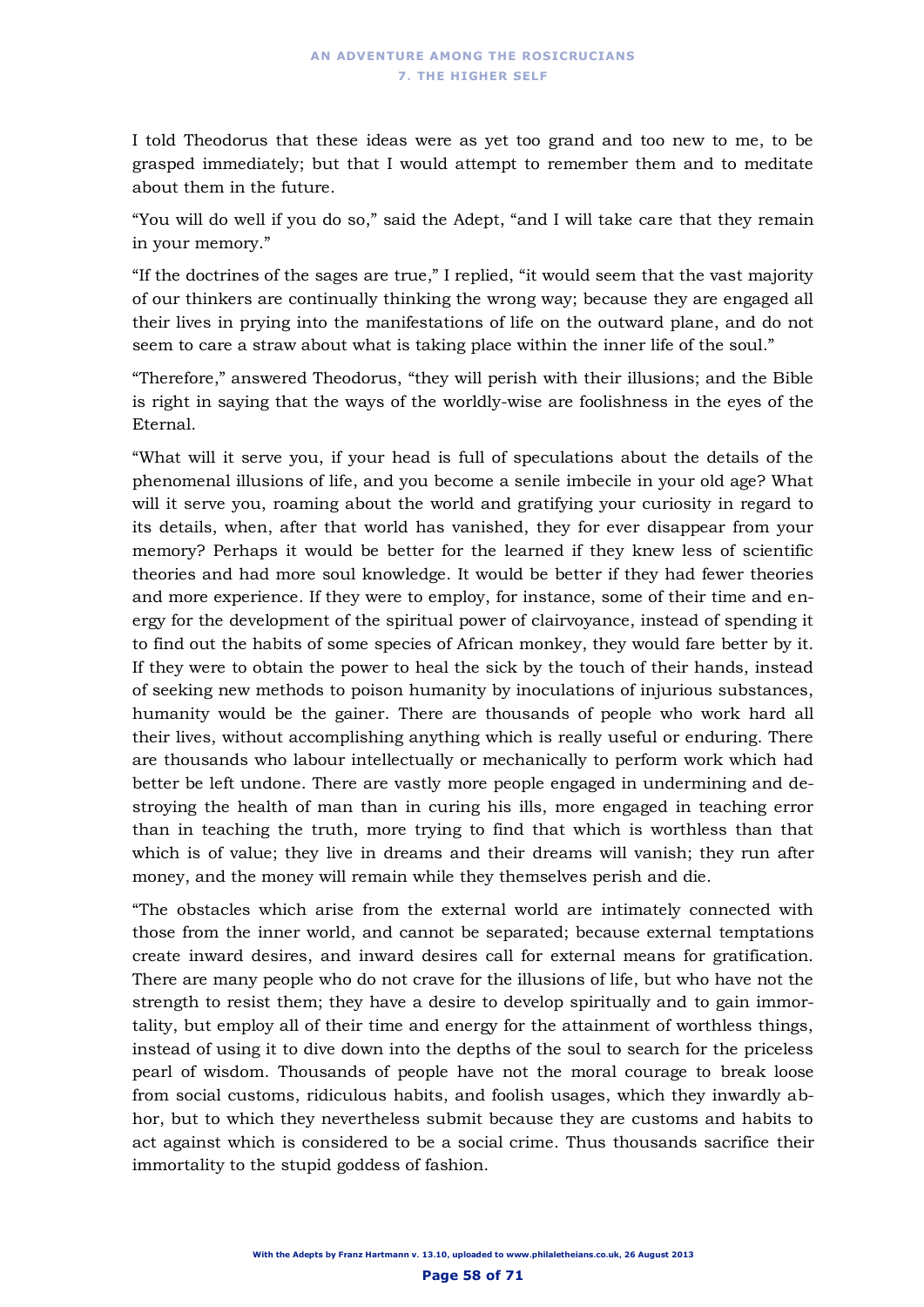"Who dares to break loose from the bondage imposed upon him by the fashion which at present dominates religious thought? Who has the courage to incur the sneers of the imbecile, the ridicule of the ignorant, the laughter of the fool, and gain thereby a light of whose existence those who live in eternal darkness know nothing? The vast majority of people drown the voice of reason and dance with the fool. Rather than have their vanity suffer, they allow the spirit to starve; rather than be crucified and rise into immortal life, they submit to the galling chain; they lose their appreciation of liberty, and, becoming used to their chains, begin to love them and impose them upon others.

"I am not a believer in the total depravity of human nature; I know that man's animal energies, on account of their inherent instinctive efforts for the preservation of their existence, are opposed to the development of his higher principles, because the life of the higher involves the death of the lower; but I also know that in each human being is contained a power for good, which may be made to develop if the proper conditions are given. There are elements of good and elements of evil in every man, and it depends on ourselves which class we desire to develop. From a cherry stone nothing can grow but a cherry tree, from a thistle seed nothing else than a thistle; but man is a constellation of powers in which all kinds of seeds are contained; you may make him grow to be a hog or a tiger, an angel or a devil, a sage or a fool, according to your own pleasure.

"The continual rush after more money, more comfort, more pleasure, after we already possess all we require, which characterises our present civilisation, is not necessarily a sign of viciousness and moral depravity; but it is rather caused by the instinctive impulse, inherent in the constitution of man, to reach some higher and better condition, which expresses itself on the mundane plane. Man intuitively knows that, no matter how rich in money or fame he may be, he has not yet reached a state in which he will be contented to rest; he knows that he must still keep on striving for something, but he does not know what that something is. Not knowing the higher life, he strives for more of those things which the lower life affords. Thus we may see a bug or a butterfly falling into a lake, and in its vain efforts to save itself from drowning swimming away from the shore, because it does not know in which direction the means for salvation exist. The curse of the world and the root of all evil is ignorance. The curse of man is his ignorance of his higher nature and final destiny, and the efforts of a true system of religion and science ought to be above all to remove this stupidity.

"But it is also true that ignorance and conceit are closely connected together, and that the ignorant hate him who is wiser than they. If one man, knowing more about the requirements of his nature, and desirous to employ all his energies for the attainment of a higher state, were to dare to assert his manhood and to rebel against the chains of fashion, could he continue to live unmolested in his community? and if he were to emigrate to another, would he not be exposed there to the same troubles? He would still come in contact with men who hated freedom because they were educated in chains, who would misunderstand him, suspect his motives, and persecute him; and woe to him if he had any human failings upon which the snake of slander could fasten its poison fangs. Wherever darkness exists, there exists abhorrence of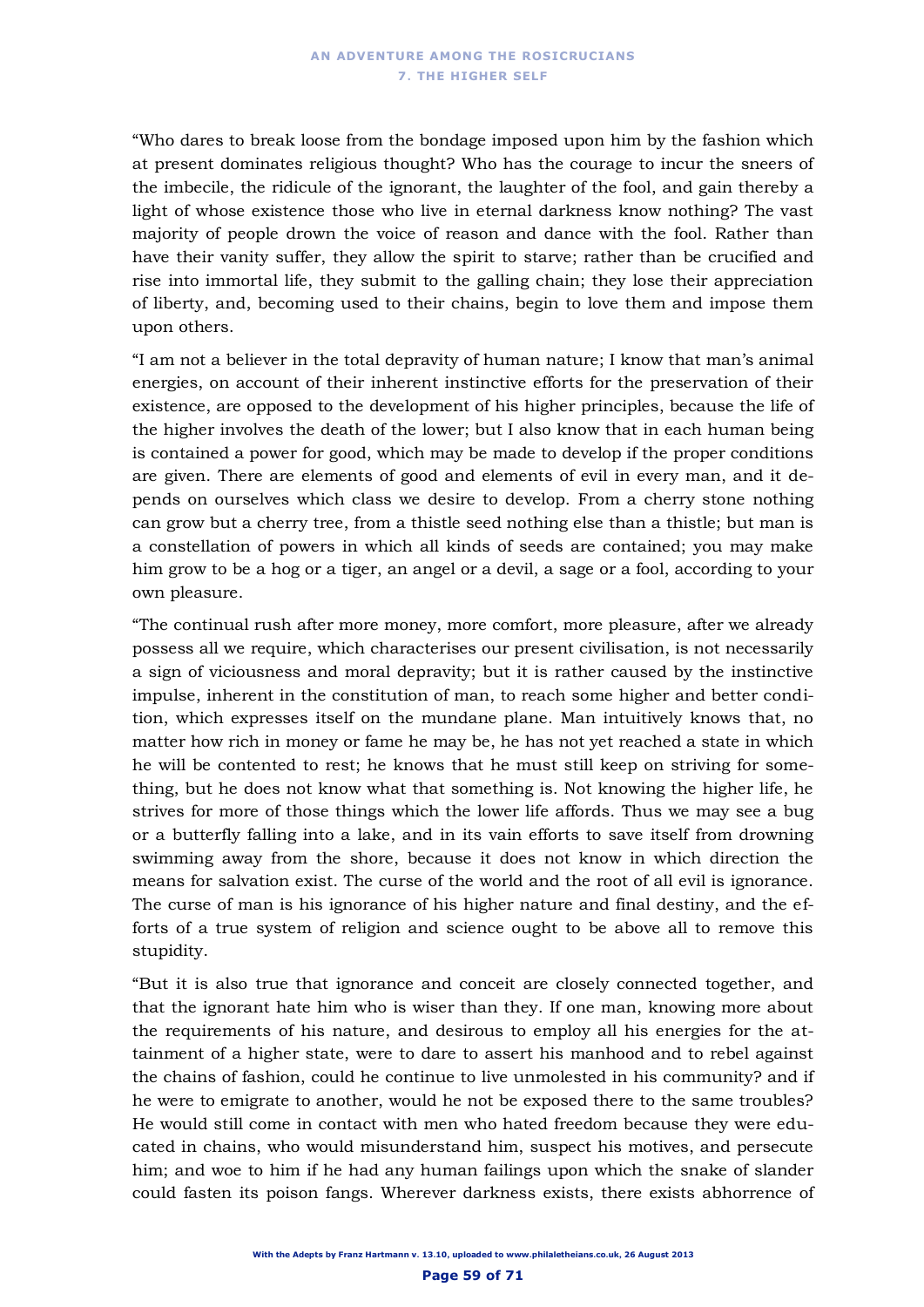light. Wherever ignorant man enters, there enter his imperfections. Wherever ignorance resides, there are her attending angels, suspicion, envy, and fear. Would it not be more within the scope of a true science to enlighten man about his higher nature, than to dig for worms in the bowels of the material plane?

"That which is almost impossible to accomplish by the unaided efforts of a single individual, may often easily be accomplished by the co-operation of many, and this law seems to prevail in all departments of nature. If a sufficient number of people were determined to retire from the harlequin stage of the world and to turn away from the tomfooleries of a fashionable existence, they might, if they could harmonise with each other, form a power sufficiently strong to repel the attacks of the monster which would devour them all if they were separated and unaided by each other. Those who are not yet progressed far on the ladder of evolution need those who are upon a higher step to assist them on their upward way, and the higher ones need the lower for their support, in the same sense as a rock needs a solid ground to rest upon and maintain its position.

"There have been at previous times, as there are now, numerous people who became convinced that there is a higher and inner life, and who desired to surround themselves with such conditions as were most favourable for its attainment. Such people were not merely to be found in Christian countries, but also among the 'heathen.' Lamaseries and lodges, orders, monasteries, convents, and places of refuge have been established, where people might strive to attain a higher life, unimpeded by the aggressions and annoyances of the external world of illusions. Their original purpose was beyond a doubt very commendable. If in the course of time many such institutions have become degraded and lost their original character; if instead of being places for the performance of the noblest and most difficult kind of labour, they have become places of refuge for the indolent, idle, and superstitious; it is not the fault of that principle which first caused such institutions to be organised, but it is the consequence of the knowledge of the higher nature of man and his powers and destiny having been lost, and with the loss of that knowledge, the means for the attainment, the original aim, was naturally lost and forgotten.

"Such a degradation took place in Europe, especially during and after the Middle Ages, when, enriched by robberies and endowed by dying thieves who wanted to buy salvation, the clergy amassed great wealth and lived a luxurious life, feasting on the fat of the land. They then knew nothing more of the conditions of a higher existence; they became centres of attraction for the hypocrite and the idle. They passed away their idle hours in apparently pious amusements, and in striving to gain more material wealth. Instead of being centres from which blessings should spread over the country, they became a plague to the land. They robbed the rich, and, vampire-like, they sucked the last drop of blood out of the poor. They continued in this manner until the cup of their crimes was full, when the great Reformation caused the downfall of many and a certain reform of the rest.

There are still numerous convents existing in Europe, and in America their number is on the increase. The modern reformer, the socialist and materialist, looks upon them with an evil eye; but the unprejudiced observer will not deny that some of them are doing a great deal of good in their own way. Some have established schools, oth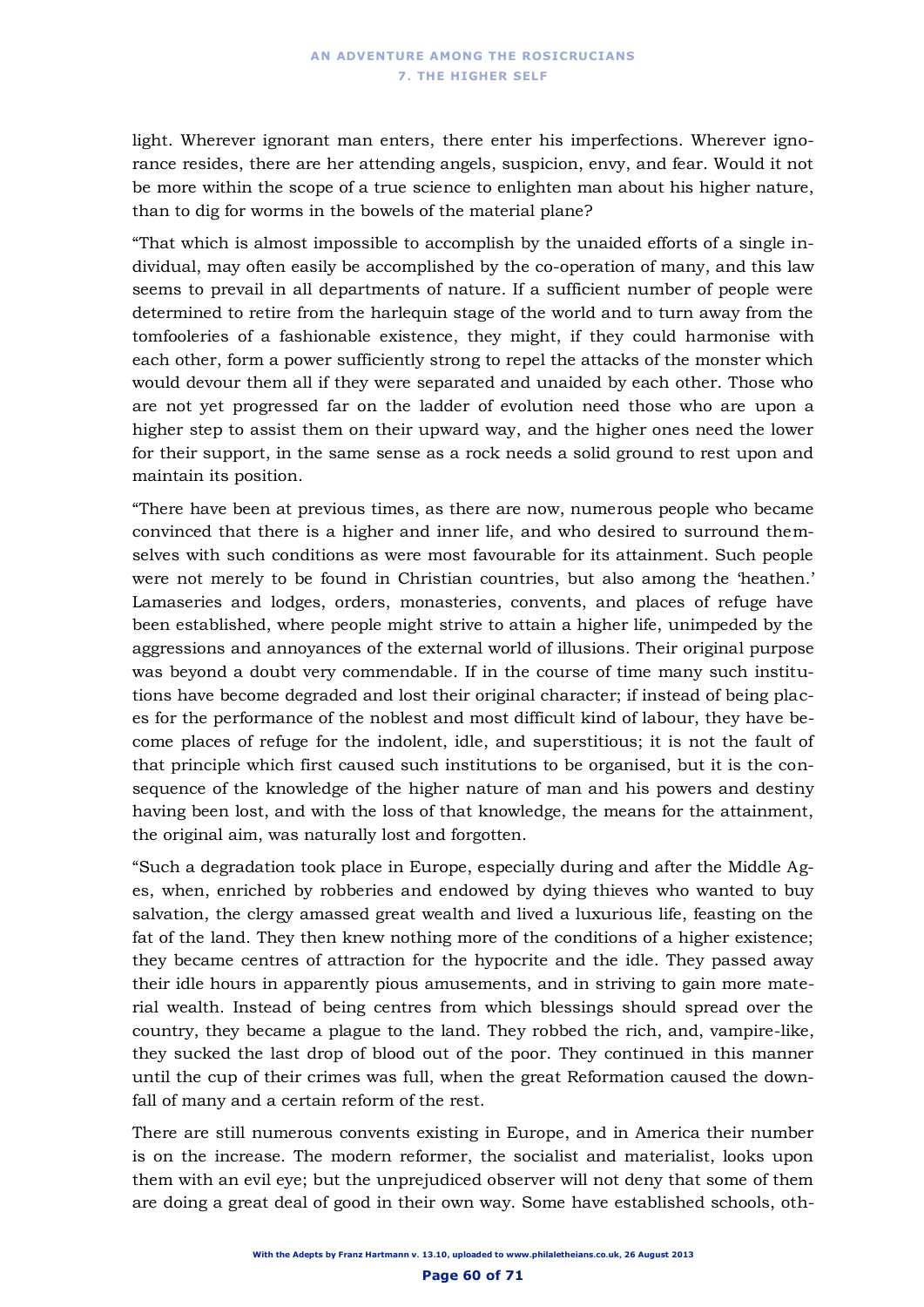ers opened hospitals; and above all are the Sisters of Charity unsurpassed in their usefulness in the care for the sick. Thus some of these orders serve the noble purpose of benefiting humanity, and their usefulness could be increased a thousand fold if the light of spiritual knowledge — the Holy Ghost, to whom they pray — were to be permitted to descend upon their ranks.

"Do the religious orders as they are now fulfil their original purpose of raising man up into a higher and spiritual state of existence, or are they merely centres around which pious and benevolent people have collected who teach schools and nurse the sick — occupations which might perhaps equally well be performed without professing any particular creed? If the religious convents are calculated to develop true spirituality and to produce truly regenerated men and women, they will be the places where we may find some manifestation of spiritual powers; for a latent power which never manifests itself is of no use; it cannot exist in an active state without manifesting itself. Let us therefore be permitted to ask: Do the inhabitants of our convents consciously exercise any spiritual powers? Can they knowingly cure the sick by the touch of their hands? Are their inner senses sufficiently opened, so that they may see and hear, taste, smell, and feel things which are imperceptible to the senses of average man? Can they prophesy, with any degree of certainty, future events, except by the conclusions of logic? Are there any among them who have become Adepts? What do they actually know about the conditions required to enter a higher state of consciousness than that of ordinary mortals? What do they know about the means to enter adeptship and to obtain a conscious existence as souls? What do our monks and nuns know about the constitution of the human soul, and especially of those souls who are entrusted to their care? What are their experiences when in that higher state called ecstasy? If there is one among them who enters into a state of trance, or is levitated into the air, or able to produce a simple mediumistic phenomenon, do they know the occult causes which produce such effects, or is not such an occurrence considered to be an unexplainable or supernatural miracle?

"It is idle for the priests to assert that they can forgive sins, or that sins can be forgiven through them. If they do not possess any spiritual powers, we cannot believe that they are able to communicate them to others; and if they convey such powers to others, where are their effects to be seen? Do the ignorant become wise after having been baptized with water? Do those who have submitted to the ceremony of confirmation obtain firmness of faith? Does the sinner become innocent after having the load taken off from his conscience by means of absolution? Can our clergymen change the laws of nature? Can they by any external ceremony cause the growth of an inner principle? or does he who enters a church an animal, come out an animal still?

"These are perplexing questions, and I would not like to be understood as if I desired to throw any discredit upon the motives of any of the inhabitants of our convents and nunneries. I am personally acquainted with many of them, and found them to be good and kind and well-meaning people, without that priestly pride and arrogance which unfortunately often characterise the clergymen of the world; but I believe that all the good which they do they could perform as well, and even a great deal better, if they were to undertake the study of the soul, its organisation and functions, and if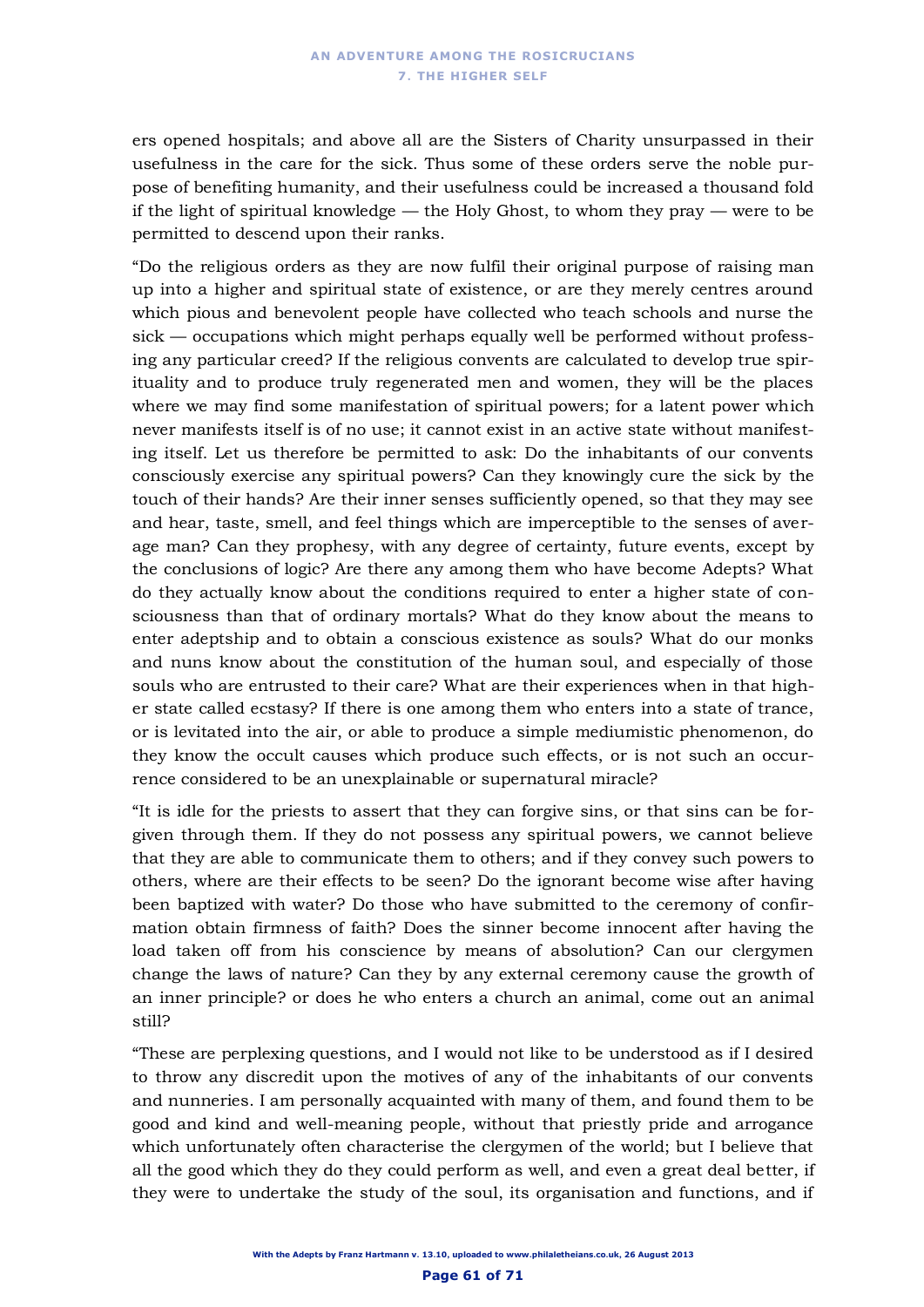they were qualifying themselves for that study. They would then be able to develop consciously those higher faculties which have spontaneously developed among some of their members, who, on account of such an unexpected and abnormal development, were called miracle-workers or saints.

"How can any one be a true spiritual guide who has no spiritual powers, and who, perhaps, does not even know that such powers exist? What would you think of a surgeon who knew nothing whatever of anatomy? what of a physician who did not know his patient? what of a blind painter, a deaf musician, an imbecile mathematician? What shall we think of a physician of the soul who knows nothing at all about the soul or its attributes, who has never seen it, and is merely of the opinion that it exists? Have we not a right to doubt the usefulness of such a physician, and exclaim with Shakespeare,

"Throw physic to the dogs; I'll none of it"?**<sup>10</sup>**

If the inhabitants of our convents and monasteries, instead of employing the time and energy which they need for the performance of their customary ceremonies, for the saying of rosaries and the repetitions of litanies, &c., were to employ them for the purpose of acquiring self-knowledge, for the study of the essential constitution of man and of nature, and for the acquisition of spiritual power, their usefulness might be extended to an enormous degree. Their knowledge would be no longer restricted to earthly things, but expand to heaven; they would not need to nurse the sick, for they could cure them by the touch of their hands; they would not need to baptize people with water, for they could baptize them with the spirit of sanctity; they would not need to listen to confessions, for they would be able to read the thoughts of the culprit. Why should they not be able to do their duties much better if they were wise instead of ignorant; if they knew the truth instead of blindly accepting a creed; if they had the power to accomplish that which they now expect an invisible and unknown power to accomplish in response to their prayers? If the public believe that there is one miracle-working saint at a convent, do they not rush there to receive his or her blessings? What would be the fame of a convent composed entirely of saints whose powers could not be doubted?

"But how can monks and nuns acquire such powers? How can they qualify themselves for such a study? It has been said that it is ten times more difficult to remove an old error than to find a new truth; and there lies the difficulty. A page which is already full of writing will have to be cleaned before it can be written upon again. They would have to purge their minds of all dogmatism and sophistry before they can see the light of truth; they would have to become like children before they can enter the kingdom of heaven within their own souls. They would have to remove the mountain of rubbish which has accumulated in time in the vestibule of the temple, consisting of errors and superstitions, and of the corpses of forms from which the spirit has fled. Ages of ignorance have contributed to its growth, and it has become venerable by age. The inhabitants of the convent bare their heads and bend their knees when they approach that pile, and they do not dare to destroy it. To become wise, they would have to learn the true meaning of their own doctrines, symbols, and

<sup>10</sup> [*Macbeth*, Act V, scene 3; *i.e.*, Medicine is for the dogs. I won't have anything to do with it.]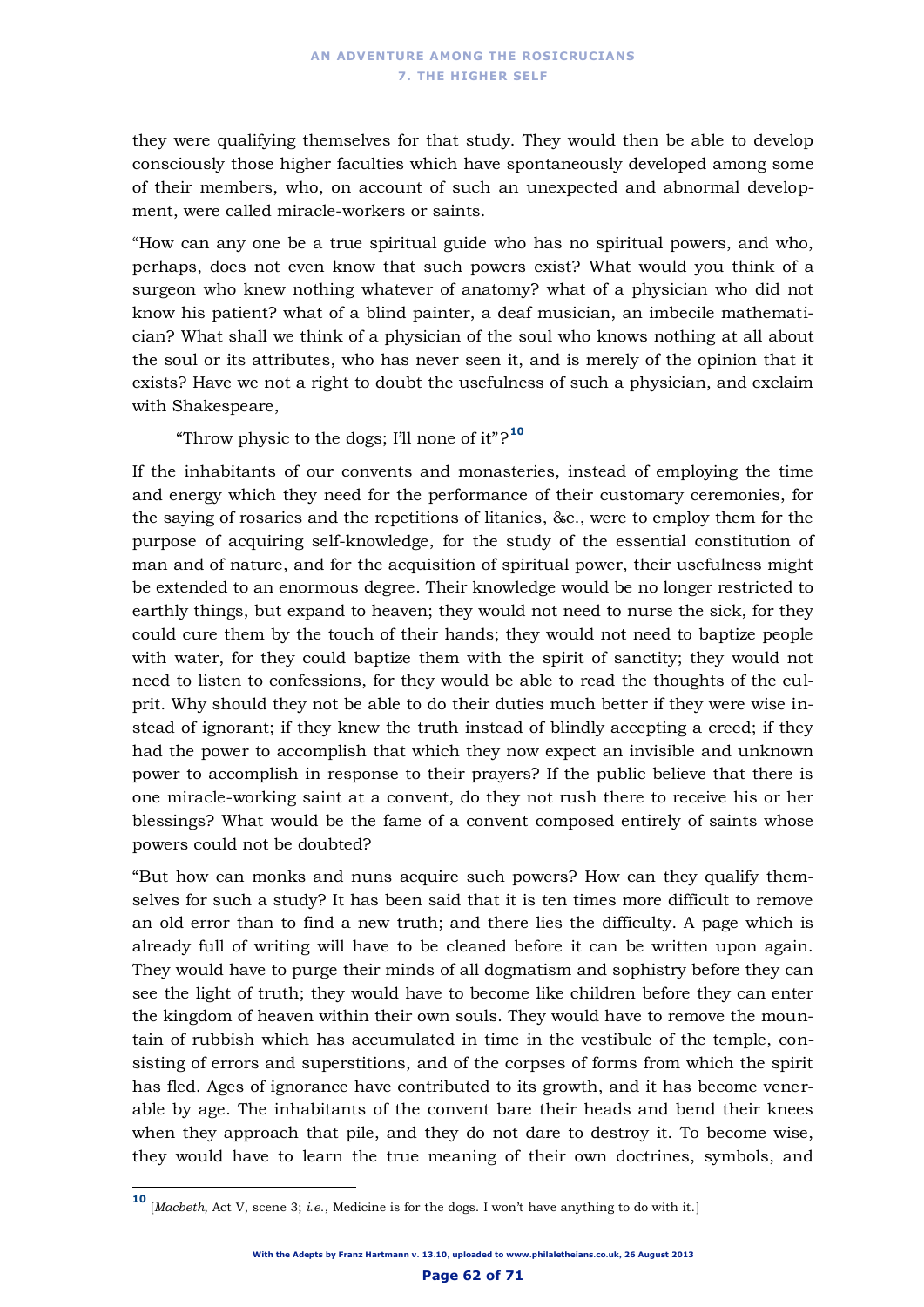books, of which they at present merely know the outward form and the dead letter. They would have to form a much higher and nobler conception of God than to invest Him with the attributes of semi-animal man. They would have to base their moral doctrines upon the intrinsic dignity of the divine principle in man, instead of appealing to the selfish desires of man and to his fear of punishment, to induce him to seek his salvation.

"This may be accomplished in the far-distant future, but not at the present time. Ages and centuries may roll away before the sunlight of truth will penetrate through the thick veil of materialism and superstition which, like an icy crust, covers the true foundation of human religions. Look at the ice-fields of the Alps, covering the sides of the mountains, sometimes many miles in area. They extend in solid blocks, perhaps more than a hundred feet thick, down to the valley. They are the products of centuries; and firm as the rock the ice appears; and yet these rigid and apparently immovable masses move and slowly change from year to year. They grate the rocks upon which they rest, and they throw out that which is foreign. There may cracks and fissures be seen at the top, and if, as happens sometimes, a man falls into one of these fissures, his remains will be found many years afterwards at the foot of the glacier, below the field of ice, having been spewed out by the same.

"Change, slow change, is going on everywhere in nature. Even in the most rigid and orthodox religious systems, in the most benighted hearts and heads, there is going on a continual change. Already the doctrines which were expounded in the pulpits of the Middle Ages have been modified to a certain extent. The proportions of the devil have shrunk so much that the people have almost ceased to fear him, and in the same degree as clerical power has diminished, the conception of God has assumed a grander aspect. Already the necessity of performing humanitarian labours has been more fully recognised, and is by some considered to be of almost equal importance to the performance of the prescribed ceremonies. Still the change goes on, gradually but slowly; for there is a powerful giant who by his negation resists the decay of the pile of rubbish, and the name of this giant is *Fashion*. It is fashionable to support certain things, and therefore the masses support them.

"Is the progressive part of the world going to wait until the legally appointed guardians of the truth have found out the true value of the treasure in their possession? Have we to wait until they have cleaned the jewel from the dark crust which they have permitted to accumulate around it for centuries? Messengers have arrived from the East, the land of light, where the sun of wisdom has risen, bringing with them costly moonlight pearls and treasures of liquid gold. Will their untold wealth be intrusted to the safe keeping of those who possess the old and empty forms, or will the new wine be filled in new casks, because the old ones are rotten?

"But why should those who have begun to see the dawn of the day close their eyes and wait until the blind would inform them that the sun is rising over the mountains? Is love of the truth not strong enough to accomplish that which the fear of a dread hereafter has been able to accomplish? Cannot the enlightened classes establish academies, which would offer all the advantages of orthodox convents without their disadvantages? Could they not establish a garden, where the divine lotus flower of wisdom might grow and unfold its leaves, sheltered against the storms of passion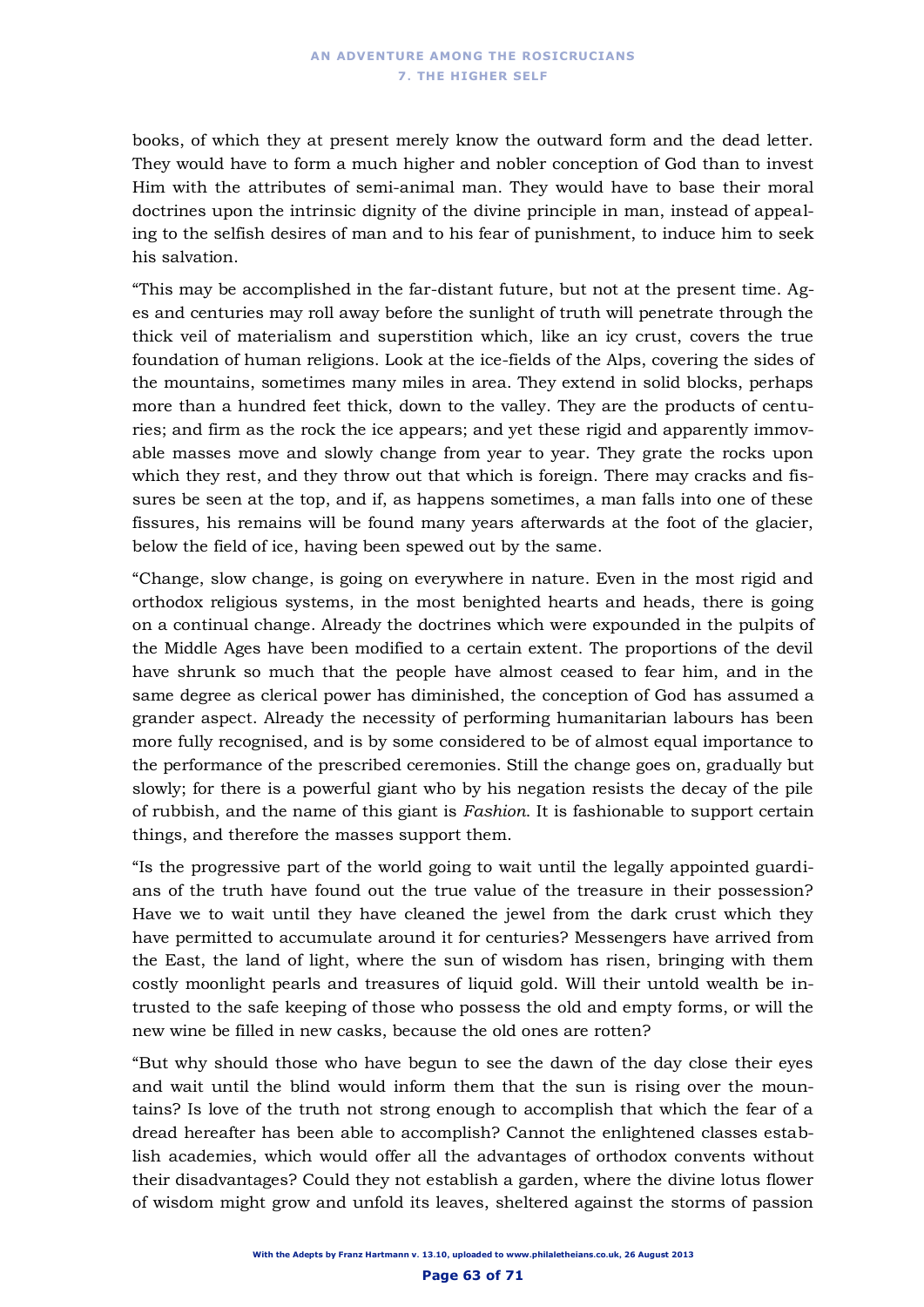raging beyond the walls, watered by the water of truth, whose spring is within; where the *Tree of Life* could unfold without becoming encumbered by the weeds of credulity and error; where the soul could breathe the pure spiritual air, unadulterated by the odour of the poison-tree of ignorance, unmixed with the effluvia of decaying superstitions; a place where this Tree of Life, springing from the roots of the Tree of Knowledge, could grow and spread its branches, far up in the invisible realm where Wisdom resides, and produce fruits which cause those who partake of them to become like gods and immortal?"

Here the Adept paused, as if in deep meditation; but after a moment of silence he said: "Yes, by all means establish your theosophical monastery, if you can find any inhabitants duly prepared to enter it; for it will be easier to introduce the truth into a house which is not occupied, than into one which is occupied by its enemies.

"But," I objected, "such an institution would require an Adept as a teacher. Would you consent to teach?"

To this Theodorus answered, "Wherever there is a want, the supply will not fail to come, for *there is no vacuum in nature*."

# <span id="page-63-0"></span>**8. Black Magic**

At this moment I heard again the sound of the invisible silver bell in the air, and the Adept, rising, said that he was called away for a few minutes, and invited me to remain until he should return. He left the laboratory, and I remained alone. I amused myself by looking over the book containing the *Secret Symbols of the Rosicrucians*, and my attention was attracted by the sign of a *Pentagram* turned upside down, so that the two points of the lower triangles pointed upwards. Suddenly a voice sounding behind my chair said: "In this symbol is contained eternity and time, god and man, angel and devil, heaven and hell, the old and the new Jerusalem with all its inhabitants and creatures."

I turned, and I saw by my side a man with an extremely intelligent face, dressed in the habit of a monk. He excused himself for causing an interruption in my thoughts, and said that I seemed so deeply engaged in meditating over those figures that I had not observed his entrance.

The open countenance, the pleasant looks, and the intelligent expression of the face of my visitor at once gained my confidence; and I asked him who he was with whom I had the honour to speak.

"I am," said the stranger, "the *Famulus*, **<sup>11</sup>** or, as you well may call it, the *Chela*, of Theodorus. They call me jocularly his intellectual principle, because I have to do his work when the old gentleman is asleep."

I found his remark very funny, and answered in a jocular way: "If you are called his intellectual principle, you are perhaps only a creation of his thought. I have seen so many strange things in this place, that I would not be surprised at anything, not even if you were to vanish before my eyes or turn into a snake or a devil."

-

**<sup>11</sup>** [Male servant.]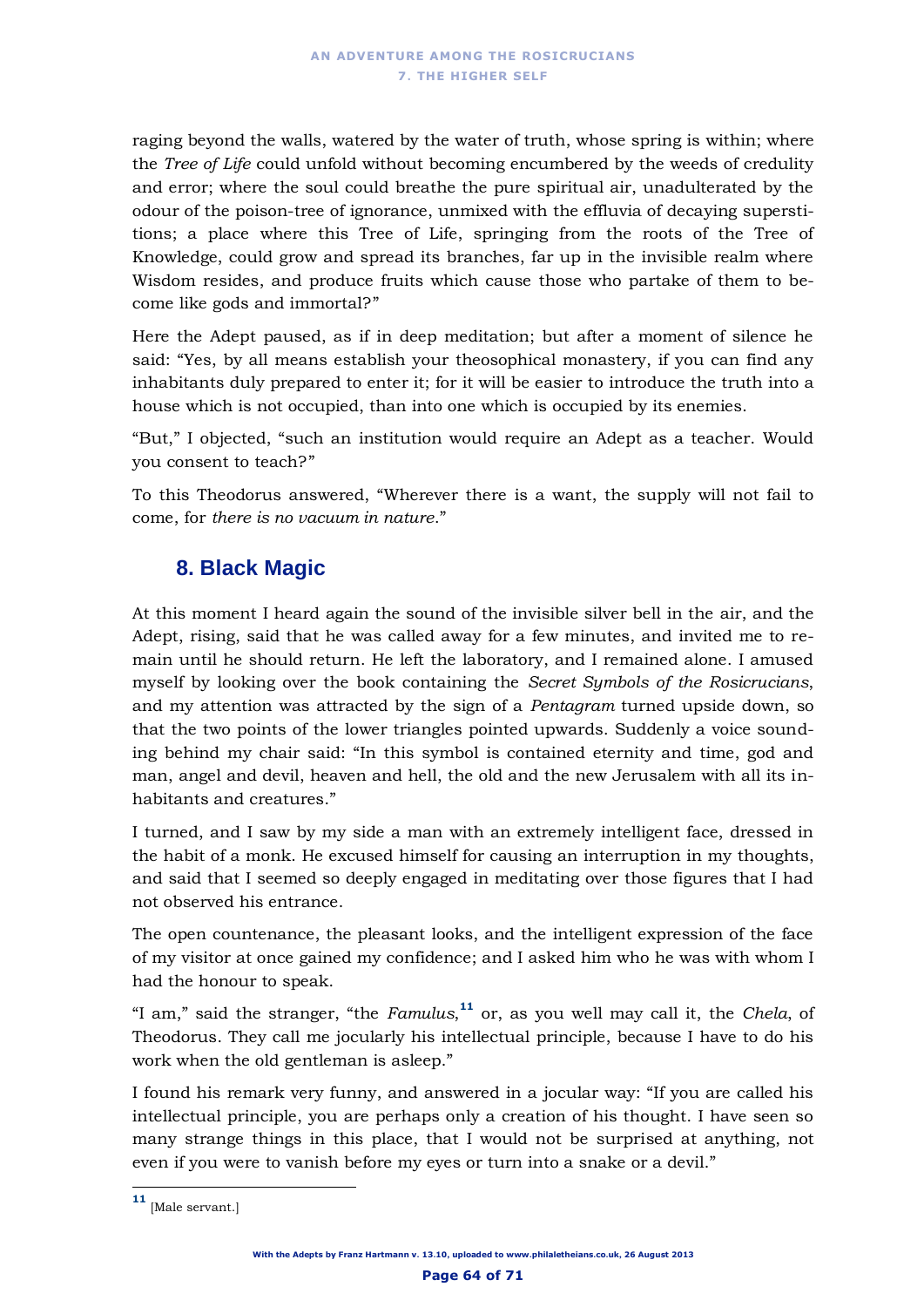To this the apparition replied: "As far as our external appearance is concerned, we are all forms produced by thought, and it is the privilege of men of a higher order to assume whatever form they find convenient for their purpose. Thus it may sometimes happen that the very devil appears in the shape of a saint for the purpose of deluding some gullible fool, and I know of cases where some jolly spirits of nature have assumed the shapes of Christ and the apostles for the purpose of amusing themselves by misleading some ignoramus. They usually succeed in such cases; but I am neither a devil nor an elemental spirit, and you are neither an ignoramus nor a fool."

I found myself highly flattered by the favourable opinion expressed by my visitor, and I did not wish to appear suspicious and thus to weaken his faith regarding my power of judging the character of a person at first sight. Moreover, he had such a look of benevolence that I did not wish to distrust him. I therefore made him my bow, and said: "I have not the least doubt about your honourable intentions, and am quite sure that you are a reliable guide."

"One cannot be careful enough in selecting one's guides," continued the stranger. "There are at present so many false prophets and guides. All the world is at present crazy for poking their noses into the mysteries of the astral world. Everybody wants to be taught witchcraft and sorcery. Secrets, which for thousands of years have been wisely kept hidden before the eyes of the unripe and profane, are now bawled out from the housetops and sold at the market-place as objects of trade. Hundreds of self-appointed "masters" and guides speculate upon the selfishness and ambitions of their disciples, and, the blind leading the blind, they both come to grief. If only all the seekers for truth were like you, they would not be deluded by false promises held out to them for attaining adeptship."

"I am really glad," I answered, "that you have discovered my purity and unselfishness of purpose, and I hope that, in consideration of my merits, you will be kind enough to show me some more of your occult secrets. Theodorus has already been preaching long sermons to me, and I listened to him with great patience; but now I want to see something substantial, and if possible learn how to perform some occult feats."

"Most willingly," said my companion. "I will do all I can for you, because you deserve by your unselfishness the patronage of all the Adepts."

So saying, he began to show me some of the curiosities of the laboratory, which contained many strange things. Of some of those I had read in books on alchemy; others were entirely new to me. At last we came to a closed shrine, and my curiosity led me to ask what it contained.

"Oh!" answered the monk, "this shrine contains some powders for fumigations, by the aid of which a man may see the Elemental Spirits of Nature."

"Indeed!" I exclaimed. "Oh, how I should like to see these lovely spirits! I have read a great deal about them in the books of Paracelsus; but I never had an opportunity of seeing them."

"They are not all of them lovely," said the monk. "The Elementals of earth have human forms. They are small, but they have the power to elongate their bodies. These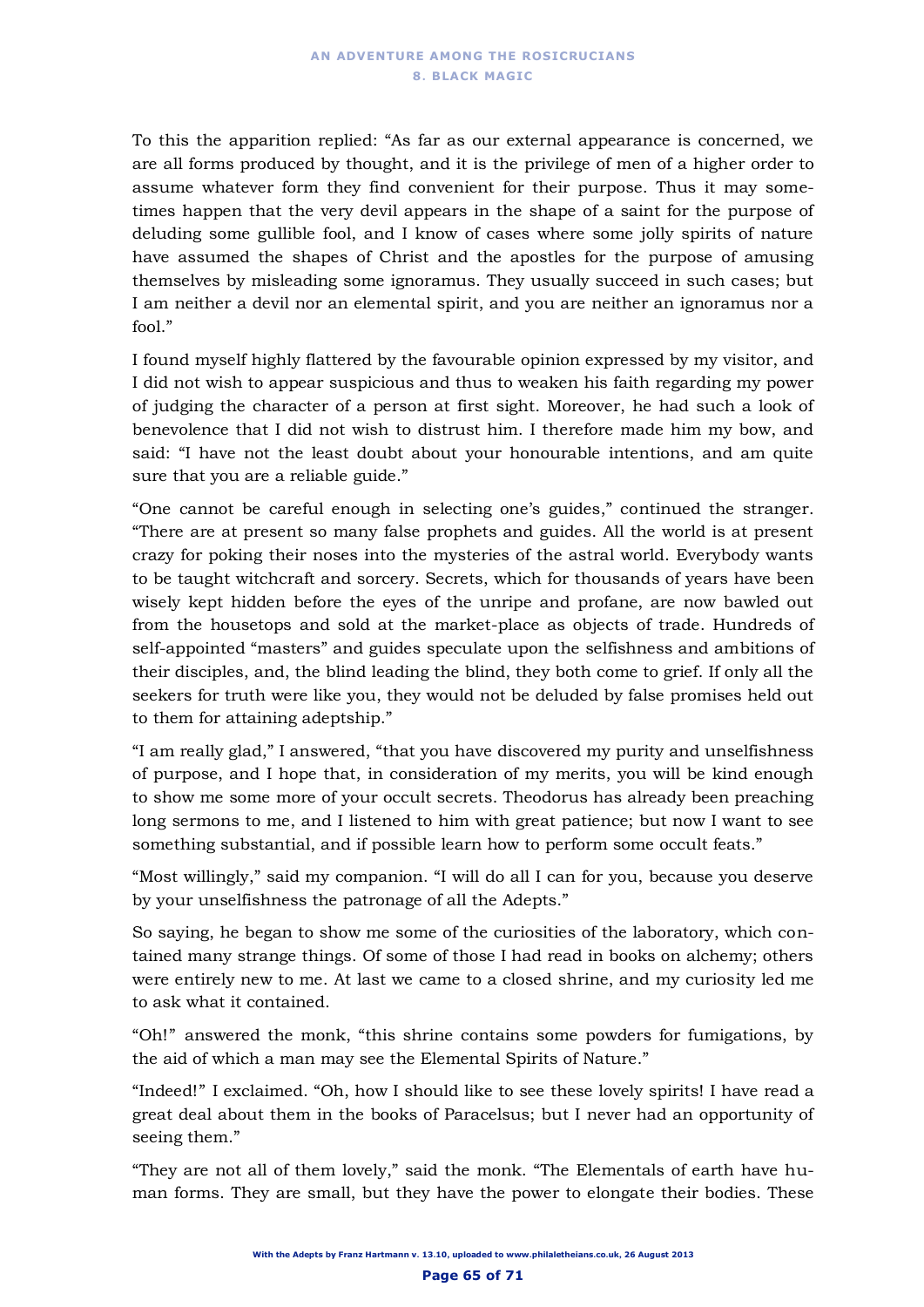gnomes and pigmies are usually ill-humoured and cross; and it is just as well to leave them alone, although sometimes they become very good friends of man, and may even show him hidden treasures and mines. The Elementals of air, the sylvans, are of a more agreeable nature; still we cannot rely upon their friendship. The salamanders, living in the element of fire, are ugly customers, and it is better to have nothing to do with them. But the nymphs and undines are lovely creatures, and they often associate with man."

"I wish I could see those beautiful water-sprites," I said; "but I am inclined to believe that they belong to the realm of the fable. For many years, accounts given by seafaring men spoke of mermen and mermaids, which they insisted on having seen at a distance. They said that those people were like human beings, of whom the upper part resembled a man or a woman, while the lower part of their body was a fish. They told great stories about their beauty, their waving hair, and how finely they could sing; and they called them sirens, because it was said they could sing so well that men who heard their voices would become oblivious of everything else but their songs. At last, such a siren was caught; and it proved to be nothing else than a curious fish of the species called *Halicore catacca*, which at a distance may be mistaken for a man, on account of its colour, and which barks somewhat like a dog. Perhaps those undines and nymphs are also nothing but fishes."

"This is a most erroneous opinion, my dear sir," answered the monk. "The halicore is a fish; but the nymphs and undines are Elemental spirits of nature, living in the element of water, being, under ordinary circumstances, invisible to man, and not being able therefore to be caught in this manner. 'They are almost like human beings, but far more ethereal and beautiful; and under certain circumstances they may be seen by man. They may even attain a permanent material form and remain on land; and a case is even known in which a certain Count Stauffenberg married such a nymph on account of her beauty and lived with her for more than a year, until some stupid theologian frightened him by telling him that his wife was a devil. The count at that time had fallen in love with some good-looking peasant-girl, and so the interference of the preacher was welcome, and he took this as a pretext to drive his true wife away. But she revenged herself; and on the third day after his second marriage the count was found dead in his bed. These nymphs are very beautiful. They are strong in love, and are constant; but they are also said to be very jealous."

The more the monk spoke about the water-nymphs, the stronger grew my desire to see them. I asked him to put me in communication with those beautiful spirits; but he made all sorts of excuses, which, however, only served still more strongly to excite my curiosity.

"We are living here in this sinful world, and ought not to meddle with the inhabitants of another. We are all sinners and liable to succumb to temptations. These waternymphs are continually seeking to be united with men, and they have good reason for it, because they have no immortal souls. Becoming united with man they form a link with his soul, and thus partake of his immortality."

"Why, then," I exclaimed, "do you hesitate to conjure these beings? I would only be too happy to convey the gift of immortality to one of these beautiful spirits. Moreover,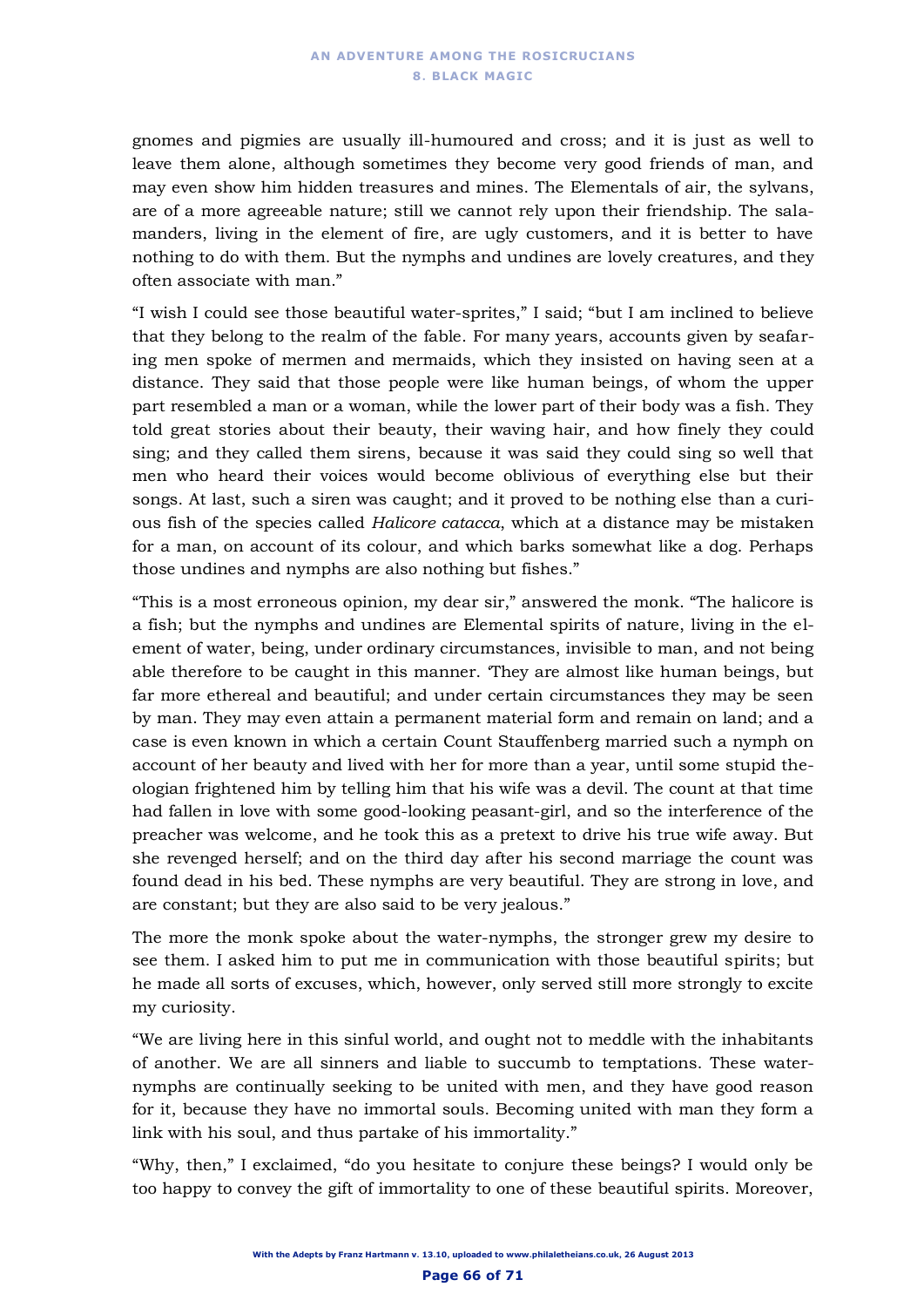I would consider this as an act of charity and duty, and if such a nymph should insist upon marrying me, I can see no reason why I should object if she were amiable. Besides, it would be quite an extraordinary thing to have a water-nymph for a wife."

"They are not only very amiable," said the monk, "but they are also very obedient to their husbands. Such a water-nymph has no will of her own; she regards her husband as her saviour and god, never contradicts or scolds him, but is always ready to obey his commands, fulfil his wishes, and gratify his desires. She is very modest in her demands, needs no luxuries, and requires nothing except occasionally a short excursion to the seashore, which will cause you no expense whatever, because she has her own method of travelling."

I could restrain myself no longer, and earnestly begged the monk to make a fumigation with the mysterious powder. At last he consented. Putting a few pieces of dry maple tree bark and some dried leaves of laurel into a brazier, he added pieces of charcoal and lighted them. He then strewed some of the mysterious powder, and a white smoke arose, filling the room like a mist and with a very sweet odour. The objects in the laboratory could soon be seen only dimly through that mist, and finally disappeared altogether. The walls of the chamber were no more to be seen. The air seemed to take on a vibratory motion and to become more dense; but, far from feeling oppressed by this, I felt a great exhilaration and satisfaction. At last I knew I was in the element of water, and was supported by it. I was swimming, but my body was as light as a feather, and it required no effort whatever to keep me from sinking; it seemed as if the water was my own element, as if I were born in it. A light shone directly above my head. I rose up to the surface and looked around. I was in the midst of the ocean, dancing up and down with the waves. It was a bright moonlight night. Right above me stood the full moon and threw her silvery rays upon the water, causing the ripples and the foamy crests on the tops of the waves to sparkle like liquid silver or diamonds. Far in the distance appeared the coast with a mountain range, which seemed familiar to me. At last I recognised it as the coast of the island of Ceylon, with the range of mountains beyond Colombo and Galle; surely I could not mistake, for I recognised the Adam's Peak.

Never shall I forget the agreeable sensation caused by that ethereal bath in the moonlit sea in the Indian Ocean. It seemed to me that at last my wish had been fulfilled, and that I was free of my mortal body and its weight; and yet I was myself. I could see no difference between the body I inhabited now and the one I inhabited before the fumigation was made, only my present body was so light that it seemed as if it would float in the air as easily as it did upon the water.

Listen! some faint sound is brought by the breeze; it seems to be a human voice. It comes nearer, and now I hear it plainly; it is the melodious song of a female voice. I look in the direction from which the sound seems to come, and I see three forms floating upon the waves, rising and sinking and coming nearer. They seem to play with each other, and as they approach I behold three beautiful females with long, waving hair; but the one in the middle surpasses the others in beauty. She seems to be the queen, for she wears a wreath of water-plants upon her head. Still nearer they come. Now they see me and stop. They consult together, but curiosity conquers their fear. They come quite close and speak to me. Their voices are full and melodious;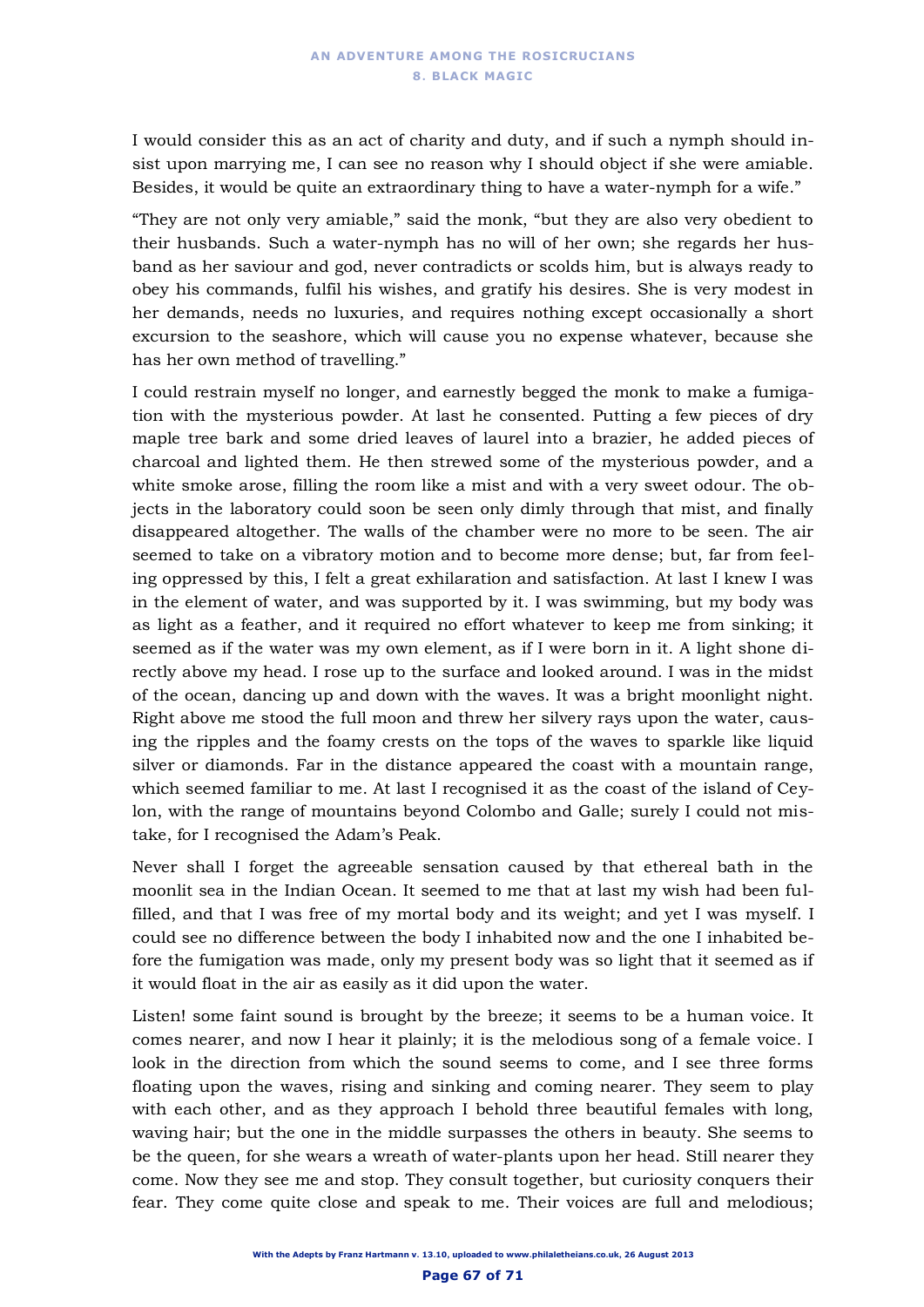their language is foreign to me, and yet I understand what they say. Having discovered that I am a mortal, they appear as anxious to cultivate my acquaintance as I am anxious to be on friendly terms with them.

They invite me to go with them to their home; they speak of their palace constructed of beautiful shells among the coral-reefs in the depths of the ocean; of the milk-white pearls with which they have ornamented the walls; of the azure blue of the waves shining through the transparent walls of their houses; and the curious things which no mortal had ever seen. I object, and tell them that I am mortal and that I could not live in their own element; but the beautiful queen, rising out of the water up to her waist, smiles and shakes her charming head, and fluid diamonds seem to stream from her waving locks. "Come," she whispers; "no harm will befall you, for my love shall protect you." She extends her beautifully shaped arms towards me and touches my shoulder, and at her touch my consciousness fades away. A voluptuous sensation pervades my whole being. I feel that I am dissolving in the element of water; I only dimly hear the distant thunder of the breakers as they roll upon the sandy beach. I feel that my desire has been fulfilled — a moment, and I know nothing more.

## <span id="page-67-0"></span>**9. The End**

I have little more to add to my tale. I awoke, and opening my eyes, I found myself stretched upon the moss, in the shadow of that mighty pine, where I had evidently fallen asleep. The sun stood still high above the western horizon, and far up in the sky two vultures described long drawn spirals in the air; and in their cries I seemed to recognise the voice of the queen of the nymphs. On the opposite side of the valley was still the rushing waterfall with the foaming basin, and the spray still rose in the air, and the water still sped over the moss-covered edge.

"Alas!" I exclaimed, "has all I have seen been nothing else than a dream? Has that which seemed so beautiful and real been merely an illusion of my brain, and have I now returned to real life? Why did I not die in the arms of the queen, and thus save myself this horrid awakening?"

I rose, and, as I rose, my eye fell upon the bud of a white lily sticking in a buttonhole of my coat. 1 could not believe my eyes, and suspected that I was again the victim of a hallucination. I grasped the lily. It did not vanish in my grasp; it was as real as the earth upon which I stood; it was of a kind which does not grow in these cold mountainous regions; it only grows where the air is mild and warm. I remembered the gold; I put my hand into my pocket, and there, among the few remaining silver pieces, I found a solid lump of gold as bright as the purest; but the little ruby pearls had dropped off from its surface and were lost. I then recollected the precious book which the Adept had promised to send to my room in the village inn; but somehow it seemed to me that I had committed an indiscretion during the absence of Theodorus by prying into the secrets of his laboratory and listening to the temptations of the Nymphs. I felt as if I did not deserve the favour, and was doubtful whether or not he would send me the book.

I flew rather than walked down the mountain, along the road leading toward the village. Little did I now care for the scenery; neither for the mountain tops, which were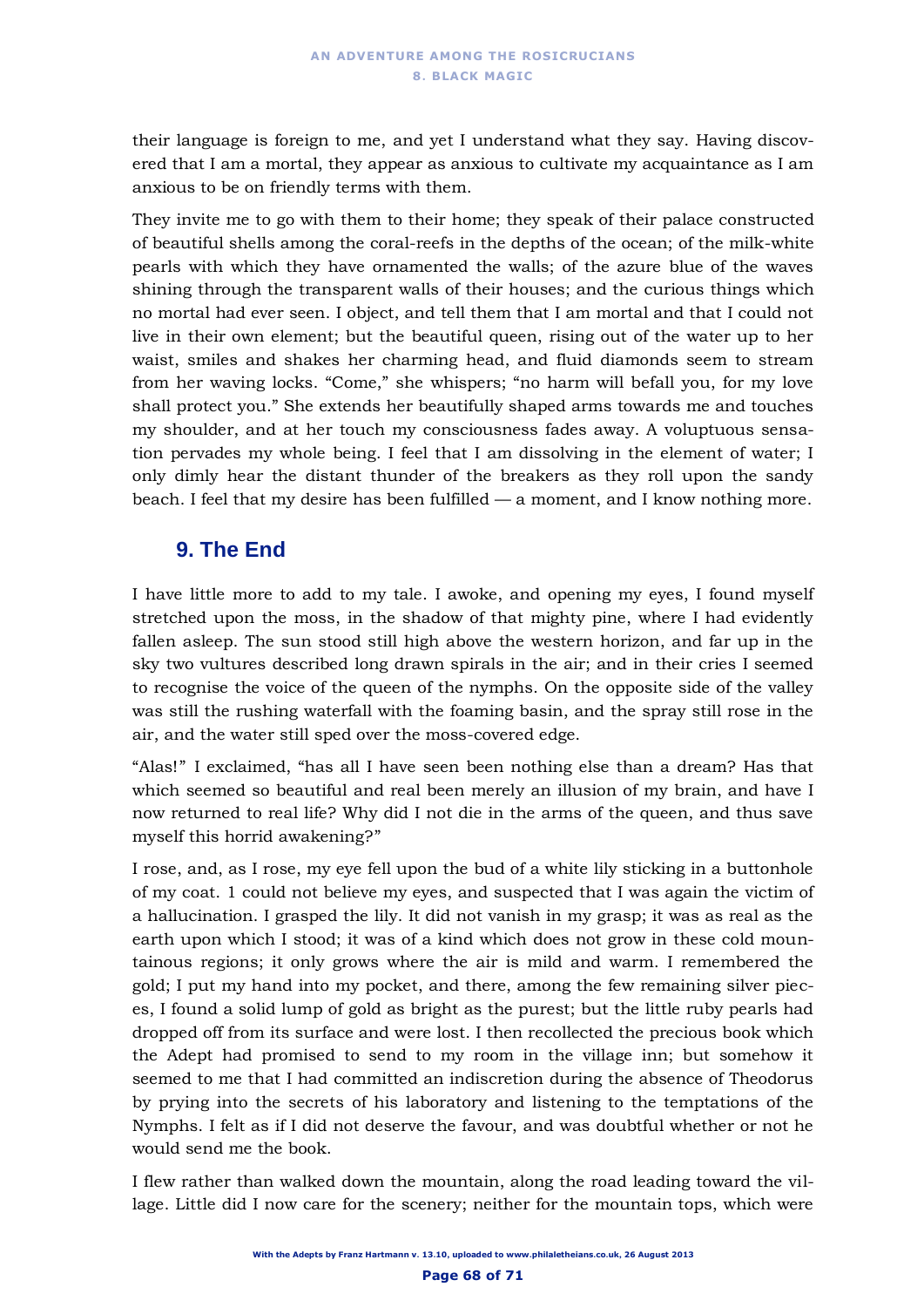gilded by the rays of the setting sun, nor for the murmuring river. It grew dark; and the full moon arose over the hills, looking exactly like the moon I had seen some hours before in the Indian Ocean. I calculated about the difference of time between Germany and Ceylon, and I found that indeed I might have seen the moon shine in the Bay of Bengal while the sun was shining in the Alps.

I arrived at O., little heeding the astonished looks of the villagers, who may have believed me insane as I hurried through the streets. I entered the inn, rushed upstairs to my room, and, as I entered, I saw upon the table the precious book, *The Secret Symbols of the Rosicrucians of the Sixteenth and Seventeenth Centuries*. On the flyleaf were written a few lines in pencil, saying:

Friend, I regret that you left our home so abruptly, and I cannot invite you to visit us again for the present. He who desires to remain in the peaceful valley must know how to resist all sensual attractions, even those of the Water Queen. Study this book practically; bring the circle into a square. Mortify the metals; calcinate and purify them of all residua. When you have succeeded, we shall meet again. I shall be with you when you need me.

Yours fraternally,

**THEODORUS** 

It may be imagined that, in spite of my fatigue, I did not go to sleep very early. I walked up and down in my room, thinking over the events of that memorable day. I tried to find the line between the visible and the invisible, between the objective and subjective, between dreams and reality, and I found that there was no line, but that all these terms are merely relative, referring not merely to the conditions of things which appear objective or subjective to ourselves, but to our own conditions, and that while in one state of existence certain things may appear real to us and others illusive, in another state the illusions become real, and that which before seemed to be real is now merely a dream. Perhaps our whole terrestrial life will seem to be at the end nothing else than a hallucination.

As I walked about the room I observed a Bible belonging to my host lying upon a cupboard. I felt an impulse to open it at random and to see what it said. I did so, and my eye fell upon the twelfth chapter of the second epistle of the Apostle Paul, written to the Corinthians, where it said:

*I knew a man in Christ, above fourteen years ago* (whether in the body or whether out of the body I cannot tell; God knoweth)*; such a one was caught up into paradise and heard unspeakable words, which it is not lawful for a man to utter*. [v. 2]

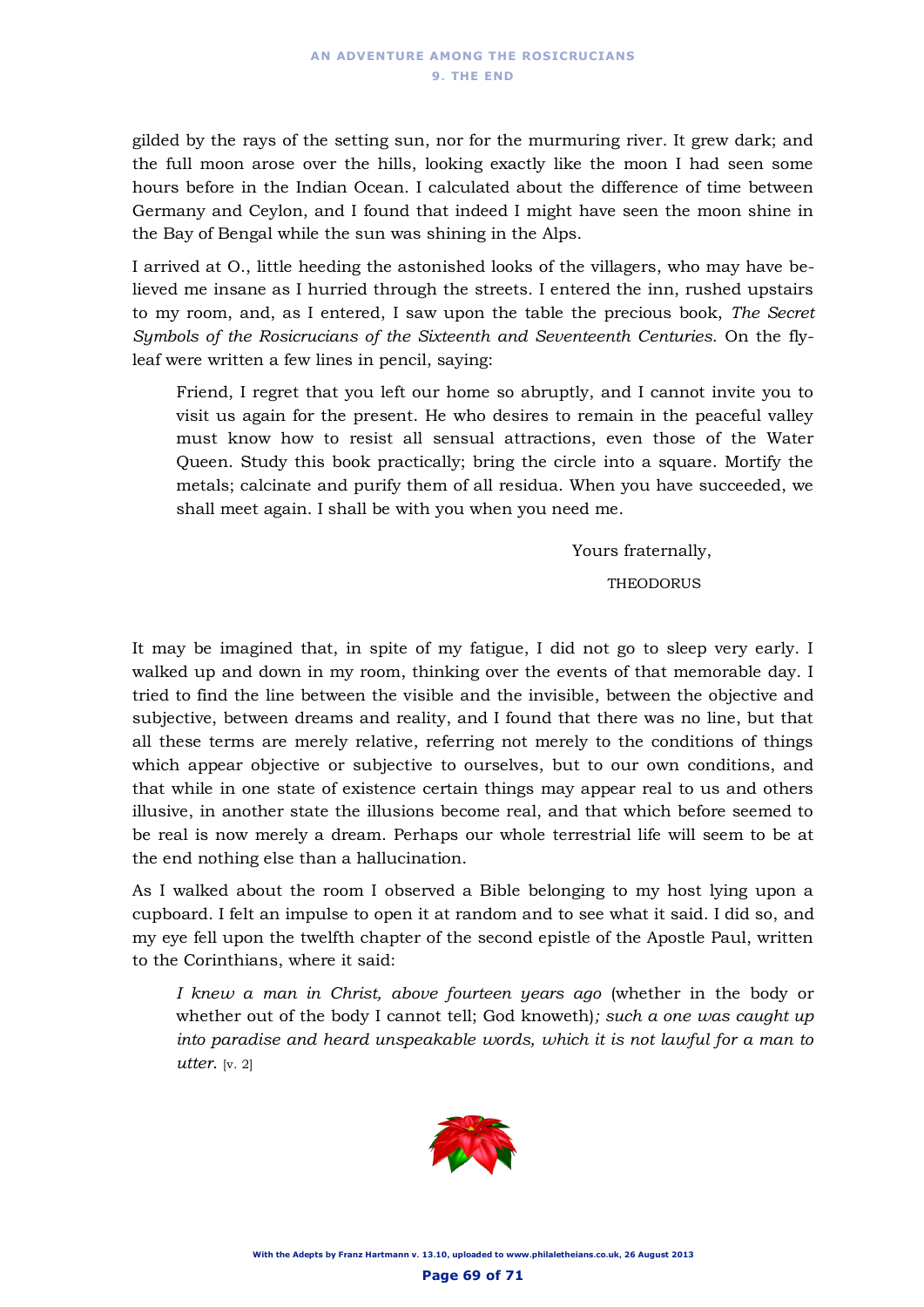#### <span id="page-69-0"></span>**Appendix**

# **A Rosicrucian Institution in Switzerland**

Some time after the first edition of the foregoing pages appeared, an attempt was made in republican Switzerland to carry into effect these ideas. In the midst of the mountains, among the most sublime and picturesque scenery, upon a secluded hill near the shore of the most beautiful Italian lake, extensive grounds were purchased, and it was proposed to build a house whose object it was to serve as a refuge for those who wanted to cultivate spirituality pure and simple, without any admixture of priestcraft and superstition. It has not yet been finally decided whether this undertaking will be a success or a failure; but the latter is more than probable, as the method of thinking in old dilapidated and dying Europe is too narrow-minded to permit of grasping such an exalted idea.

We have asked the question whether there would be any use or necessity for such an institution, and received the following answer:

Upon the wide expanse of our social sea of life there is at present no dry spot to be found where the white dove of truth may rest her weary feet. The waves of contending self-interests clash together, being blown into fury by the storms of passion that rage in the human heart. Selfishness, deceit, and the follies of fashion are the kings that rule over the peoples of Europe, claiming as their tribute the immortality of their souls. The battle for superiority in the struggle for existence forces nations and individuals to use evil means; conventionalism forces men and women to be hypocritical; to be honest and unselfish means starvation and ruin; to be true and sincere means to incur social ostracism; sharpness, cunning, and policy are the vermin that infest the seat of divine wisdom; every social unit seeks to live and to thrive upon the ignorance of the rest. Thus man's whole time and attention is taken up with running after the worthless baubles and pleasures of this grossly material world, and the only redeeming angel, the true living faith — meaning the spiritual power to recognise spiritual truth  $-$  is fast driven away, taking with it the true light and leaving the world in darkness and despair.

Is there no one whose aspirations go higher than to enjoy the comforts of life, to eat and to drink, to be merry to-day and to die tomorrow, and who has ever been longing to find some way of escape from this great carnival, and to throw off the mask which he is forced to wear and which prevents him from seeing the truth? Do such persons never wish for a place where they might find refuge and enjoy communication with the God whose temples they are? Is such a desire to escape selfish, and is it necessary to hold out in the whirling dance that ends in the abyss of death?

It is truly said that spiritual strength grows only by resistance to temptations, but there must be a certain amount of strength before these temptations can be resisted and overcome by the power of the spirit. Is it selfish to seek to gain strength before the battle is entered? Is it selfish to wish for the possession of a certain amount of truth before one enters into an atmosphere filled with lies? Is it selfish if the gardener shelters a delicate plant in the hot-house until it grows strong enough to be set out